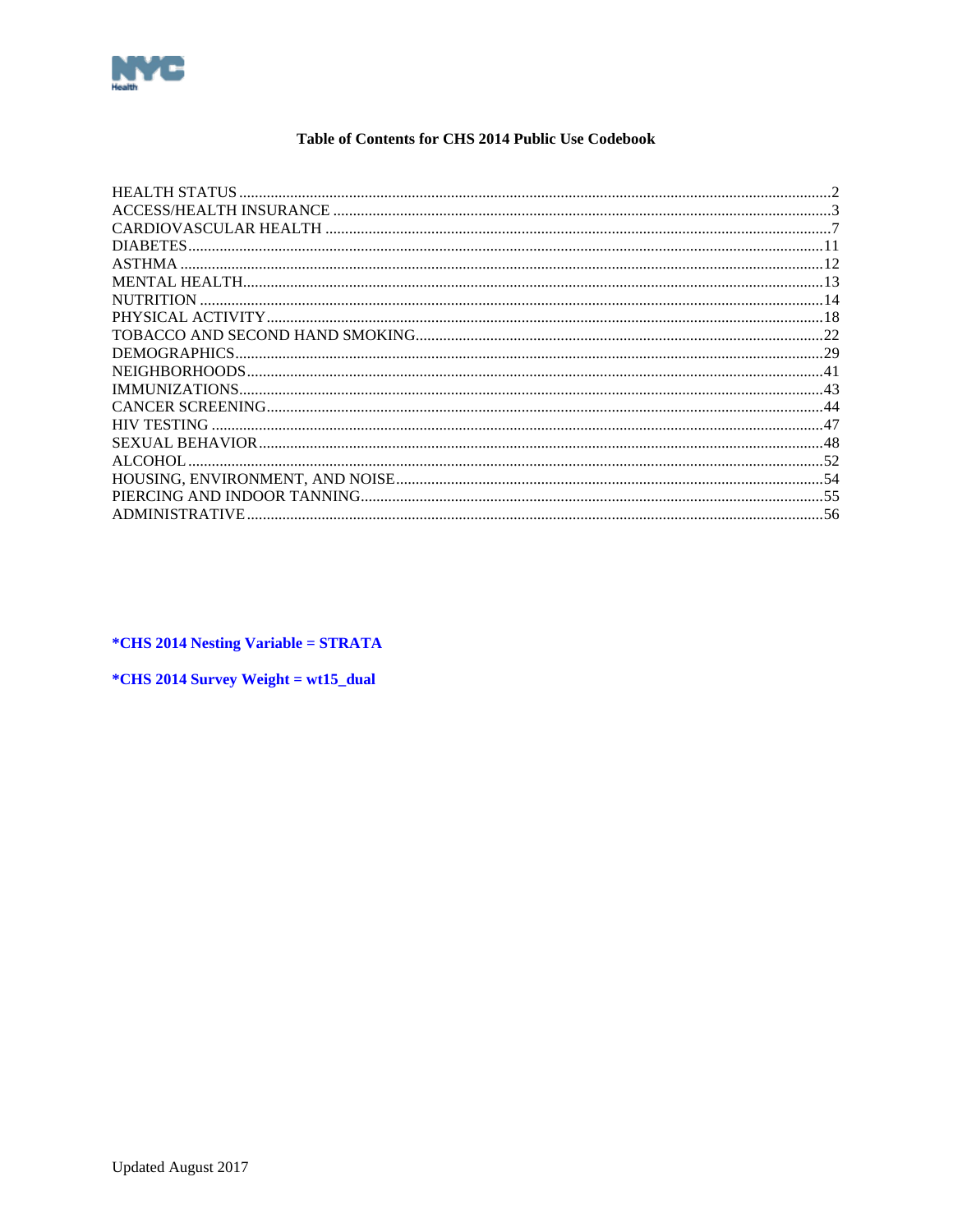<span id="page-1-0"></span>

| <b>HEALTH STATUS</b>    |                                                                          |                 |               |                                                                                                 |                                           |                          |              |  |  |  |
|-------------------------|--------------------------------------------------------------------------|-----------------|---------------|-------------------------------------------------------------------------------------------------|-------------------------------------------|--------------------------|--------------|--|--|--|
| <b>Recoded Variable</b> | <b>Question</b>                                                          | <b>Raw Name</b> | <b>Source</b> | <b>Frequencies (unweighted)</b>                                                                 |                                           | <b>Prior years</b>       | <b>NOTES</b> |  |  |  |
| generalhealth           | Would you say in general<br>that your health is:<br>excellent, very good | health1         | Q1.1          | $1 = Excellent$<br>$2=V$ ery good<br>$3 = Good$<br>$4 = Fair$<br>$5 = Poor$<br>$d = Don't know$ | 1470<br>2226<br>2780<br>1496<br>528<br>57 | 2002-2013: generalhealth |              |  |  |  |
|                         |                                                                          |                 |               | $r =$ Refused                                                                                   |                                           |                          |              |  |  |  |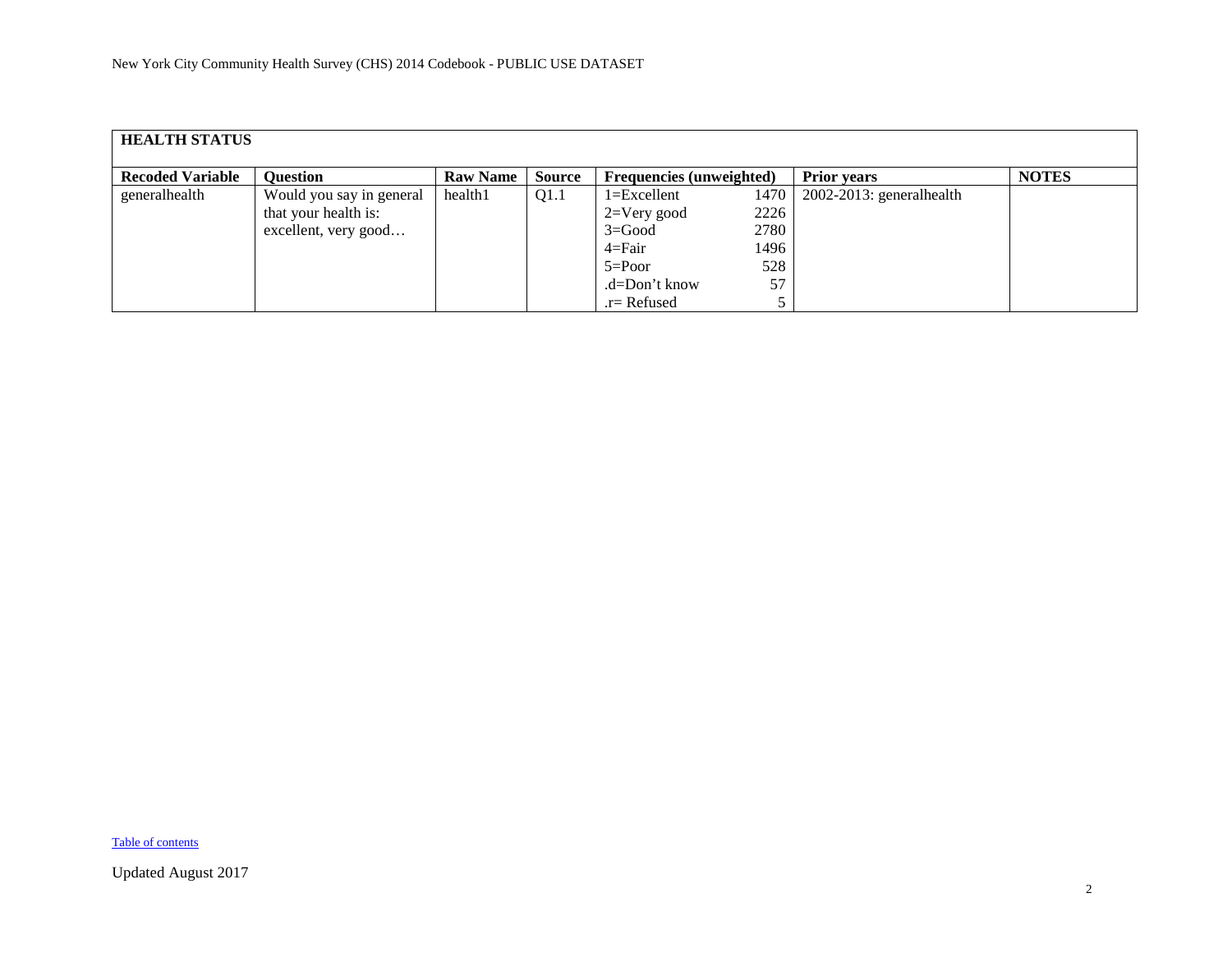<span id="page-2-0"></span>

| <b>ACCESS/HEALTH INSURANCE</b> |                                                                                                                                                                                                   |                   |                   |                                                                                                                                                                                       |                                                                   |                                                                                                                                                                                                                                                                               |                                                                                                              |  |  |  |
|--------------------------------|---------------------------------------------------------------------------------------------------------------------------------------------------------------------------------------------------|-------------------|-------------------|---------------------------------------------------------------------------------------------------------------------------------------------------------------------------------------|-------------------------------------------------------------------|-------------------------------------------------------------------------------------------------------------------------------------------------------------------------------------------------------------------------------------------------------------------------------|--------------------------------------------------------------------------------------------------------------|--|--|--|
| <b>Recoded Variable</b>        | <b>Question</b>                                                                                                                                                                                   | <b>Raw Name</b>   | <b>Source</b>     | Frequencies (unweighted)                                                                                                                                                              |                                                                   | <b>Prior years</b>                                                                                                                                                                                                                                                            | <b>NOTES</b>                                                                                                 |  |  |  |
| insuredgateway14               | Do you have any<br>kind of health<br>insurance coverage,<br>including private<br>health insurance,<br>prepaid plans such as<br>H-M-Os, or<br>government plans<br>such as Medicare or<br>Medicaid? | access41          | Q2.1;<br>access42 | $1 = Yes$<br>$2=N0$<br>.d=Don't know<br>.r=Refused                                                                                                                                    | 7555<br>963<br>31<br>13                                           | $2002: -$<br>2003 spg: healthcover<br>2003 fall: healthcover<br>2004-06: insuredgateway<br>2007: insuredgateway07<br>2008: insuredgateway08<br>2009: insuredgateway09<br>2010: insuredgateway10<br>2011: insuredgateway11<br>2012: insuredgateway12<br>2013: insuredgateway13 | Question wording<br>has changed over<br>time                                                                 |  |  |  |
| insure14                       | What type of health<br>insurance do you use<br>to pay for your doctor<br>or hospital bills? Is it<br>insurance through                                                                            | access42          | Q2.2;<br>access41 | $1 =$ Employer<br>2=Self-purchase<br>3=Medicare<br>4=Medicaid/Family Health+<br>5=Milit/CHAMPUS/Tricare<br>6=COBRA/Other<br>7=Uninsured<br>.d=Don't know<br>.r=Refused<br>$=$ Missing | 3287<br>451<br>1521<br>1969<br>51<br>183<br>963<br>69<br>24<br>44 | 2002: insure02<br>2003: insure03<br>2004: insure04<br>2005: insure05<br>2006: insure06<br>2007: insure07<br>2008: insure08<br>2009: insure09<br>2010: insure10<br>2011: insure11<br>2012: insure12<br>2013: insure13                                                          | Question wording<br>and response<br>options for health<br>insurance<br>coverage have<br>changed over<br>time |  |  |  |
| insured                        | Any type of health<br>insurance?                                                                                                                                                                  | $\omega_{\rm{m}}$ | insure14          | $1 = Yes$<br>$2=N0$<br>.d=Don't know<br>.r=Refused<br>$=$ Missing                                                                                                                     | 7462<br>963<br>69<br>24<br>44                                     | 2002-2013: insured                                                                                                                                                                                                                                                            | Based on<br>insure14;<br>question wording<br>and response<br>options changed<br>over time                    |  |  |  |
| insure5                        | Type of health<br>insurance coverage                                                                                                                                                              | $\overline{a}$    | insure14          | $1 =$ Private<br>2=Medicare<br>3=Medicaid<br>$4 =$ Others<br>5=Uninsured<br>.d=Don't know<br>.r=Refused<br>$=$ Missing                                                                | 3738<br>1521<br>1969<br>234<br>963<br>69<br>24<br>44              | 2002-2013: insure5                                                                                                                                                                                                                                                            | Variable used on<br>EQ.                                                                                      |  |  |  |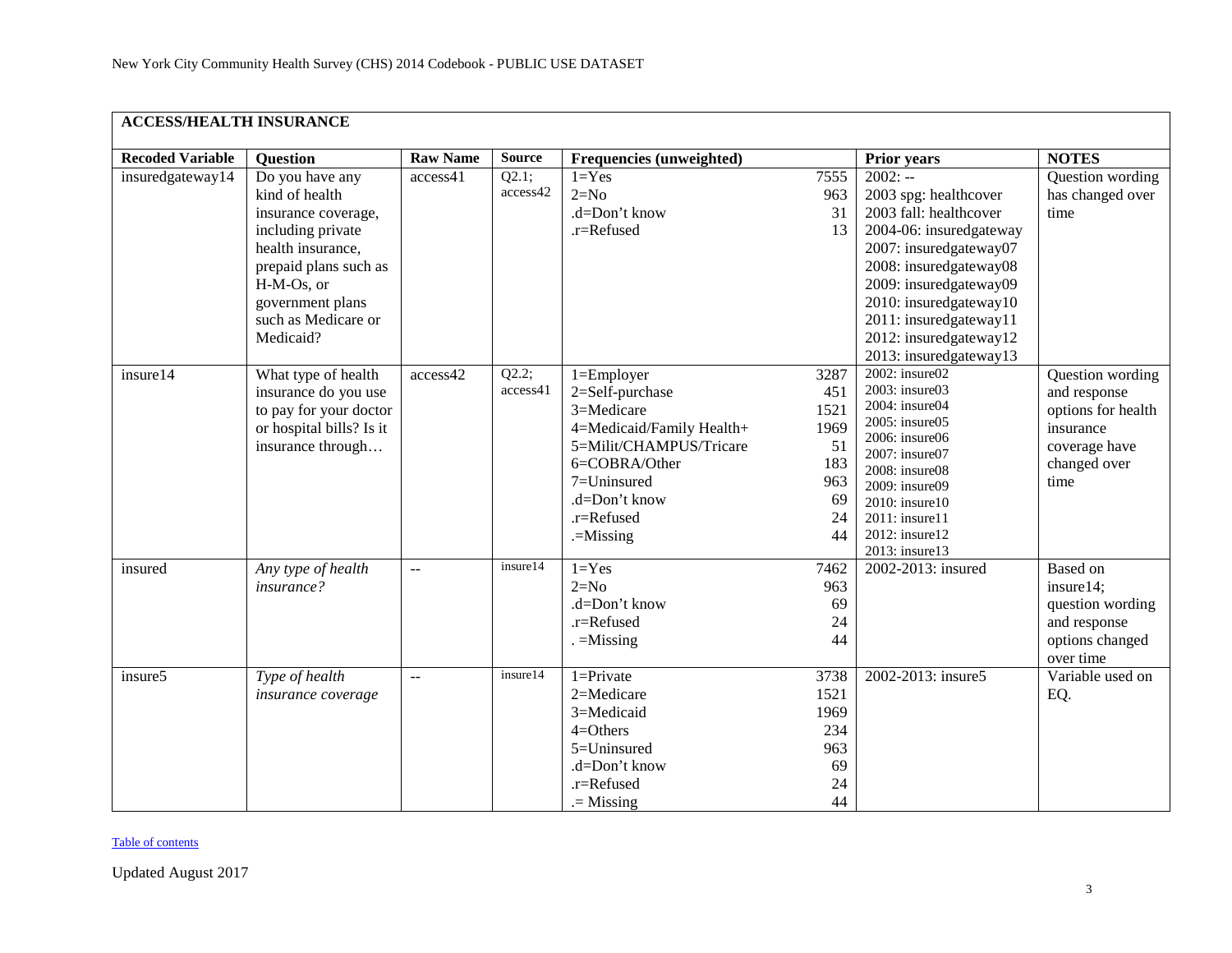| <b>ACCESS/HEALTH INSURANCE</b> |                                                                                                                             |                               |               |                                                                                                                                                                                                                                                                                                      |                                                                       |                                                                                                                                                   |                                                                  |  |  |  |
|--------------------------------|-----------------------------------------------------------------------------------------------------------------------------|-------------------------------|---------------|------------------------------------------------------------------------------------------------------------------------------------------------------------------------------------------------------------------------------------------------------------------------------------------------------|-----------------------------------------------------------------------|---------------------------------------------------------------------------------------------------------------------------------------------------|------------------------------------------------------------------|--|--|--|
| <b>Recoded Variable</b>        | <b>Question</b>                                                                                                             | <b>Raw Name</b>               | <b>Source</b> | Frequencies (unweighted)                                                                                                                                                                                                                                                                             |                                                                       | <b>Prior years</b>                                                                                                                                | <b>NOTES</b>                                                     |  |  |  |
| whynoinsurance                 | What is the ONE<br>MAIN reason that<br>you don't have health<br>insurance?                                                  | access58                      | Q2.3,<br>Q2.1 | $1 = Cost/too$ expensive<br>2=Insurance ended recently<br>3=Didn't think was eligible<br>4=Too difficult/need help<br>5=Immigration/residency status<br>6=Haven't had time to look into it<br>7=Don't think it is needed<br>8=Other<br>.d=Don't know<br>.r= Refused<br>.=Missing/not asked           | 273<br>151<br>159<br>57<br>40<br>20<br>21<br>193<br>37<br>8<br>7603   | 2002-2013:--                                                                                                                                      | New in 2014<br>Among uninsured                                   |  |  |  |
| pcp14                          | Do you have one<br>person or more than<br>one person you think<br>of as your personal<br>doctor or health care<br>provider? | access45                      | Q2.4          | $1 = Yes$<br>$2=N0$<br>.d=Don't know<br>.r=Refused                                                                                                                                                                                                                                                   | 7393<br>1111<br>56                                                    | 2002-04: pcp<br>2005: pcp05<br>2006: рер06<br>2007: pcp07<br>2008: pcp08<br>2009: pcp09<br>$2010: -$<br>2011: pcp11<br>2012: pcp12<br>2013: pcp13 | Question wording<br>and response<br>options changed<br>over time |  |  |  |
| sickadvice14                   | When you are sick or<br>need advice about<br>your health, to which<br>of the following<br>places do you usually<br>go?      | access56abt;<br>access56othr_ | Q2.5          | $l = A$ private doctor<br>$2=$ Community health center<br>$3=$ A hospital outpatient clinic<br>$4 = ED/$ urgent care center<br>5= Alternative health care provider<br>6= Family/friend/self/resources<br>7=Non-hospital clinic<br>$8 = Other$<br>9=No usual place<br>.d=Don't know<br>$.r =$ Refused | 5850<br>491<br>1147<br>614<br>66<br>58<br>34<br>46<br>199<br>44<br>13 | $2002: -$<br>$2003:-$<br>2004: sickadvice<br>2005-2010: --<br>2011: sickadvice11<br>2012: sickadvice12<br>$2013: -$                               |                                                                  |  |  |  |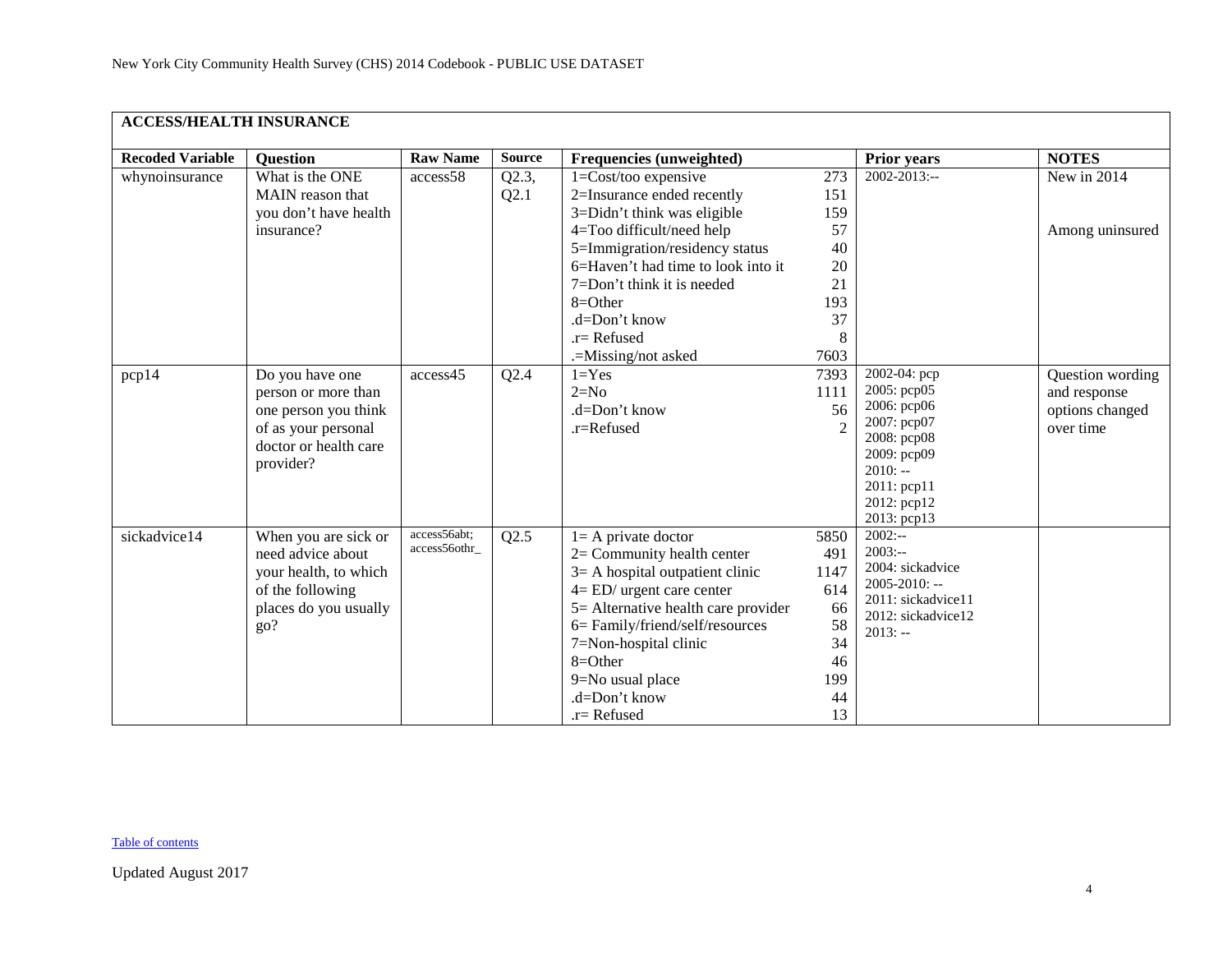| <b>ACCESS/HEALTH INSURANCE</b> |                        |                 |               |                                     |      |                      |              |
|--------------------------------|------------------------|-----------------|---------------|-------------------------------------|------|----------------------|--------------|
| <b>Recoded Variable</b>        | <b>Ouestion</b>        | <b>Raw Name</b> | <b>Source</b> | Frequencies (unweighted)            |      | Prior years          | <b>NOTES</b> |
| sickadvice14_b                 | When you are sick or   | access56abt;    | Q2.5          | $l = A$ private doctor              | 5850 | $2002 - 13$ :--      |              |
|                                | need advice about      | access56othr_   |               | $2=$ Community health center        | 491  |                      |              |
|                                | your health, to which  |                 |               | $3=$ A hospital outpatient clinic   | 1147 |                      |              |
|                                | of the following       |                 |               | $4 = ED/$ urgent care center        | 614  |                      |              |
|                                | places do you usually  |                 |               | 5= Alternative health care provider | 66   |                      |              |
|                                | go?                    |                 |               | 6= Family/friend/self/resources     | 58   |                      |              |
|                                |                        |                 |               | 7=Non-hospital clinic               | 34   |                      |              |
|                                |                        |                 |               | $8=Other$                           | 42   |                      |              |
|                                |                        |                 |               | 9=No usual place                    | 199  |                      |              |
|                                |                        |                 |               | 10=Clinic, unknown type             |      |                      |              |
|                                |                        |                 |               | $d = Don't know$                    | 44   |                      |              |
|                                |                        |                 |               | $.r =$ Refused                      | 13   |                      |              |
| sickplace                      | When you are sick or   | $\sim$          | Q2.5          | 1=Doctor, clinic, health center     | 7522 | $2002 - 10:-$        |              |
|                                | need advice about      |                 |               | 2=ED/Urgent Care                    | 614  | 2011-2012: sickplace |              |
|                                | your health, to which  |                 |               | $3=Other$                           | 170  | $2013: -$            |              |
|                                | of the following       |                 |               | 4=No usual place                    | 199  |                      |              |
|                                | places do you usually  |                 |               | $d=Don't know$                      | 44   |                      |              |
|                                | go?                    |                 |               | $r =$ Refused                       | 13   |                      |              |
| appointmentwait                | The last time you      | access55        | Q2.6          | $1 =$ Same day                      | 3105 | $2002 - 2010$ : --   | Among those  |
|                                | needed care for an     |                 |               | $2=$ Next day                       | 1024 | 2011-2012:           | with PCP     |
|                                | illness or injury and  |                 |               | $3 = \text{In } 2-3 \text{ days}$   | 961  | appointmentwait      |              |
|                                | called your personal   |                 |               | $4 = \text{In } 4-5 \text{ days}$   | 294  | $2013: -$            |              |
|                                | doctor's office for an |                 |               | $5 =$ More than 5 days              | 738  |                      |              |
|                                | appointment, how       |                 |               | 6= Didn't call doctor's office      | 1009 |                      |              |
|                                | quickly did they see   |                 |               | .d= Don't know                      | 256  |                      |              |
|                                | you? Among those       |                 |               | $r =$ Refused                       | 6    |                      |              |
|                                | with PCP               |                 |               | .= Missing/not asked                | 1169 |                      |              |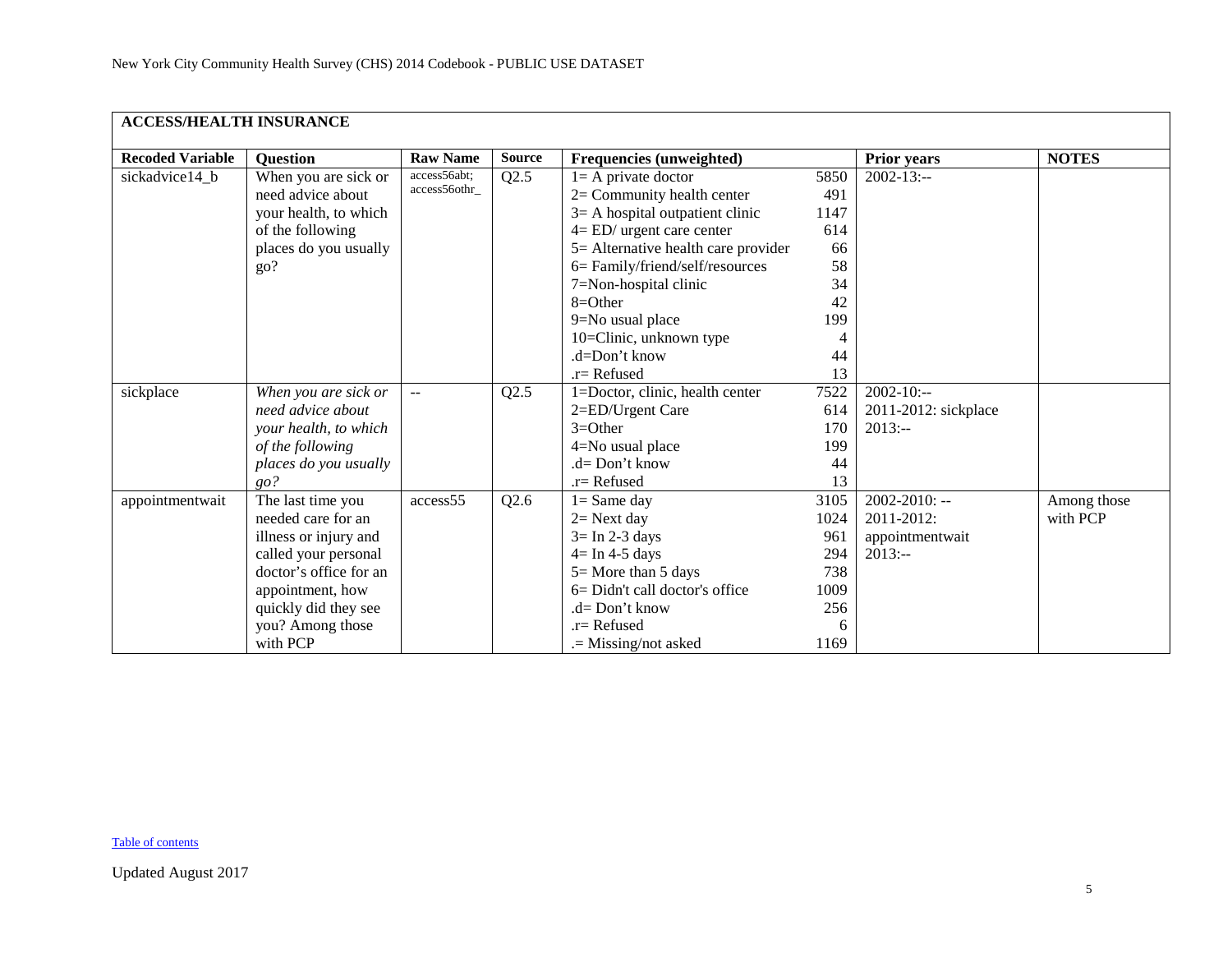|                         | <b>ACCESS/HEALTH INSURANCE</b> |                 |               |                                           |      |                        |                  |  |  |  |  |
|-------------------------|--------------------------------|-----------------|---------------|-------------------------------------------|------|------------------------|------------------|--|--|--|--|
| <b>Recoded Variable</b> | <b>Question</b>                | <b>Raw Name</b> | <b>Source</b> | Frequencies (unweighted)                  |      | <b>Prior years</b>     | <b>NOTES</b>     |  |  |  |  |
| didntgetcare14          | Was there a time in            | access36        | Q2.7          | $1 = Yes$                                 | 845  | 2002: neededcare       | Question wording |  |  |  |  |
|                         | the past 12 months             |                 |               | $2=N0$                                    | 7663 | $2003: -$              | and response     |  |  |  |  |
|                         | when you needed                |                 |               | .d=Don't know                             | 50   | $2004: -$              | options changed  |  |  |  |  |
|                         | medical care but did           |                 |               | .r=Refused                                | 4    | 2005: didntgetcare     | over time.       |  |  |  |  |
|                         | NOT get it? Medical            |                 |               |                                           |      | $2006: -$              | Question wording |  |  |  |  |
|                         | care includes doctor's         |                 |               |                                           |      | 2007: didntgetcare07   | for CHS 2006     |  |  |  |  |
|                         | visits, tests,                 |                 |               |                                           |      | $2008: -$              | (didntgetcare06) |  |  |  |  |
|                         | procedures,                    |                 |               |                                           |      | 2009: didntgetcare09   | not directly     |  |  |  |  |
|                         | prescription                   |                 |               |                                           |      | 2010: didntgetcare10   | comparable to    |  |  |  |  |
|                         | medication and                 |                 |               |                                           |      | 2011: didntgetcare11   | other years.     |  |  |  |  |
|                         | hospitalizations.              |                 |               |                                           |      | 2012: didntgetcare12   |                  |  |  |  |  |
|                         |                                |                 |               |                                           |      | 2013: didntgetcare13   |                  |  |  |  |  |
| visitdds14              | How long has it been           | dentist4        | Q2.8          | $l =$ Less than 6 months ago              | 3372 | 2002: dentist          | Question         |  |  |  |  |
|                         | since you had your             |                 |               | $2=6$ months ago but less than 1 year ago | 1902 | $2003 - 2006$ : --     | response options |  |  |  |  |
|                         | teeth cleaned by a             |                 |               | $3=1$ year ago but less than 2 years ago  | 1306 | $2007$ : visitdds $07$ | differ from both |  |  |  |  |
|                         | dentist or dental              |                 |               | $4=2$ years ago but less than 5 years ago | 925  | $2008 - 2012$ : --     | 2002             |  |  |  |  |
|                         | hygienist?                     |                 |               | $5=5$ or more years ago                   | 646  | $2013$ : visitdds $13$ | and 2007         |  |  |  |  |
|                         |                                |                 |               | $6 =$ Never                               | 316  |                        |                  |  |  |  |  |
|                         |                                |                 |               | .d=Don't know                             | 89   |                        |                  |  |  |  |  |
|                         |                                |                 |               | .r=Refused                                | 6    |                        |                  |  |  |  |  |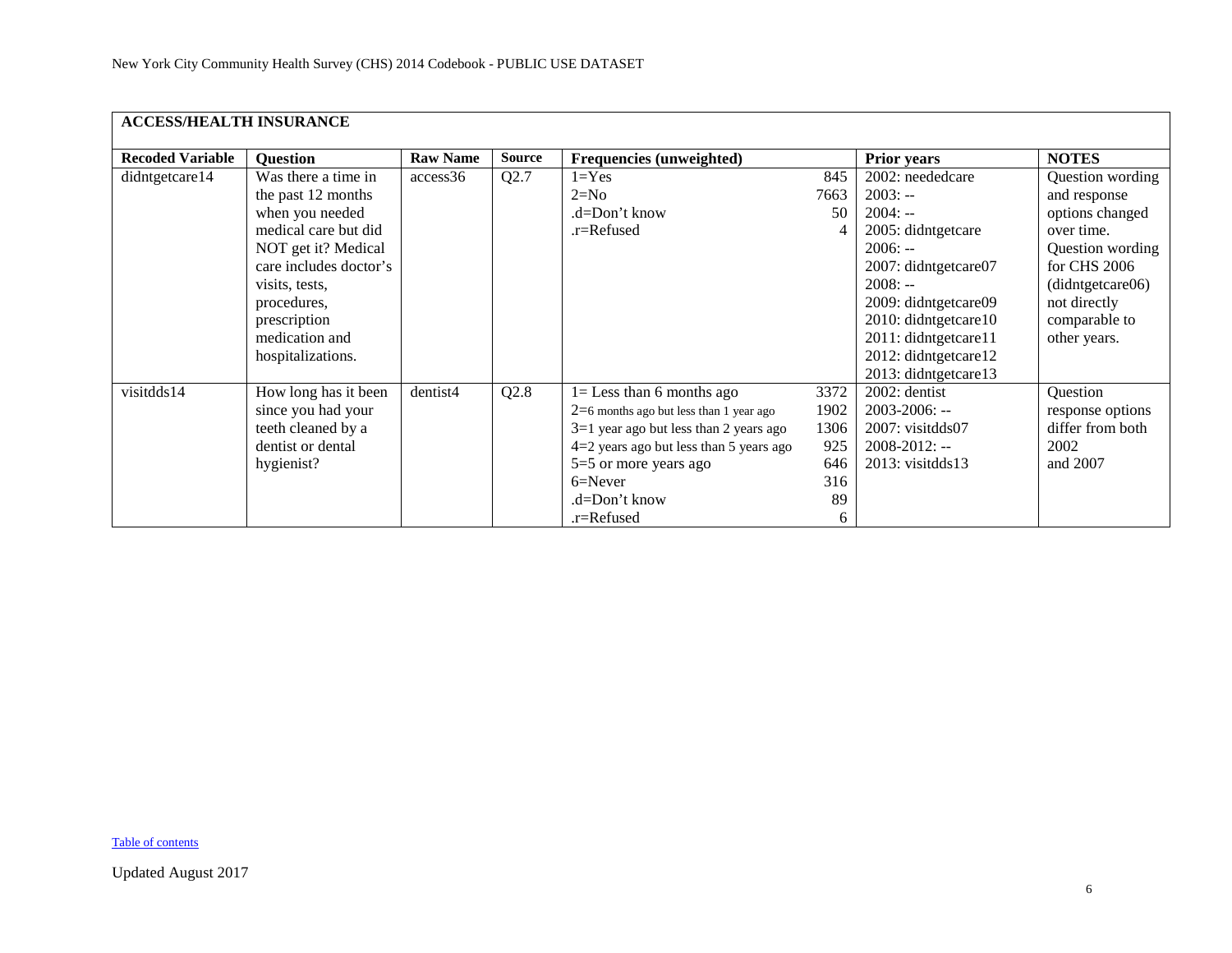<span id="page-6-0"></span>

| <b>CARDIOVASCULAR HEALTH</b> |                                                                                                                                                        |                 |                  |                                                                                                                                                          |                                                   |                                                                                                                                                                                                                                                               |                                                                                       |  |  |  |
|------------------------------|--------------------------------------------------------------------------------------------------------------------------------------------------------|-----------------|------------------|----------------------------------------------------------------------------------------------------------------------------------------------------------|---------------------------------------------------|---------------------------------------------------------------------------------------------------------------------------------------------------------------------------------------------------------------------------------------------------------------|---------------------------------------------------------------------------------------|--|--|--|
| <b>Recoded Variable</b>      | <b>Question</b>                                                                                                                                        | <b>Raw Name</b> | <b>Source</b>    | Frequencies (unweighted)                                                                                                                                 |                                                   | <b>Prior years</b>                                                                                                                                                                                                                                            | <b>NOTES</b>                                                                          |  |  |  |
| bpchecked14                  | How long has it been<br>since you last had your<br>blood pressure taken by<br>a doctor or other health<br>professional?                                | press16         | Q3.1             | $1 =$ Less than 6<br>months ago<br>$2=6$ months-1 yr ago<br>3=More than 1-2yrs ago<br>4=More than 2 yrs ago<br>$5 =$ Never<br>d=Don't know<br>.r=Refused | 6397<br>1290<br>441<br>303<br>74<br>56            | $2002$ : press1<br>$2003: -$<br>$2004: -$<br>$2005: -$<br>2006: bpchecked<br>$2007 - 2011$ : --<br>2012: bpchecked12<br>$2013: -$                                                                                                                             | Response options differ<br>in 2002                                                    |  |  |  |
| toldhighbp14                 | Have you ever been<br>told by a doctor, nurse<br>or other health<br>professional that you<br>have hypertension, also<br>called high blood<br>pressure? | press10         | Q3.2             | $1 = Yes$<br>$2=N0$<br>.d=Don't know<br>.r=Refused                                                                                                       | 2806<br>5726<br>24<br>6                           | 2002: toldhighbp02<br>$2003: -$<br>$2004: -$<br>2005: toldhighbp05<br>2006: toldhighbp06<br>2007: toldhighbp07<br>2008: toldhighbp08<br>2009: toldhighbp09<br>2010: toldhighbp10<br>2011: toldhighbp11<br>2012: toldhighbp12<br>2013: toldhighbp13            | Question wording<br>differs from 2002, 2005                                           |  |  |  |
| toldprescription14           | Have you ever been<br>told by a doctor, nurse<br>or other health<br>professional that you<br>need to take medicine<br>for your high blood<br>pressure? | press14         | Q3.3;<br>press10 | $1 = Yes$<br>$2=N0$<br>.d=Don't know<br>.r=Refused<br>. = Missing/Not asked                                                                              | 2474<br>328<br>$\overline{4}$<br>$\theta$<br>5756 | $2002: -$<br>$2003: -$<br>$2004: -$<br>2005: toldprescription<br>2006: toldprescription<br>2007: toldprescription07<br>$2008: -$<br>2009: toldprescription09<br>2010: toldprescription10<br>2011: toldprescription11<br>2012: toldprescription12<br>$2013: -$ | Question wording<br>modified over time<br>Denominator is persons<br>ever told high BP |  |  |  |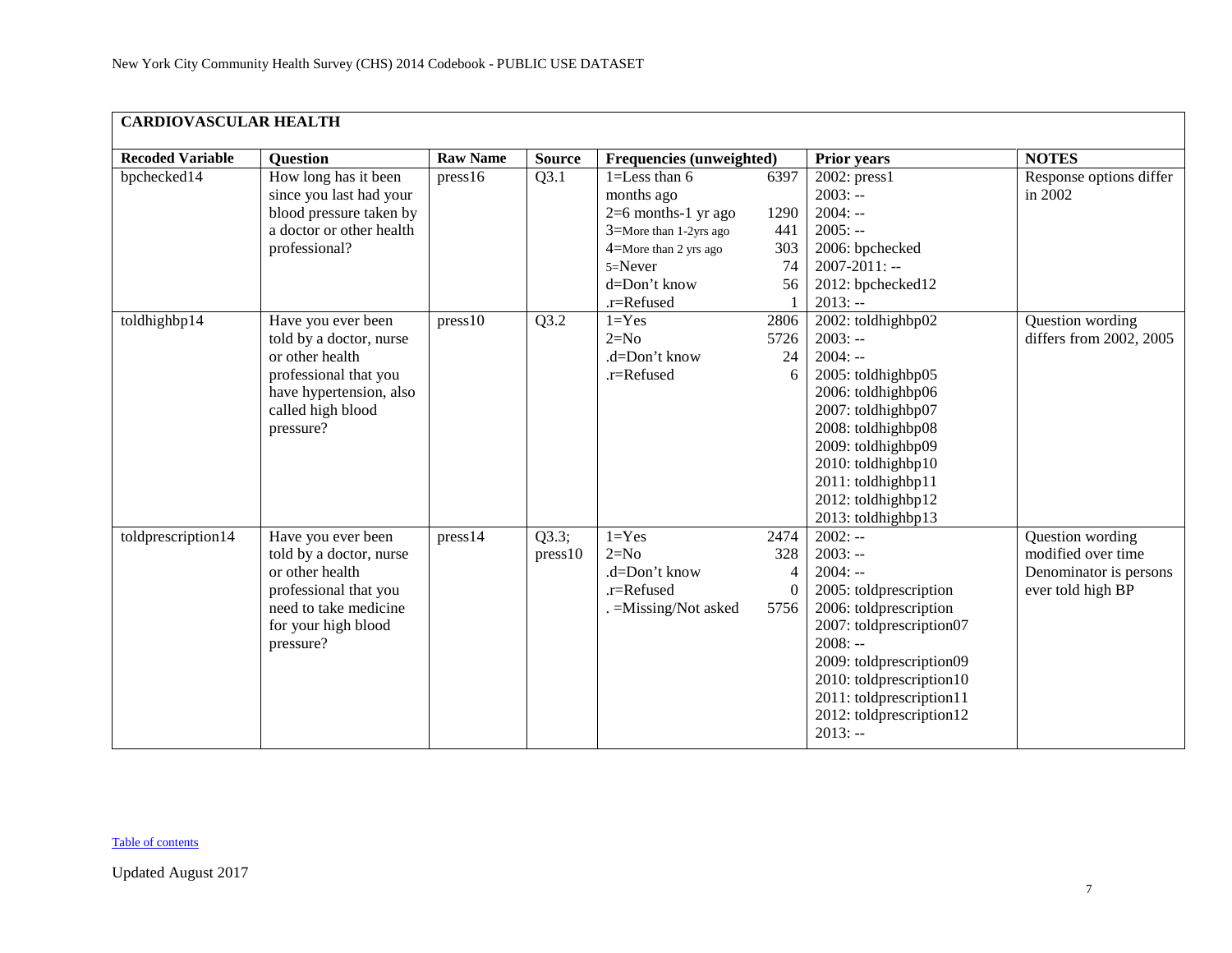| <b>CARDIOVASCULAR HEALTH</b> |                                                                                                                                       |                 |                  |                                                                                                                                                 |                                                 |                                                                                                                                                                                                                                           |                                                                                                                                                                |  |  |  |
|------------------------------|---------------------------------------------------------------------------------------------------------------------------------------|-----------------|------------------|-------------------------------------------------------------------------------------------------------------------------------------------------|-------------------------------------------------|-------------------------------------------------------------------------------------------------------------------------------------------------------------------------------------------------------------------------------------------|----------------------------------------------------------------------------------------------------------------------------------------------------------------|--|--|--|
| <b>Recoded Variable</b>      | <b>Question</b>                                                                                                                       | <b>Raw Name</b> | <b>Source</b>    | Frequencies (unweighted)                                                                                                                        |                                                 | <b>Prior years</b>                                                                                                                                                                                                                        | <b>NOTES</b>                                                                                                                                                   |  |  |  |
| takingmeds14                 | Are you currently<br>taking medication for<br>your high blood<br>pressure? AMONG<br>THOSE TOLD HBP<br>AND TOLD TO TAKE<br><b>MEDS</b> | press8          | Q3.4;<br>press14 | $1 = Yes$<br>$2=N0$<br>.d=Don't know<br>.r=Refused<br>$=Missing/Not$ asked                                                                      | 2226<br>245<br>3<br>$\Omega$<br>6088            | $2002: -$<br>$2003: -$<br>$2004: -$<br>2005: takingmeds05<br>2006: takingmeds06<br>2007: takingmeds07<br>$2008: -$<br>2009: takingmeds09<br>2010: takingmeds10<br>2011: takingmeds11<br>2012: takingmeds12<br>$2013: -$                   | Denominator is persons<br>with high BP told they<br>needed meds for high<br>BP.<br>CHS 08 BP meds<br>question is not<br>comparable to other yrs                |  |  |  |
| takingbpmedsall14            | Are you currently<br>taking medication for<br>your high blood<br>pressure? AMONG<br><b>TOLD HBP</b>                                   | press8          | Q3.4;<br>press10 | $1 = Yes$<br>$2=N0$<br>$d = Don't know$<br>.r=Refused<br>. = Missing/Not asked                                                                  | 2226<br>573<br>3<br>$\Omega$<br>5760            | $2002 - 2004$ : --<br>2005: takingbpmedsall05<br>2006: takingbpmedsall06<br>2007: takingbpmedsall07<br>2008: takingbpmedsall08<br>$2009: -$<br>2010: takingbpmedsall10<br>2011: takingbpmedsall11<br>2012: takingbpmedsall12<br>$2013: -$ | Denominator is persons<br>ever told high BP.<br>'takingbpmedsall' was<br>created to be<br>comparable with<br>denominator for CHS<br>08                         |  |  |  |
| timecholesterol14all         | How long has it been<br>since you last had your<br>cholesterol checked?                                                               | chol18          | Q3.5             | $1 = < 12$ months ago<br>$2=1-2$ yrs ago<br>$3=2-3$ yrs ago<br>$4=3-5$ yrs ago<br>$5=5+$ years ago<br>$6 =$ Never<br>d=Don't know<br>.r=Refused | 5920<br>1160<br>318<br>182<br>157<br>528<br>296 | $2002 - 2011$ : --<br>2012: timecholesterol12all<br>$2013: -$                                                                                                                                                                             | Among all.<br>This differs from 2002,<br>2005, and 2007. In<br>those years the question<br>was asked among those<br>who ever had their<br>cholesterol checked. |  |  |  |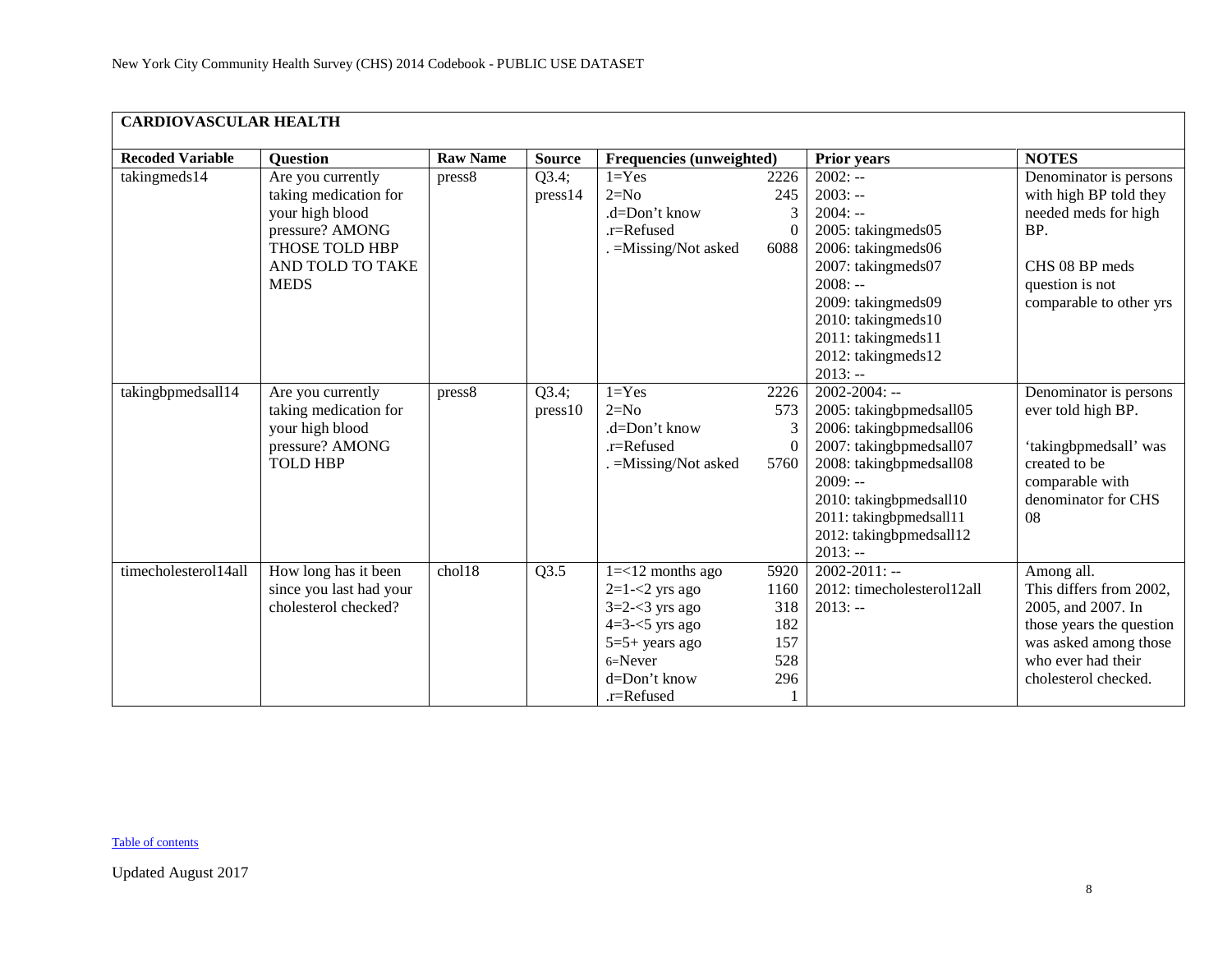| <b>CARDIOVASCULAR HEALTH</b> |                                                                                                                                                     |                 |                 |                                                                             |                                       |                                                                                                                                                                                                                                                                                                             |                                                                                                                                                                                                                                                                  |  |  |  |
|------------------------------|-----------------------------------------------------------------------------------------------------------------------------------------------------|-----------------|-----------------|-----------------------------------------------------------------------------|---------------------------------------|-------------------------------------------------------------------------------------------------------------------------------------------------------------------------------------------------------------------------------------------------------------------------------------------------------------|------------------------------------------------------------------------------------------------------------------------------------------------------------------------------------------------------------------------------------------------------------------|--|--|--|
| <b>Recoded Variable</b>      | <b>Question</b>                                                                                                                                     | <b>Raw Name</b> | <b>Source</b>   | <b>Frequencies (unweighted)</b>                                             |                                       | <b>Prior years</b>                                                                                                                                                                                                                                                                                          | <b>NOTES</b>                                                                                                                                                                                                                                                     |  |  |  |
| toldhighcholesterol14        | Have you ever been<br>told by a doctor, nurse<br>or other health<br>professional that your<br>blood cholesterol is<br>high?                         | chol15          | Q3.6            | $1 = Yes$<br>$2=N0$<br>.d=Don't know<br>.r=Refused                          | 2702<br>5767<br>87<br>6               | 2002: toldhighcholesterol02<br>$2003: -$<br>$2004: -$<br>$2005: -$<br>$2006: -$<br>2007: toldhighcholesterol07<br>2008: toldhighcholesterol08<br>2009: toldhighcholesterol09_w2<br>2010: toldhighcholesterol10<br>2011: toldhighcholesterol11<br>2012: toldhighcholesterol12<br>2013: toldhighcholesterol13 | Question wording and<br>denominators change<br>over time.<br>2010-2012, among all<br>adults<br>In 2009 ever told high<br>cholesterol was asked<br>only of wave 2 RDD<br>and cell-only<br>respondents. Use<br>special weights to<br>produce correct<br>estimates. |  |  |  |
| toldcholprescription         | Have you ever been<br>told by a doctor, nurse<br>or other health<br>professional that you<br>need to take medicine<br>for your high<br>cholesterol? | chol17          | Q3.7;<br>chol15 | $1 = Yes$<br>$2=N0$<br>.d=Don't know<br>.r=Refused<br>. = Missing/Not asked | 1859<br>833<br>10<br>$\Omega$<br>5860 | $2002 - 2009$ : --<br>2010-2012: toldcholprescription<br>$2013: -$                                                                                                                                                                                                                                          | Denominator is those<br>ever told high<br>cholesterol                                                                                                                                                                                                            |  |  |  |
| takingcholmeds14             | Are you currently<br>taking medication to<br>lower your high<br>cholesterol? Among<br>ever told high<br>cholesterol<br>(TCNY indicator).            | chol16          | Q3.8;<br>chol15 | $1 = Yes$<br>$2=N0$<br>.d=Don't know<br>.r=Refused<br>. = Missing/Not asked | 1439<br>1255<br>8<br>$\theta$<br>5860 | 2002: chol8<br>$2003: -$<br>$2004: -$<br>$2005: -$<br>$2006: -$<br>2007: takingcholmeds07<br>2008: takingcholmeds08<br>2009: takingcholmeds09_w2<br>2010: takingcholmeds10<br>2011: takingcholmeds11<br>2012: takingcholmeds12<br>$2013: -$                                                                 | Denominator is those<br>told they have high<br>cholesterol<br>Question wording<br>differs over time.<br>In 2009 currently taking<br>meds for high<br>cholesterol was asked<br>only of wave 2 RDD<br>and cell-only<br>respondents. (use<br>special weights)       |  |  |  |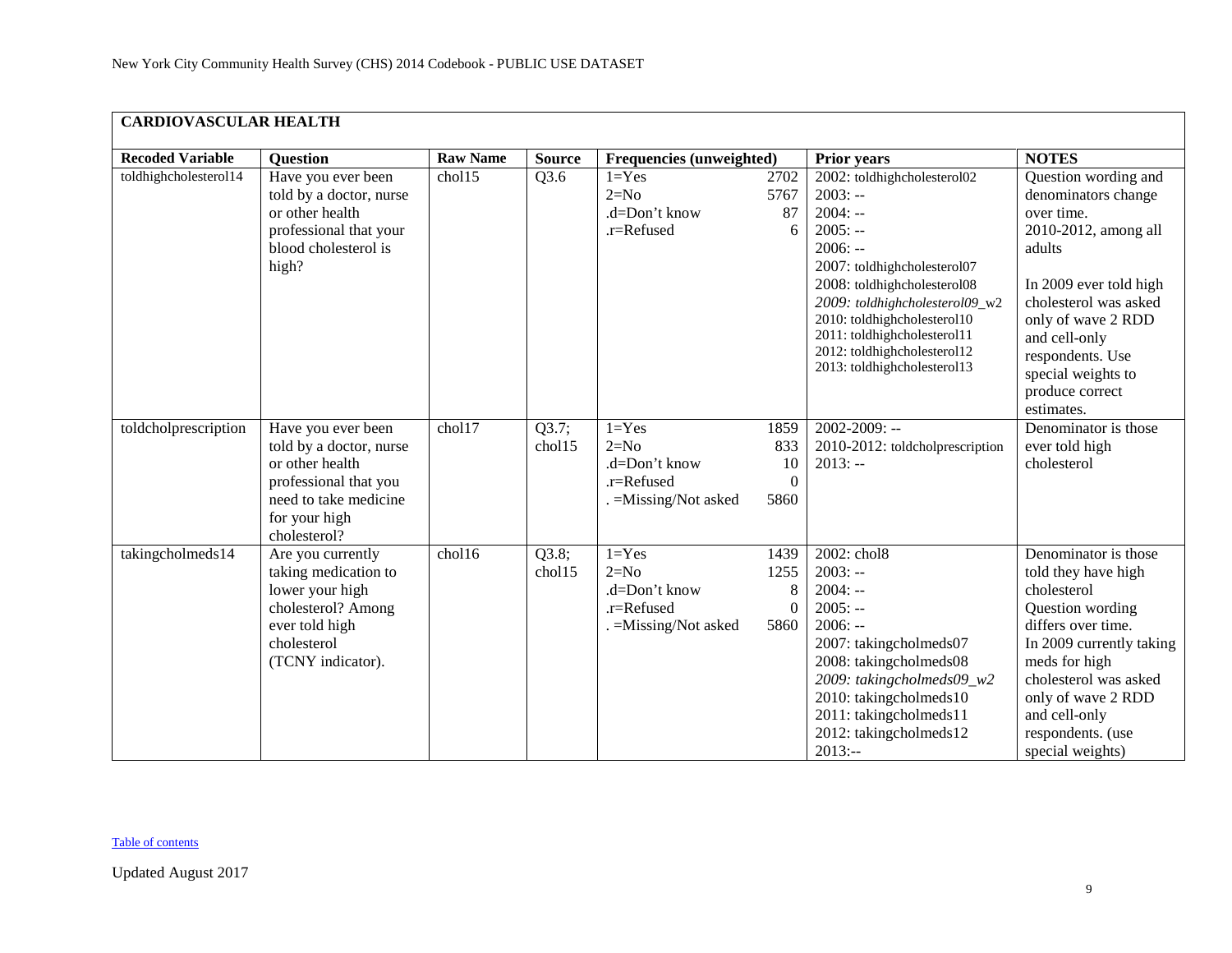| <b>CARDIOVASCULAR HEALTH</b> |                      |                 |            |                                 |      |                             |                       |  |  |  |
|------------------------------|----------------------|-----------------|------------|---------------------------------|------|-----------------------------|-----------------------|--|--|--|
| <b>Recoded Variable</b>      | <b>Ouestion</b>      | <b>Raw Name</b> | Source     | <b>Frequencies</b> (unweighted) |      | <b>Prior years</b>          | <b>NOTES</b>          |  |  |  |
| toldtakecholmeds             | Are you currently    | chol16          | Q3.8;      | $1 = Yes$                       | 1418 | $2002 - 2009$ : --          | Among those ever told |  |  |  |
|                              | taking medication to |                 | $chol17=1$ | $2=N0$                          | 437  | 2010-2012: toldtakecholmeds | needed meds for high  |  |  |  |
|                              | lower your high      |                 |            | $d = Don't know$                |      | $2013: -$                   | cholesterol           |  |  |  |
|                              | cholesterol? Among   |                 |            | .r=Refused                      |      |                             |                       |  |  |  |
|                              | told needed meds for |                 |            | $=$ Missing/Not asked           | 6703 |                             |                       |  |  |  |
|                              | high cholesterol)    |                 |            |                                 |      |                             |                       |  |  |  |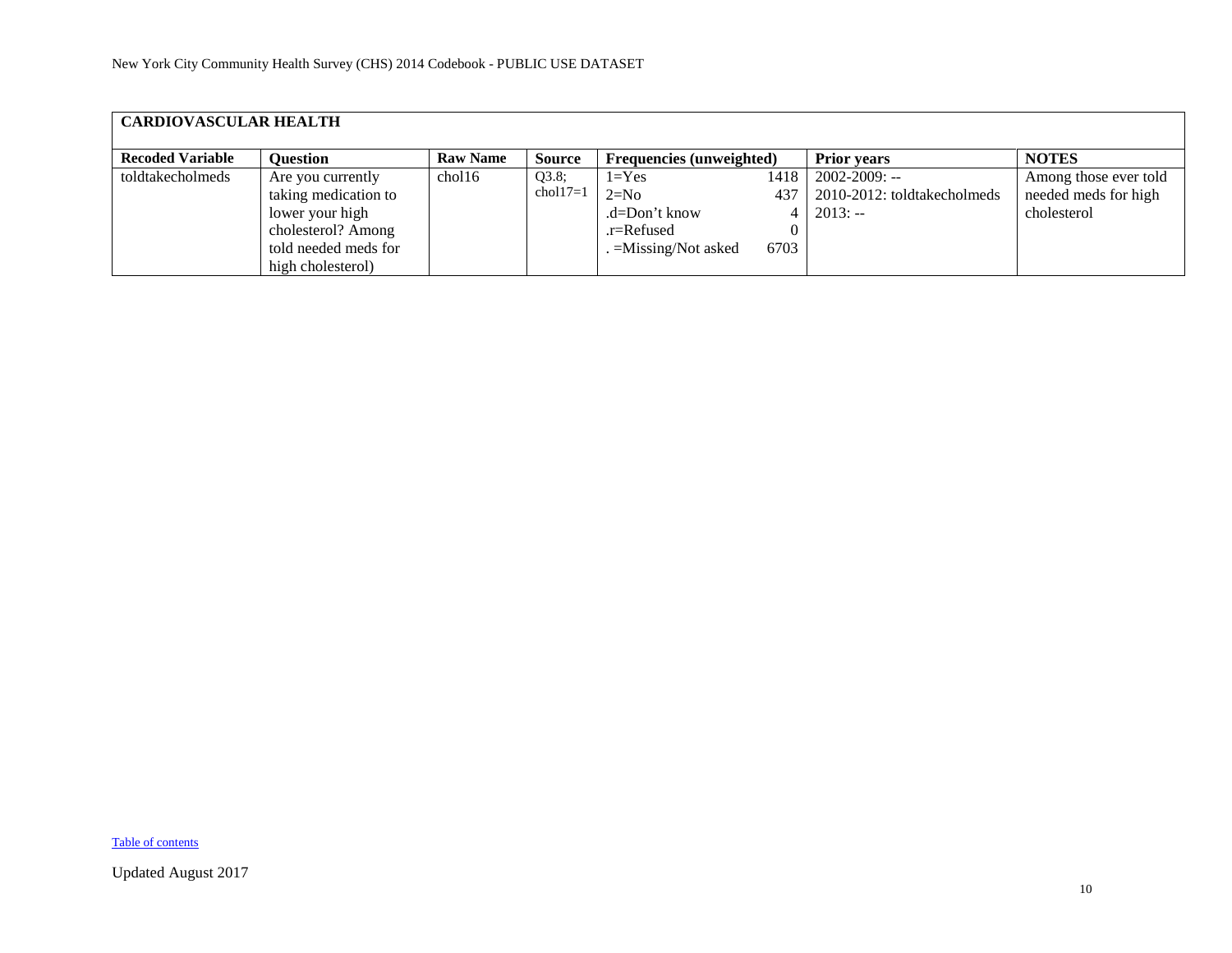<span id="page-10-0"></span>

| <b>DIABETES</b>         |                             |                 |               |                                 |      |                        |                          |
|-------------------------|-----------------------------|-----------------|---------------|---------------------------------|------|------------------------|--------------------------|
| <b>Recoded Variable</b> | <b>Ouestion</b>             | <b>Raw Name</b> | <b>Source</b> | <b>Frequencies (unweighted)</b> |      | <b>Prior years</b>     | <b>NOTES</b>             |
| diabetes14              | Have you ever been told     | diabet10        | Q4.1          | $1 = Yes$                       | 1061 | $2002-04$ : diabetes   | Women who had            |
|                         | by a doctor, nurse or other |                 |               | $2 = No$                        | 7480 | $2005: -$              | diabetes only while      |
|                         | health professional that    |                 |               | $.d=$ Don't know                |      | 2006: diabetes         | pregnant are included in |
|                         | you have diabetes?          |                 |               | $.r =$ Refused                  | 4    | $2007$ : diabetes $07$ | 'no' category            |
|                         |                             |                 |               |                                 |      | 2008: diabetes08       |                          |
|                         |                             |                 |               |                                 |      | 2009: diabetes09       |                          |
|                         |                             |                 |               |                                 |      | $2010$ : diabetes 10   |                          |
|                         |                             |                 |               |                                 |      | 2011:diabetes11        |                          |
|                         |                             |                 |               |                                 |      | $2012$ : diabetes 12   |                          |
|                         |                             |                 |               |                                 |      | $2013$ : diabetes 13   |                          |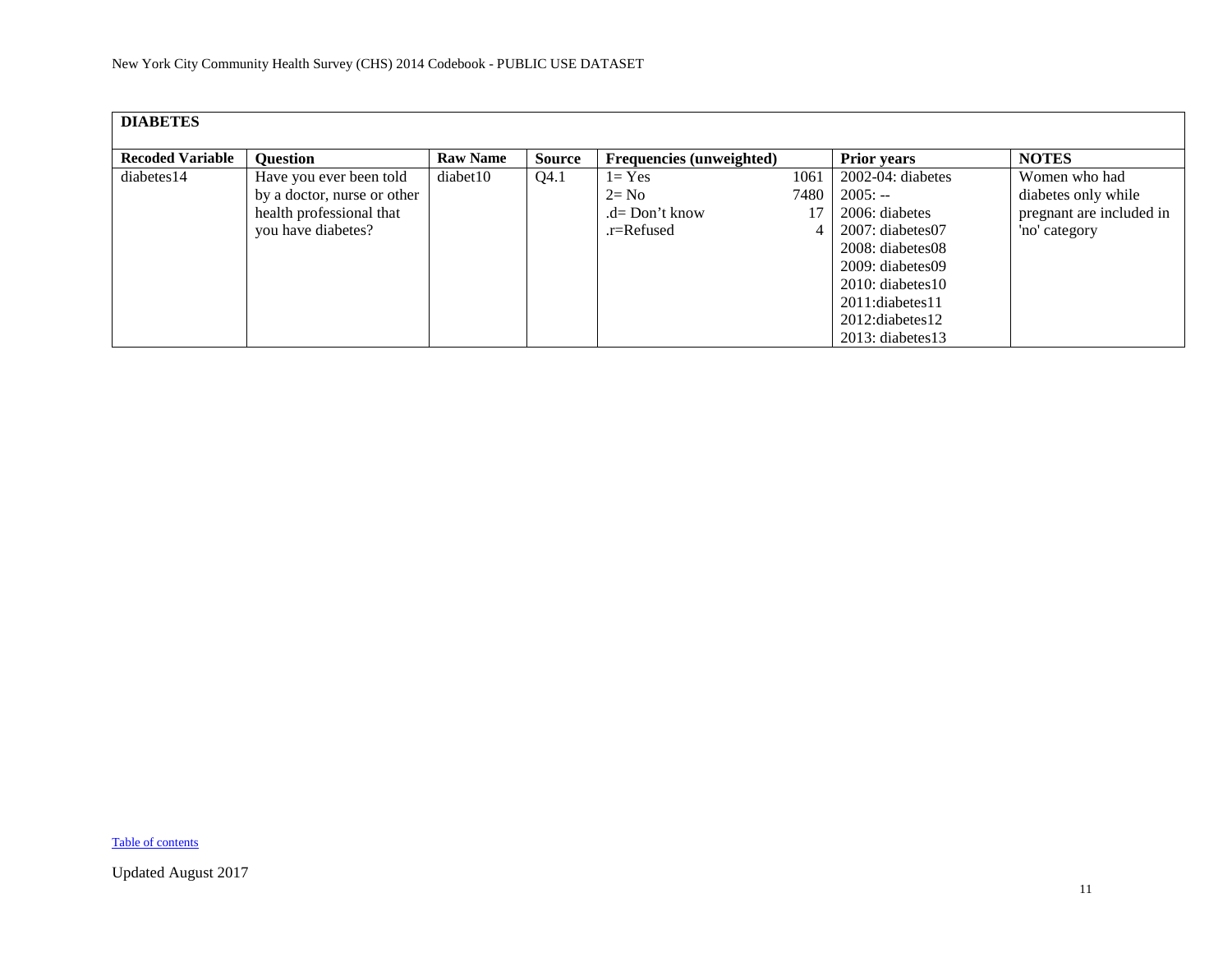<span id="page-11-0"></span>

| <b>ASTHMA</b>           |                         |                 |               |                                 |      |                        |                           |
|-------------------------|-------------------------|-----------------|---------------|---------------------------------|------|------------------------|---------------------------|
| <b>Recoded Variable</b> | <b>Ouestion</b>         | <b>Raw Name</b> | <b>Source</b> | <b>Frequencies</b> (unweighted) |      | <b>Prior years</b>     | <b>NOTES</b>              |
| everasthma              | Have you ever been      | asthma1         | Q4.2          | $1 = Yes$                       | 1108 | $2002 - 04$ : asthma1  |                           |
|                         | told by a doctor, nurse |                 |               | $2 = No$                        | 7433 | $2005: -$              |                           |
|                         | or other health         |                 |               | .d= Don't know                  | 20   | $2006-13$ : everasthma |                           |
|                         | professional that you   |                 |               | .r= Refused                     |      |                        |                           |
|                         | had asthma?             |                 |               |                                 |      |                        |                           |
| currentasthma14         | In the last 12 months,  | asthma9         | Q4.3;         | $1 = Yes$                       | 365  | 2002-04: currentasthma | Question wording          |
|                         | have you had an         |                 | asthma1       | $2 = No$                        | 8169 | $2005: -$              | modified over time.       |
|                         | episode of asthma or an |                 |               | $.d = Don't know$               |      | 2006: currentasthma    |                           |
|                         | asthma attack?          |                 |               | .r= Refused                     |      | 2007: currentasthma07  | Denominator is all adults |
|                         |                         |                 |               | $=$ Missing/Not asked           | 21   | 2008: currentasthma08  |                           |
|                         |                         |                 |               |                                 |      | 2009: currentasthma09  |                           |
|                         |                         |                 |               |                                 |      | 2010: currentasthma10  |                           |
|                         |                         |                 |               |                                 |      | 2011: currentasthma11  |                           |
|                         |                         |                 |               |                                 |      | 2012: currentasthma12  |                           |
|                         |                         |                 |               |                                 |      | 2013: currentasthma13  |                           |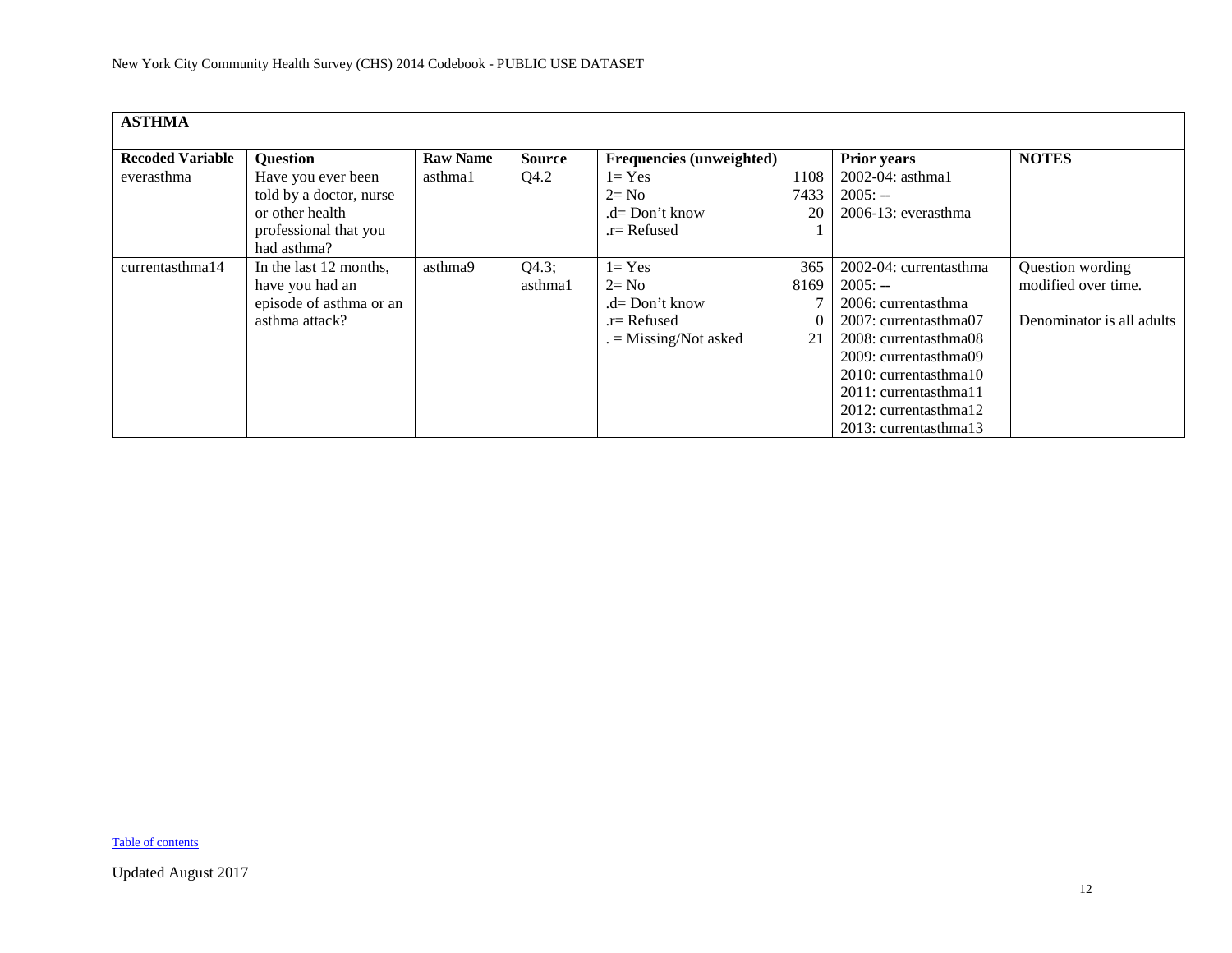<span id="page-12-0"></span>

| <b>MENTAL HEALTH</b>    |                                                                                                                                                         |                    |                   |                                                                               |                              |                                                                                                                       |                                                                                                                         |
|-------------------------|---------------------------------------------------------------------------------------------------------------------------------------------------------|--------------------|-------------------|-------------------------------------------------------------------------------|------------------------------|-----------------------------------------------------------------------------------------------------------------------|-------------------------------------------------------------------------------------------------------------------------|
| <b>Recoded Variable</b> | <b>Question</b>                                                                                                                                         | Raw<br><b>Name</b> | <b>Source</b>     | Frequencies (unweighted)                                                      |                              | <b>Prior years</b>                                                                                                    | <b>NOTES</b>                                                                                                            |
| tolddepression          | Have you ever been told by a<br>doctor, nurse, or other health<br>professional that you have<br>depression?                                             | mood15             | $\overline{Q5.1}$ | $1 = Yes$<br>$2 = No$<br>.d=Don't know<br>.r=Refused                          | 1268<br>7258<br>23<br>13     | $2002 - 2004$ : --<br>2005-2010: tolddepression<br>$2011 - 2012$ :--<br>2013: tolddepression                          | Among all<br>adults                                                                                                     |
| mentalillness14         | Have you ever been told by a<br>doctor, nurse or other health<br>professional that you have<br>bipolar disorder, mania,<br>psychosis, or schizophrenia? | mood51             | Q5.2              | $1 = Yes$<br>$2=N0$<br>.d=Don't know<br>.r=Refused                            | 239<br>8289<br>28<br>6       | $2002 - 2011$ :--<br>2012: mentalillness<br>$2013: -$                                                                 | Question<br>wording<br>modified<br>from 2012.                                                                           |
| mood9                   | In the past 12 months, have<br>you taken a prescription<br>medication for a mental health<br>problem?                                                   | mood9              | $\overline{Q5.3}$ | $1 = Yes$<br>$2 = No$<br>.d=Don't know<br>.r=Refused                          | 776<br>7759<br>19<br>8       | $2002:-$<br>2003: mood9<br>$2004 - 2012 -$<br>2013: mood9                                                             | Among all<br>adults                                                                                                     |
| mood8                   | In the past $12$ months, have<br>you received any counseling<br>for a mental health problem?                                                            | mood <sub>8</sub>  | $\overline{Q5.4}$ | $1 = Yes$<br>$2 = No$<br>.d=Don't know<br>.r=Refused                          | 765<br>7771<br>14<br>12      | $2002:-$<br>2003: mood8<br>$2004 - 2012 -$<br>2013: mood8                                                             | Among all<br>adults                                                                                                     |
| mhtreat14_all           | Received counseling or<br>prescription medication for a<br>mental health problem in last<br>12 months                                                   | mood8,<br>mood9    | Q5.3,<br>Q5.4     | $1 = Yes$<br>$2 = No$<br>.d=Don't know<br>.r=Refused<br>$=$ Missing/not asked | 1019<br>7509<br>3<br>7<br>24 | 2002-2008: --<br>2009: mhtreat09_all<br>2010: mhtreat10_all<br>$2011:-$<br>2012: mhtreat12_all<br>2013: mhtreat13_all | Among all<br>adults                                                                                                     |
| mood11                  | Was there a time in the past 12<br>months when you needed<br>treatment for a mental health<br>problem but did not get it?                               | mood11             | $\overline{Q5.5}$ | $1 = Yes$<br>$2 = No$<br>.d=Don't know<br>.r=Refused                          | 203<br>8333<br>22            | $2002: -$<br>2003: mood11<br>$2004: -$<br>2005: mood11<br>2006: mood11<br>2007-2012:--                                | Among all<br>adults<br>Note: In 2003<br>only asked<br>among those<br>with non-<br>specific<br>psychological<br>distress |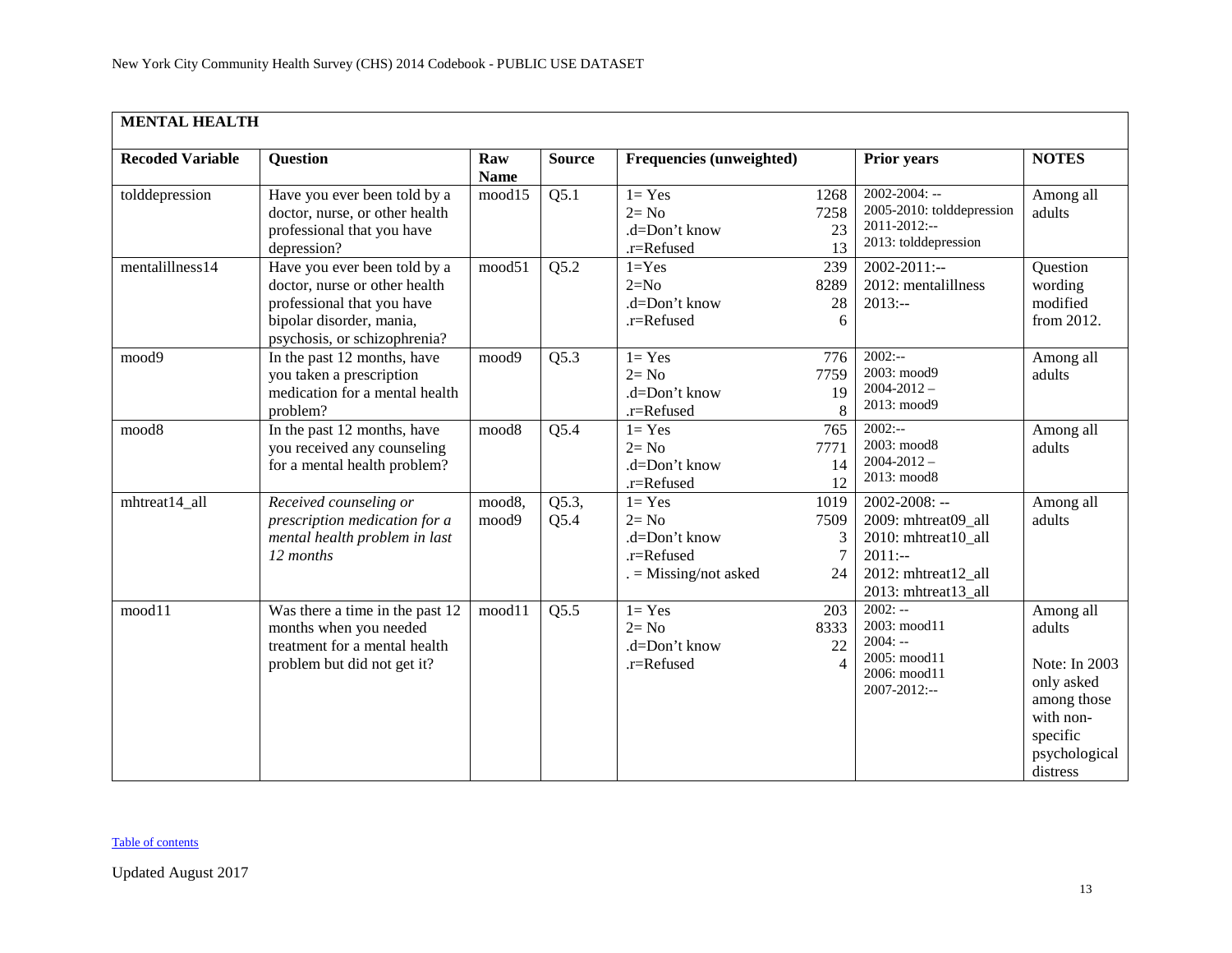<span id="page-13-0"></span>

| <b>NUTRITION</b>        |                                                                                                                                                                                                   |                    |                   |                                                                                                                                                                |                                                                      |                                                                                                                                                                                                   |                                                                            |
|-------------------------|---------------------------------------------------------------------------------------------------------------------------------------------------------------------------------------------------|--------------------|-------------------|----------------------------------------------------------------------------------------------------------------------------------------------------------------|----------------------------------------------------------------------|---------------------------------------------------------------------------------------------------------------------------------------------------------------------------------------------------|----------------------------------------------------------------------------|
| <b>Recoded variable</b> | <b>Question</b>                                                                                                                                                                                   | Raw<br><b>Name</b> | <b>Source</b>     | <b>Frequencies (unweighted)</b>                                                                                                                                |                                                                      | Prior years                                                                                                                                                                                       | <b>NOTES</b>                                                               |
| nutrition1              | Thinking about nutritionhow many<br>total servings of fruit and/or vegetables<br>did you eat yesterday? A serving<br>would equal one medium apple, a<br>handful of broccoli, or a cup of carrots. | nutrition1         | Q9.1              | $0 - 34$<br>.d= Don't know<br>.r=Refused                                                                                                                       | 8326<br>224<br>12                                                    | 2002: nutrition1<br>$2003: -$<br>2004: nutrition1<br>$2005 - 07: -$<br>2008-13: nutrition1                                                                                                        | Continuous                                                                 |
| fruitveg                | Thinking about nutritionhow many<br>total servings of fruit and/or vegetables<br>did you eat yesterday? A serving<br>would equal one medium apple, a<br>handful of broccoli, or a cup of carrots. | nutrition1         | Q9.1              | $l = None$<br>$2=1-4$ servings<br>$3 = 5$ servings<br>.d=Don't know<br>.r=Refused                                                                              | 945<br>6508<br>873<br>224<br>12                                      | 2002: fruitveg<br>$2003: -$<br>2004: fruitveg<br>$2005 - 07: -$<br>2008-13: fruitveg                                                                                                              | Categorical                                                                |
| walktoproduce14         | If you were to walk from your home to<br>purchase fresh fruits and vegetables,<br>how long would it take you to get<br>there?                                                                     | nutrition39        | Q9.2              | $1 = 5$ min or less<br>$2 =$ More than 5 to less than<br>$10 \text{ min}$<br>$3 = 10$ min or more<br>$4 = [VOL]$ Unable to walk<br>.d=Don't know<br>.r=Refused | 3953<br>1529<br>2862<br>155<br>62                                    | $2002 - 2007$ : --<br>2008: walktoproduce<br>$2009 - 2013$ : --                                                                                                                                   | Response<br>options in<br>2010 & 2014<br>differ from<br>2008               |
| nsodaperday14           | How often do you drink sugar<br>sweetened soda? Do not include diet<br>soda or seltzer. Standardized to per<br>day (continuous)                                                                   | nutrition14        | Q9.3              | $0 - 20$<br>.d=Don't know<br>.r=Refused<br>$=$ Missing/outliers                                                                                                | 8499<br>59<br>$\overline{2}$<br>$\overline{2}$                       | $2002 - 06: -$<br>2007: nsodaperday07<br>2008: nsodaperday08<br>2009: nsodaperday09<br>2010: nsodaperday10<br>2011: nsodaperday11<br>2012: nsodaperday12<br>2013: nsodaperday13                   | Response<br>options in 2005<br>not directly<br>comparable to<br>$'07 - 14$ |
| avgsodaperday14         | Average number of sodas per day                                                                                                                                                                   | $\mathbf{u}$       | nsodaperd<br>ay14 | $l = None$<br>$2 = 1$ (more than none)<br>$3=$ One<br>$4 = >1$<br>.d=Don't know<br>.r=Refused<br>$=$ Missing                                                   | 5559<br>2027<br>496<br>417<br>59<br>$\overline{2}$<br>$\overline{2}$ | $2002 - 2006$ : --<br>2007: avgsodaperday07<br>2008: avgsodaperday08<br>2009: avgsodaperday09<br>2010: avgsodaperday10<br>2011: avgsodaperday11<br>2012: avgsodaperday12<br>2013: avgsodaperday13 | Response<br>options in 2005<br>not directly<br>comparable to<br>$'07 - 14$ |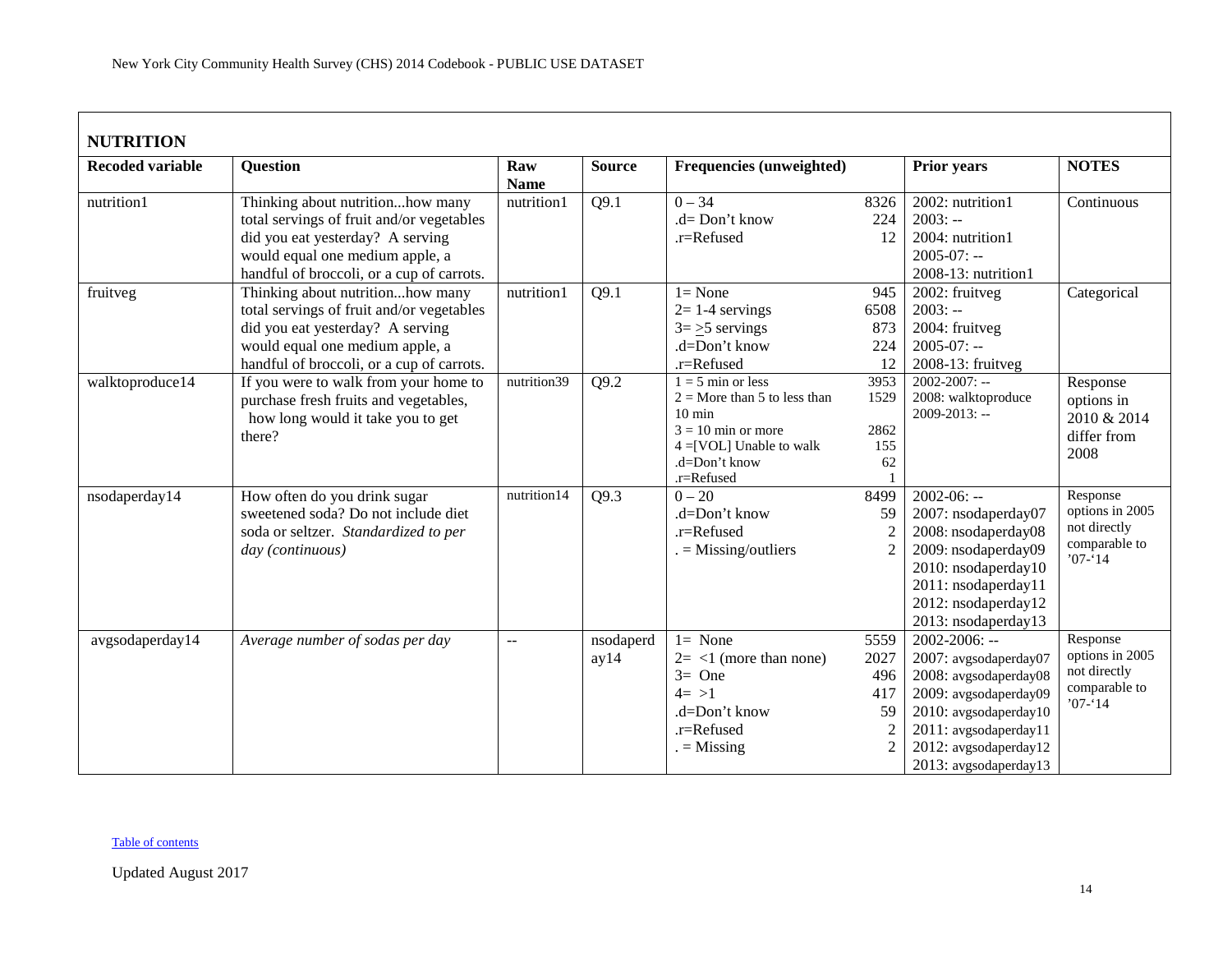| <b>NUTRITION</b>        |                                                                                                                                                                                                                                                             |                                               |                                |                                                                                                                                                                              |                                                                  |                                                                                                                                                                                                                             |                                                                            |
|-------------------------|-------------------------------------------------------------------------------------------------------------------------------------------------------------------------------------------------------------------------------------------------------------|-----------------------------------------------|--------------------------------|------------------------------------------------------------------------------------------------------------------------------------------------------------------------------|------------------------------------------------------------------|-----------------------------------------------------------------------------------------------------------------------------------------------------------------------------------------------------------------------------|----------------------------------------------------------------------------|
| <b>Recoded variable</b> | <b>Question</b>                                                                                                                                                                                                                                             | Raw<br><b>Name</b>                            | <b>Source</b>                  | Frequencies (unweighted)                                                                                                                                                     |                                                                  | <b>Prior years</b>                                                                                                                                                                                                          | <b>NOTES</b>                                                               |
| twoplussoda             | Drink two or more sodas per day                                                                                                                                                                                                                             | $\overline{a}$                                | nsodaperd<br>ay14              | $1 = \geq 2$ sodas<br>$2 = 2$ sodas<br>.d=Don't know<br>.r=Refused<br>$=$ Missing                                                                                            | 407<br>8092<br>59<br>$\boldsymbol{2}$<br>$\overline{2}$          | $2002 - 04: -$<br>2005: twoplussoda<br>$2006: -$<br>$2007 - 13$ :<br>twoplussoda                                                                                                                                            | Recommend<br>twoplussoda for<br>comparing '05 v<br>$'07 - 14$              |
| sodasize                | When you drink sugar-sweetened soda,<br>what size do you usually drink?                                                                                                                                                                                     | nutrition44                                   | Q9.3a                          | 1=Less than 12 ounces<br>$2=12$ ounces<br>$3=16$ ounces<br>$4=20$ ounces<br>5=32 ounces<br>6 = More than 32 ounces<br>.d=Don't know<br>$.r =$ Refused<br>.=Missing/not asked | 1302<br>1002<br>352<br>167<br>32<br>29<br>59<br>$\Omega$<br>5619 | $2002 - 2012$ :--<br>2013: sodasize                                                                                                                                                                                         | Among adults<br>who drink<br>sugar-<br>sweetened<br>soda                   |
| sodaouncesperday        | Ounces of sugar-sweetened soda,<br>standardized to per day (continuous)                                                                                                                                                                                     | $\mathbb{L}^{\mathbb{L}}$                     | nsodaperd<br>ay14;<br>sodasize | $0.4 - 320$ oz<br>$777 = < 12oz$ (more than<br>zero)<br>$888 = 32 oz$<br>$=$ missing                                                                                         | 1551<br>1301<br>14<br>5696                                       | 2002-2012:--<br>2013:<br>sodaouncesperday                                                                                                                                                                                   | Among adults<br>who drink<br>sugar-<br>sweetened<br>soda                   |
| nsugardrinkperday14     | How often do you drink other<br>sweetened drinks like sweetened iced<br>tea, sports drinks, fruit punch or other<br>fruit-flavored drinks? Do not include<br>diet soda, sugar free drinks, or 100%<br>juice. Standardized to per day<br><i>(continuous)</i> | nutrition15                                   | Q9.4                           | $0 - 20$<br>.d=Don't know<br>.r=Refused<br>$=$ Missing                                                                                                                       | 8417<br>140<br>3<br>$\mathcal{P}$                                | $2002 - 2006$ : --<br>2007: nsugardrinkperday<br>2008: nsugardrinkperday08<br>2009: nsugardrinkperday09<br>2010: nsugardrinkperday10<br>2011: nsugardrinkperday11<br>2012: nsugardrinkperday12<br>2013: nsugardrinkperday13 |                                                                            |
| avgsugarperday14        | Average number of other sugar-<br>sweetened beverages per day                                                                                                                                                                                               | $\mathord{\hspace{1pt}\text{--}\hspace{1pt}}$ | nsugardrin<br>kperday14        | $l = None$<br>$2 = 1$ (more than none)<br>$3=$ One<br>$4 = >1$<br>.d=Don't know<br>.r=Refused<br>$=$ Missing                                                                 | 5301<br>2015<br>510<br>591<br>140<br>3<br>$\mathfrak{D}$         | $2002 - 2006$ : --<br>2007: avgsugarperday07<br>2008: avgsugarperday08<br>2009: avgsugarperday09<br>2010: avgsugarperday10<br>2011: avgsugarperday11<br>2012: avgsugarperday12<br>2013: avgsugarperday13                    | Response<br>options in 2005<br>not directly<br>comparable to<br>$'07 - 14$ |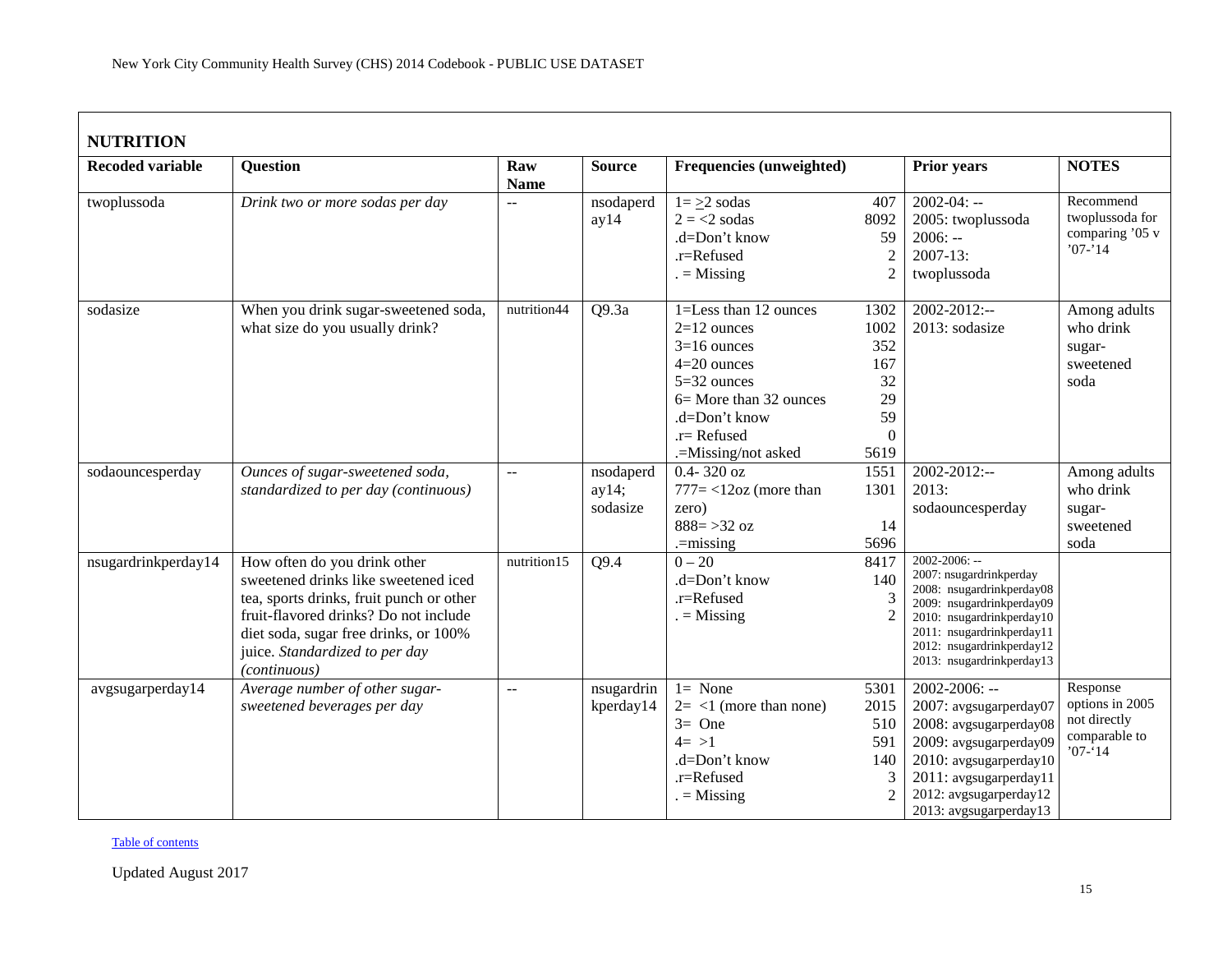| <b>NUTRITION</b>        |                                                                                                         |                           |                                               |                                                                                                                                                                                |                                                                       |                                                                                                                                                                                                                                             |                                                                  |  |  |  |
|-------------------------|---------------------------------------------------------------------------------------------------------|---------------------------|-----------------------------------------------|--------------------------------------------------------------------------------------------------------------------------------------------------------------------------------|-----------------------------------------------------------------------|---------------------------------------------------------------------------------------------------------------------------------------------------------------------------------------------------------------------------------------------|------------------------------------------------------------------|--|--|--|
| <b>Recoded variable</b> | <b>Question</b>                                                                                         | Raw<br><b>Name</b>        | <b>Source</b>                                 | <b>Frequencies (unweighted)</b>                                                                                                                                                |                                                                       | <b>Prior years</b>                                                                                                                                                                                                                          | <b>NOTES</b>                                                     |  |  |  |
| sugarsize               | When you drink other sweetened<br>drinks, what size do you usually drink?                               | nutrition $4\overline{5}$ | Q9.4a                                         | 1=Less than 12 ounces<br>$2=12$ ounces<br>$3=16$ ounces<br>$4=20$ ounces<br>$5=32$ ounces<br>6 = More than 32 ounces<br>.d=Don't know<br>$.r =$ Refused<br>.=Missing/not asked | 1444<br>918<br>490<br>150<br>53<br>15<br>47<br>$\overline{c}$<br>5443 | $2002 - 2012$ :--<br>2013: sugarsize                                                                                                                                                                                                        | Among adults<br>who drink<br>other sugar-<br>sweetened<br>drinks |  |  |  |
| sugarouncesperday       | Ounces of other sugar-sweetened<br>beverages. Standardized to per day<br>(continuous)                   | $\overline{\phantom{a}}$  | nsugardrin<br>kperday14<br>; sugarsize        | $0.4 - 400$ oz<br>$777 = < 12oz$ (more than<br>zero)<br>$888 = > 32$ oz<br>$=$ missing                                                                                         | 1610<br>1444<br>9<br>5499                                             | $2002 - 2012$ :--<br>2013:<br>sugarouncesperday                                                                                                                                                                                             | Among adults<br>who drink<br>other sugar-<br>sweetened<br>drinks |  |  |  |
| nsodasugarperday14      | Number of soda and other sugar<br>sweetened beverages consumed.<br>Standardized to per day (continuous) | $-$                       | nsodaperd<br>ay14,<br>nsugardrin<br>kperday14 | $0 - 20$<br>.d=Don't know<br>.r=Refused<br>$=$ Missing                                                                                                                         | 8442<br>22<br>$\theta$<br>98                                          | 2002-2006: --<br>2007:<br>nsugardrinkperday<br>2008:<br>nsugardrinkperday08<br>2009:<br>nsugardrinkperday09<br>2010:<br>nsugardrinkperday10<br>2011:<br>nsugardrinkperday11<br>2012:<br>nsugardrinkperday12<br>2013:<br>nsugardrinkperday13 |                                                                  |  |  |  |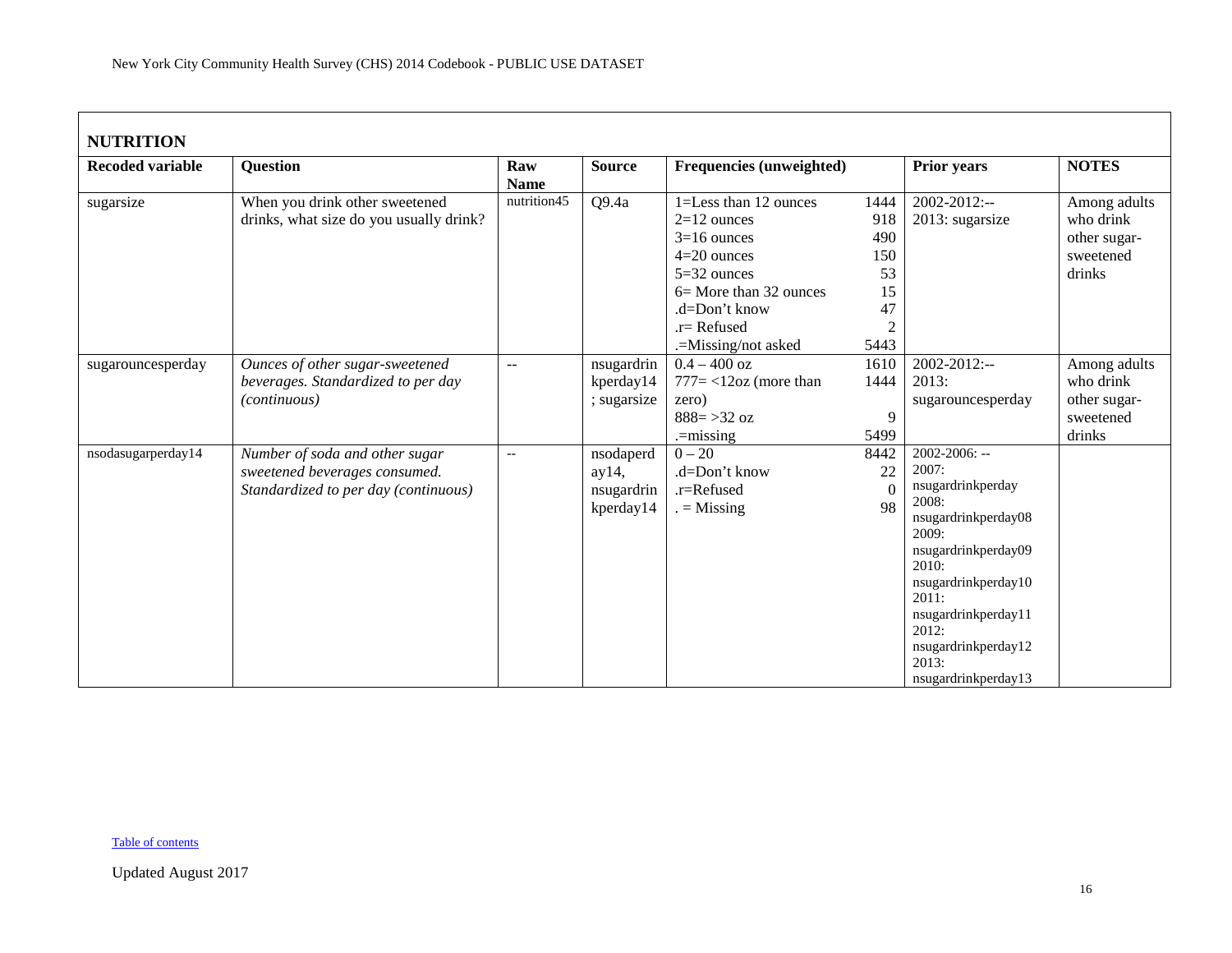# **NUTRITION**

| NUTRITION               |                                                                        |                          |                                 |                                                                                                               |                                                     |                                                                                                                                                                                                                                                      |                                                                            |
|-------------------------|------------------------------------------------------------------------|--------------------------|---------------------------------|---------------------------------------------------------------------------------------------------------------|-----------------------------------------------------|------------------------------------------------------------------------------------------------------------------------------------------------------------------------------------------------------------------------------------------------------|----------------------------------------------------------------------------|
| <b>Recoded variable</b> | <b>Question</b>                                                        | Raw                      | <b>Source</b>                   | <b>Frequencies (unweighted)</b>                                                                               |                                                     | <b>Prior years</b>                                                                                                                                                                                                                                   | <b>NOTES</b>                                                               |
|                         |                                                                        | <b>Name</b>              |                                 |                                                                                                               |                                                     |                                                                                                                                                                                                                                                      |                                                                            |
| avgsodasugarperday14    | Average number of sodas plus<br>sweetened drinks per day (categorical) | $\overline{a}$           | nsodasugar<br>drinkperda<br>y13 | $1 = None$<br>$2 = 1$ (more than none)<br>$3=$ One<br>$4 = >1$<br>$d=Don't know$<br>.r=Refused<br>$=$ Missing | 4163<br>2530<br>452<br>1297<br>22<br>$\Omega$<br>98 | $2002 - 2006$ : --<br>2007:avgsodasugarperday0<br>2008:<br>avgsodasugarperday08<br>2009:<br>avgsodasugarperday09<br>2010:<br>avgsodasugarperday10<br>2011:<br>avgsodasugarperday11<br>2012:<br>avgsodasugarperday12<br>2013:<br>avgsodasugarperday13 | Response<br>options in 2005<br>not directly<br>comparable to<br>$'07 - 14$ |
| ssb                     | Consumes one or more sugar                                             | $\overline{a}$           | nsodasugar                      | $1 = Yes$                                                                                                     | 1749                                                | $2002 - 2006$ : --                                                                                                                                                                                                                                   |                                                                            |
|                         | sweetened beverages (soda + other                                      |                          | drinkperda                      | $2=N0$                                                                                                        | 6693                                                | 2007-2013: ssb                                                                                                                                                                                                                                       |                                                                            |
|                         | sweetened drinks) on average per day                                   |                          | y14                             | .d=Don't know                                                                                                 | 22                                                  |                                                                                                                                                                                                                                                      |                                                                            |
|                         |                                                                        |                          |                                 | .r=Refused                                                                                                    | $\mathbf{0}$                                        |                                                                                                                                                                                                                                                      |                                                                            |
|                         |                                                                        |                          |                                 | $=$ Missing                                                                                                   | 98                                                  |                                                                                                                                                                                                                                                      |                                                                            |
| ssbsize                 | Usual size of soda or other sugar                                      | $\overline{\phantom{a}}$ | sodasize,                       | 1=Less than 12 ounces                                                                                         | 1801                                                | $2002 - 2012$ :--                                                                                                                                                                                                                                    | Among adults                                                               |
|                         | sweetened beverages                                                    |                          | sugarsize                       | $2=12$ ounces                                                                                                 | 1382                                                | 2013: ssbsize                                                                                                                                                                                                                                        | who drink                                                                  |
|                         |                                                                        |                          |                                 | $3=16$ ounces                                                                                                 | 653                                                 |                                                                                                                                                                                                                                                      | soda or other                                                              |
|                         |                                                                        |                          |                                 | $4=20$ ounces                                                                                                 | 260                                                 |                                                                                                                                                                                                                                                      | sugar-                                                                     |
|                         |                                                                        |                          |                                 | $5=32$ ounces                                                                                                 | 79                                                  |                                                                                                                                                                                                                                                      | sweetened                                                                  |
|                         |                                                                        |                          |                                 | 6 = More than 32 ounces                                                                                       | 41                                                  |                                                                                                                                                                                                                                                      | drinks                                                                     |
|                         |                                                                        |                          |                                 | .=Missing/not asked                                                                                           | 4346                                                |                                                                                                                                                                                                                                                      |                                                                            |
| ssbouncesperday         | Total ounces of soda or other sugar                                    | $\mathbb{L} \mathbb{L}$  | sodaounces                      | $0.4 - 520$ oz                                                                                                | 2380                                                | $2002 - 2012$ :--                                                                                                                                                                                                                                    | Among adults                                                               |
|                         | sweetened beverage. Standardized to                                    |                          | perday;                         | $777 = <12oz$ (more than                                                                                      | 1254                                                | 2013: ssbouncesperday                                                                                                                                                                                                                                | who drink                                                                  |
|                         | per day (continuous)                                                   |                          | sugarounce                      | zero)                                                                                                         |                                                     |                                                                                                                                                                                                                                                      | soda or other                                                              |
|                         |                                                                        |                          | sperday                         | $888 = 32 oz$                                                                                                 | 23                                                  |                                                                                                                                                                                                                                                      | sugar-                                                                     |
|                         |                                                                        |                          |                                 | 999= Cannot be                                                                                                | 550                                                 |                                                                                                                                                                                                                                                      | sweetened                                                                  |
|                         |                                                                        |                          |                                 | determined                                                                                                    |                                                     |                                                                                                                                                                                                                                                      | drinks                                                                     |
|                         |                                                                        |                          |                                 | $=$ missing                                                                                                   | 4355                                                |                                                                                                                                                                                                                                                      |                                                                            |
| pcptalkeathabit14       | In the last 12 months, has a doctor,                                   | cpc7                     | Q9.5                            | $1 = Yes$                                                                                                     | 2966                                                | $2002 - 2006$ : --                                                                                                                                                                                                                                   |                                                                            |
|                         | nurse, or other health professional                                    |                          |                                 | $2=N0$                                                                                                        | 5569                                                | 2007: pcptalkeathabit07                                                                                                                                                                                                                              |                                                                            |
|                         | asked or talked to you about your diet                                 |                          |                                 | .d=Don't know                                                                                                 | 24                                                  | $2008 - 2013$ : --                                                                                                                                                                                                                                   |                                                                            |
|                         | or eating habits?                                                      |                          |                                 | .r=Refused                                                                                                    | 3                                                   |                                                                                                                                                                                                                                                      |                                                                            |

[Table of contents](#page-0-0)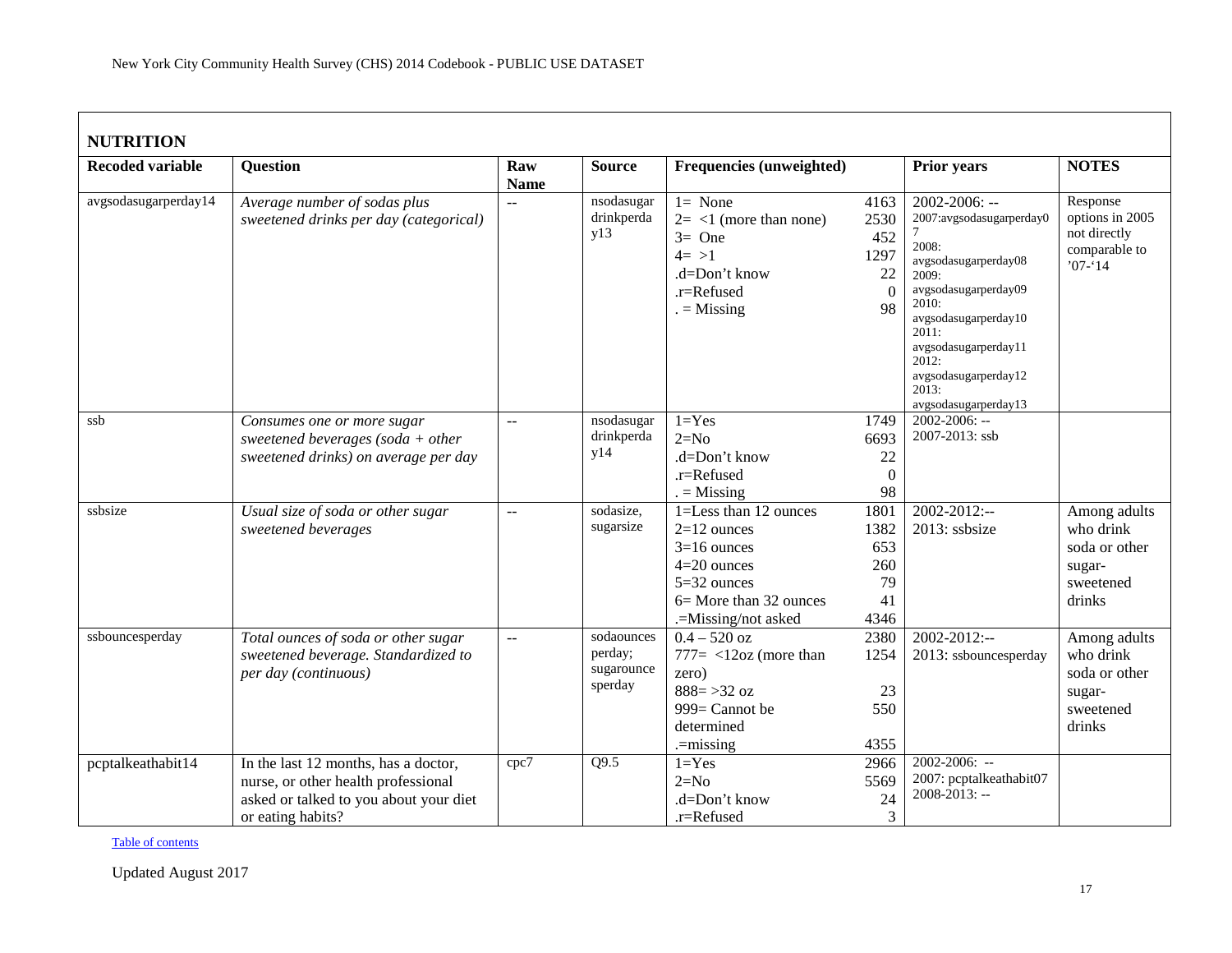<span id="page-17-0"></span>

| PHYSICAL ACTIVITY                 |                                                     |                 |                    |                             |                        |                     |                   |
|-----------------------------------|-----------------------------------------------------|-----------------|--------------------|-----------------------------|------------------------|---------------------|-------------------|
| <b>Recoded</b><br><b>Variable</b> | <b>Question</b>                                     | <b>Raw Name</b> | <b>Source</b>      | Frequencies (unweighted)    |                        | <b>Prior years</b>  | <b>NOTES</b>      |
| activelevel14                     | In general, how physically                          | activity56      | Q10.1              | 1=Very active               | 2757                   | 2002-2009:--        | Question          |
|                                   | active are you? Would you say                       |                 |                    | 2=Somewhat active           | 3792                   | 2010: activelevel   | wording in 2012   |
|                                   | very active, somewhat active,                       |                 |                    | 3=Not very active           | 1478                   | $2011:-$            | and 2014 differs  |
|                                   | not very active or not active at                    |                 |                    | 4=Not active at all         | 419                    | 2012: activelevel12 | from 2010         |
|                                   | all?                                                |                 |                    | .d=Don't know               | 111                    | $2013: -$           |                   |
|                                   |                                                     |                 |                    | .r=Refused                  | 5                      |                     |                   |
| exercise14                        | During the past $30 \overline{\text{days}}$ , other | activity1       | Q10.2              | $1 = Yes$                   | 6430                   | 2002-04: exercise   |                   |
|                                   | than your regular job, did you                      |                 |                    | $2 = No$                    | 2118                   | 2005: exercise05    |                   |
|                                   | participate in any physical                         |                 |                    | $.d = Don't know$           | 12                     | $2006-07: -$        |                   |
|                                   | activities or exercises such as                     |                 |                    | $.r =$ Refused              | $\mathcal{D}_{\alpha}$ | 2008: exercise      |                   |
|                                   | running, calisthenics, golf,                        |                 |                    |                             |                        | 2009: exercise09    |                   |
|                                   | gardening, or walking for                           |                 |                    |                             |                        | 2010: exercise10    |                   |
|                                   | exercise?                                           |                 |                    |                             |                        | 2011: exercise11    |                   |
|                                   |                                                     |                 |                    |                             |                        | 2012: exercise12    |                   |
|                                   |                                                     |                 |                    |                             |                        | 2013: exercise13    |                   |
| cyclingfreq                       | In the past 12 months, how                          | activity57      | Q10.3              | 1=Once a week or more       | 574                    | 2002-2011:--        |                   |
|                                   | often have you ridden a                             |                 |                    | 2=Several times a month     | 326                    | 2012: cyclingfreq   |                   |
|                                   | bicycle in one of the five                          |                 |                    | 3=At least once a month     | 285                    | 2013: cyclingfreq   |                   |
|                                   | boroughs of New York City?                          |                 |                    | 4=A few times a year        | 640                    |                     |                   |
|                                   | Would you say once a week or                        |                 |                    | 5=Never                     | 6609                   |                     |                   |
|                                   | more, several times a month,                        |                 |                    | 6=[Vol] physically unable   | 116                    |                     |                   |
|                                   | at least once a month, a few                        |                 |                    | .d=Don't know               | 10                     |                     |                   |
|                                   | times a year, or never?                             |                 |                    | .r=Refused                  |                        |                     |                   |
| cycling14                         | In the past 12 months, how                          | activity57      | Q10.3              | $1 =$ Several times a month | 900                    | $2002 - 06: -$      | Question and      |
|                                   | often have you ridden a                             |                 |                    | $2=At$ least once a month   | 285                    | 2007: cycling       | response options  |
|                                   | bicycle in one of the five                          |                 |                    | 3=A few times a year        | 640                    | $2008: -$           | differ from 2007- |
|                                   | boroughs of New York City?                          |                 |                    | 4=[Vol] physically unable   | 116                    | 2009: cycling09     | 2014.             |
|                                   | Would you say once a week or                        |                 |                    | $5 =$ Never                 | 6609                   | 2010: cycling10     |                   |
|                                   | more, several times a month,                        |                 |                    | $.d = Don't know$           | 10                     | $2011$ : cycling11  |                   |
|                                   | at least once a month, a few                        |                 |                    | .r=Refused                  | $\mathfrak{D}$         | 2012: cycling12     |                   |
|                                   | times a year, or never?                             |                 |                    |                             |                        | 2013: cycling13     |                   |
| walk10min                         | During the past 7 days, did                         | activity58      | $\overline{Q10.4}$ | $1 = Yes$                   | 7266                   | $2002 - 2012$ :--   |                   |
|                                   | you walk for at least 10                            |                 |                    | $2 = No$                    | 1274                   | 2013: walk10min     |                   |
|                                   | minutes at a time to get to and                     |                 |                    | .d= Don't know              | 18                     |                     |                   |
|                                   | from places                                         |                 |                    | $.r =$ Refused              | 4                      |                     |                   |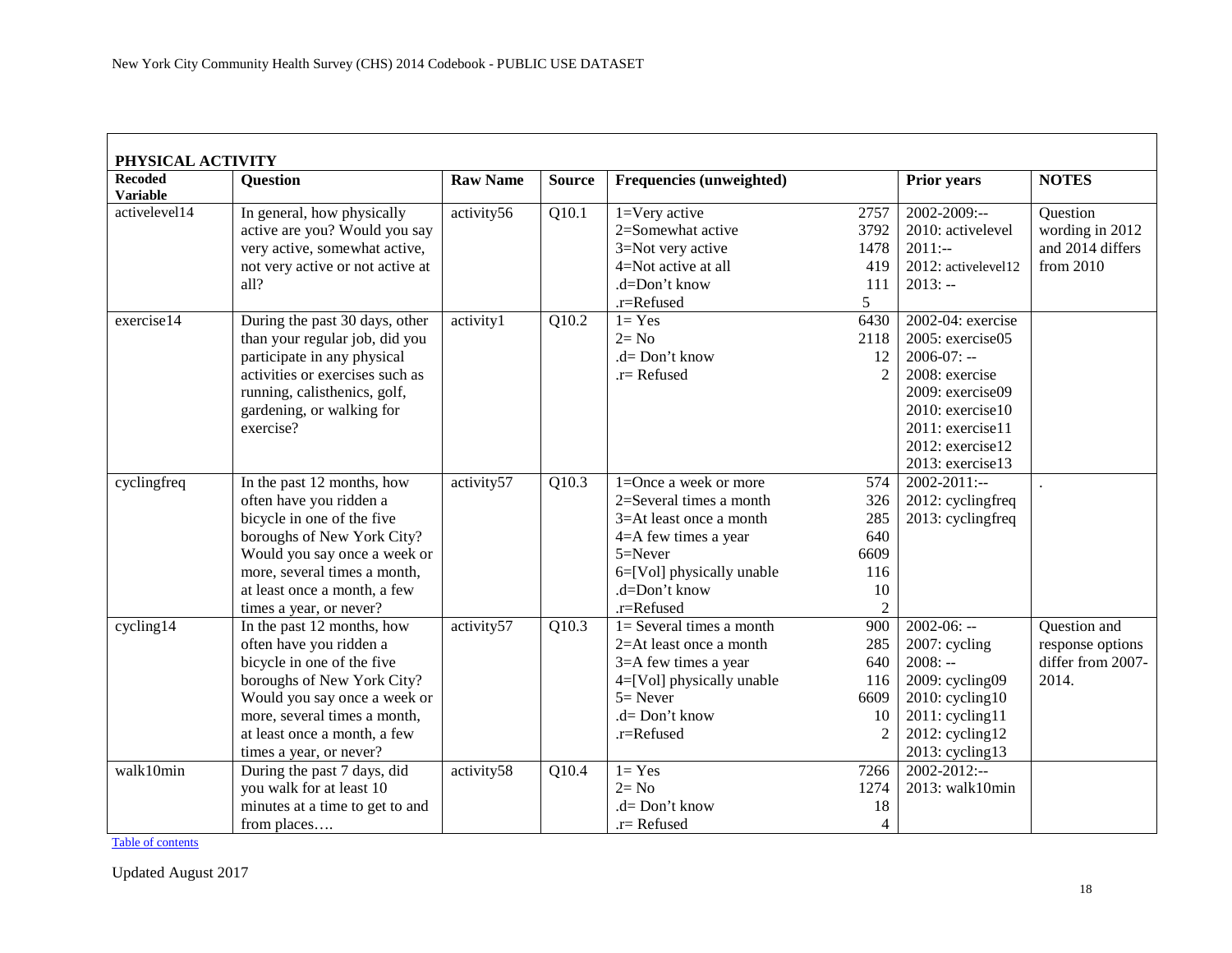| PHYSICAL ACTIVITY                 |                                                                                                                                                         |                       |                  |                                                                                                                                                                 |                                               |                                                                                                   |                                                                                                                                     |
|-----------------------------------|---------------------------------------------------------------------------------------------------------------------------------------------------------|-----------------------|------------------|-----------------------------------------------------------------------------------------------------------------------------------------------------------------|-----------------------------------------------|---------------------------------------------------------------------------------------------------|-------------------------------------------------------------------------------------------------------------------------------------|
| <b>Recoded</b><br><b>Variable</b> | <b>Ouestion</b>                                                                                                                                         | <b>Raw Name</b>       | <b>Source</b>    | <b>Frequencies (unweighted)</b>                                                                                                                                 |                                               | <b>Prior years</b>                                                                                | <b>NOTES</b>                                                                                                                        |
| bikefortransport                  | During the past 7 days, did<br>you use a bicycle to get to and<br>from places                                                                           | activity61            | Q10.7            | $l = Yes$<br>$2 = No$<br>$.d = Don't know$<br>$r =$ Refused                                                                                                     | 526<br>8035<br>$\Omega$                       | $2002 - 2012$ :--<br>2013:<br>bikefortransport                                                    |                                                                                                                                     |
| recactivity                       | During the past 7 days, did<br>you do sports, fitness, or<br>recreational activities that<br>increased your breathing or<br>heart rate?                 | activity64            | Q10.10           | $1 = Yes$<br>$2 = No$<br>$.d = Don't know$<br>$r =$ Refused                                                                                                     | 3092<br>5454<br>13<br>3                       | $2002 - 2012$ :--<br>2013:recactivity                                                             |                                                                                                                                     |
| PAGA08 14                         | Meet 2008 national physical<br>activity guidelines $-150$<br>minutes of moderate-<br>equivalent exercise per week                                       | $\overline{a}$        |                  | $1 = Inactive$<br>2=Insufficiently active<br>3=Sufficiently active<br>$=$ Missing                                                                               | 198<br>2180<br>5146<br>1038                   | $2002 - 2012$ :--<br>2013: PAGA08_14                                                              | Calculated<br>differently from<br>years<br>2006, 2007, 2010<br><b>ONLY</b><br><b>COMPARABLE TO</b><br>PAGA08_13<br><b>FROM 2013</b> |
| minperdaysitting                  | Total minutes sitting on an<br>average day in the last 7 days                                                                                           | $\overline{a}$        | Q10.14,<br>10.15 | $1 - 1440$<br>$=$ Missing                                                                                                                                       | 8318<br>244                                   | 2002-2013:--                                                                                      | New in $2014$                                                                                                                       |
| wheredaytime                      | Between 9 a.m. and 5 p.m.<br>weekdays, where do you<br>spend most of your time?                                                                         | commute12             | Q10.16           | $1 = At$ or around home<br>$2=$ At a work outside home<br>$3=At$ school<br>4= At work/school equally<br>5= [VOL] Some place else<br>.d=Don't know<br>.r=Refused | 3794<br>3785<br>242<br>197<br>451<br>79<br>14 | $2002-09: -$<br>2010: wheredaytime<br>$2011 - 2013$ : --                                          |                                                                                                                                     |
| commute_subway                    | How do you usually get to<br>where you spend most of your<br>time 9-5 weekdays?<br>Use SUBWAY (among those<br>work outside home and/or go<br>to school) | commute2-<br>commute6 | Q10.17           | $1 = Yes$<br>$2=N0$<br>.d=Don't know<br>$.r =$ Refused<br>$=$ Missing/not asked                                                                                 | 1836<br>2380<br>6<br>2<br>4338                | $2002-05: -$<br>2006: commute2-6<br>2007-2009: --<br>2010:<br>commute_subway<br>$2011 - 2013$ :-- |                                                                                                                                     |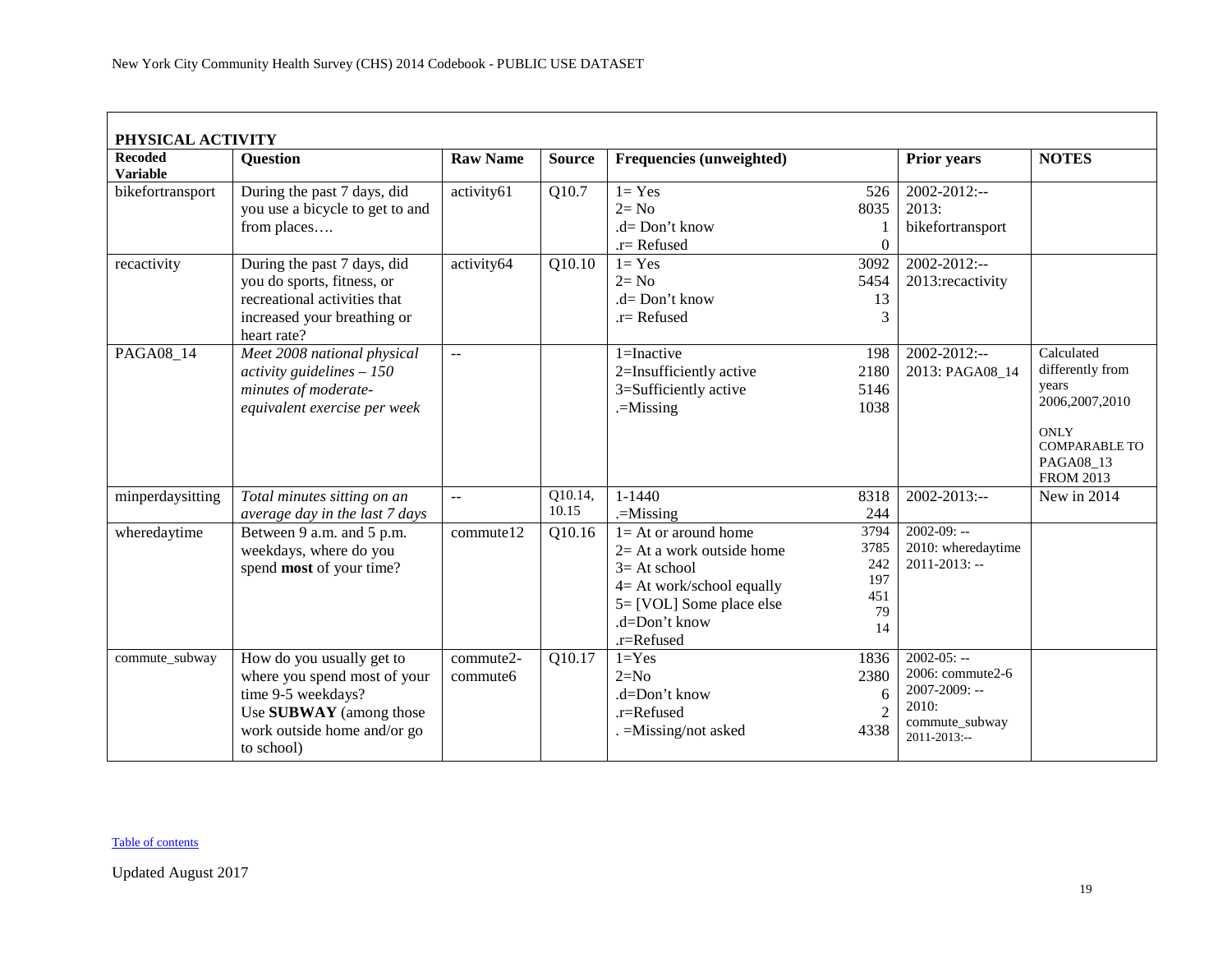| PHYSICAL ACTIVITY                 |                                                                                                                                                                     |                       |               |                                                                             |                                             |                                                                                                           |              |
|-----------------------------------|---------------------------------------------------------------------------------------------------------------------------------------------------------------------|-----------------------|---------------|-----------------------------------------------------------------------------|---------------------------------------------|-----------------------------------------------------------------------------------------------------------|--------------|
| <b>Recoded</b><br><b>Variable</b> | <b>Question</b>                                                                                                                                                     | <b>Raw Name</b>       | <b>Source</b> | Frequencies (unweighted)                                                    |                                             | <b>Prior years</b>                                                                                        | <b>NOTES</b> |
| commute_citybus                   | How do you usually get to<br>where you spend most of your<br>time 9-5 weekdays?<br>Use city bus (among those<br>work outside home and/or go<br>to school)           | commute2-<br>commute6 | Q10.17        | $1 = Yes$<br>$2=N0$<br>.d=Don't know<br>.r=Refused<br>. = Missing/not asked | 712<br>3504<br>6<br>$\overline{2}$<br>4338  | $2002 - 05: -$<br>2006: commute2-6<br>$2007 - 2009$ : --<br>2010:<br>commute_citybus<br>$2011 - 2013$ :-- |              |
| commute_expbus                    | How do you usually get to<br>where you spend most of your<br>time 9-5 weekdays? Use<br><b>Express Bus</b> (among those<br>work outside home and/or go<br>to school) | commute2-<br>commute6 | Q10.17        | $1 = Yes$<br>$2=N0$<br>.d=Don't know<br>.r=Refused<br>. = Missing/not asked | 73<br>4143<br>6<br>$\overline{2}$<br>4338   | $2002 - 05: -$<br>2006: commute2-6<br>2007-2009: --<br>2010:<br>commute_expbus<br>$2011 - 2013$ :--       |              |
| commute_bike                      | How do you usually get to<br>where you spend most of your<br>time 9-5 weekdays?<br>Use bicycle (among those<br>work outside home and/or go<br>to school)            | commute2-<br>commute6 | Q10.17        | $1 = Yes$<br>$2=N0$<br>.d=Don't know<br>.r=Refused<br>. = Missing/not asked | 108<br>4108<br>6<br>$\overline{2}$<br>4338  | $2002 - 05: -$<br>2006: commute2-6<br>2007-2009: --<br>2010:<br>commute_bike<br>2011-2013:--              |              |
| commute_walk                      | How do you usually get to<br>where you spend most of your<br>time 9-5 weekdays?<br>Walk (among those work<br>outside home and/or go to<br>school)                   | commute2-<br>commute6 | Q10.17        | $1 = Yes$<br>$2=N0$<br>.d=Don't know<br>.r=Refused<br>$=$ Missing/not asked | 843<br>3373<br>6<br>$\overline{2}$<br>4338  | $2002-05: -$<br>2006: commute2-6<br>2007-2009: --<br>2010:<br>commute_walk<br>2011-2013:--                |              |
| commute car                       | How do you usually get to<br>where you spend most of your<br>time 9-5 weekdays? Use<br>private car (among those<br>work outside home and/or go<br>to school)        | commute2-<br>commute6 | Q10.17        | $1 = Yes$<br>$2=N0$<br>.d=Don't know<br>.r=Refused<br>. = Missing/not asked | 1191<br>3025<br>6<br>$\overline{2}$<br>4338 | $2002 - 05: -$<br>2006: commute2-6<br>2007-2009: --<br>2010:<br>commute_car<br>$2011 - 2013$ :--          |              |
| commute_taxi                      | How do you usually get to<br>where you spend most of your<br>time 9-5 weekdays?<br>Use taxi (among those work<br>outside home and/or go to<br>school)               | commute2-<br>commute6 | Q10.17        | $1 = Yes$<br>$2=N0$<br>.d=Don't know<br>.r=Refused<br>. = Missing/not asked | 40<br>4176<br>6<br>$\overline{2}$<br>4338   | $2002 - 05: -$<br>2006: commute2-6<br>2007-2009: --<br>2010:<br>commute_taxi<br>2011-2013:--              |              |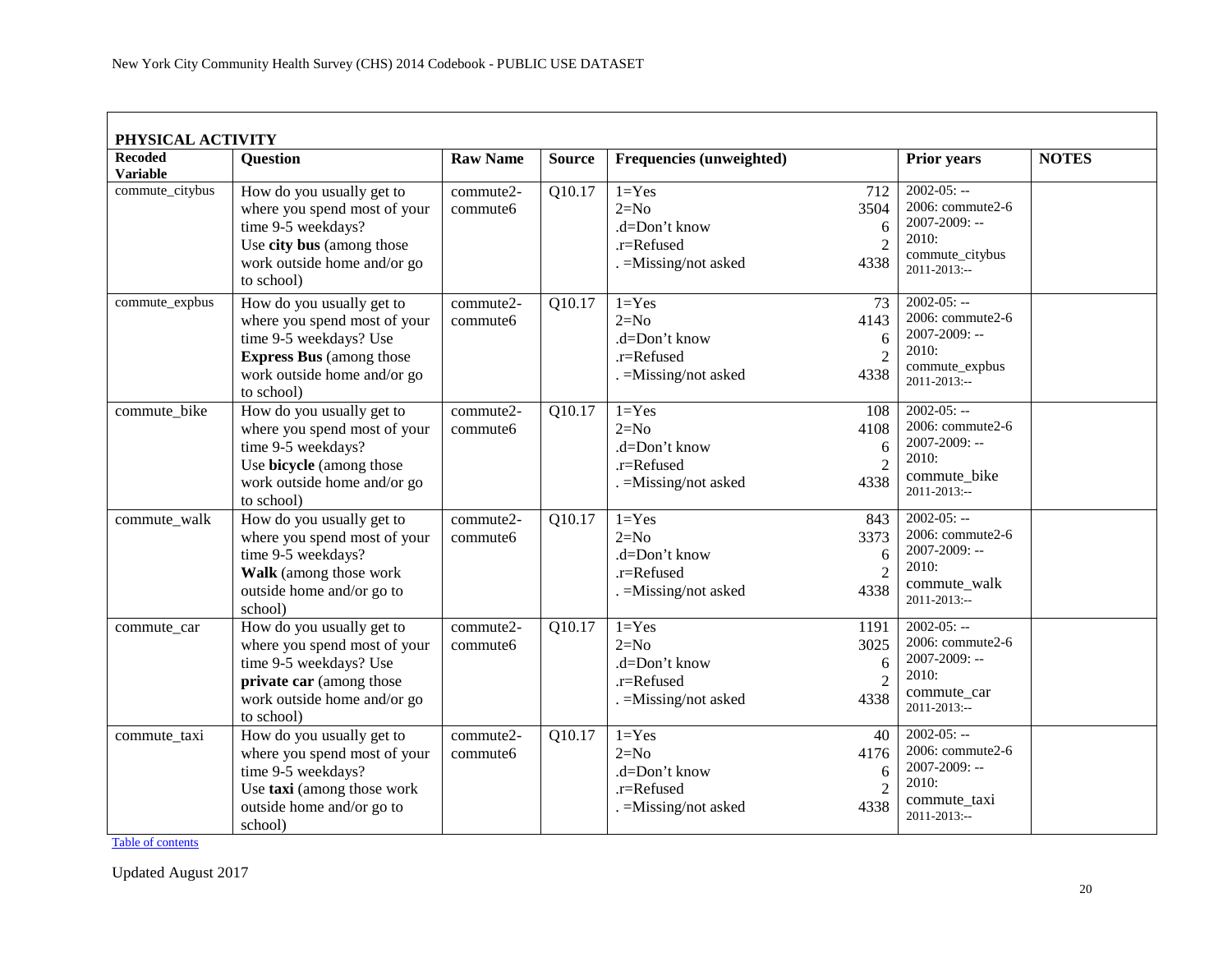| PHYSICAL ACTIVITY                 |                                                                                                                                                                 |                       |               |                                                                                                                                                                 |                                                   |                                                                                                            |              |  |  |  |  |
|-----------------------------------|-----------------------------------------------------------------------------------------------------------------------------------------------------------------|-----------------------|---------------|-----------------------------------------------------------------------------------------------------------------------------------------------------------------|---------------------------------------------------|------------------------------------------------------------------------------------------------------------|--------------|--|--|--|--|
| <b>Recoded</b><br><b>Variable</b> | <b>Ouestion</b>                                                                                                                                                 | <b>Raw Name</b>       | <b>Source</b> | <b>Frequencies (unweighted)</b>                                                                                                                                 |                                                   | <b>Prior years</b>                                                                                         | <b>NOTES</b> |  |  |  |  |
| commute_train                     | How do you usually get to<br>where you spend most of your<br>time 9-5 weekdays? Use<br>commuter train (among those<br>work outside home and/or go<br>to school) | commute2-<br>commute6 | Q10.17        | $1 = Yes$<br>$2=N0$<br>$d=Don't know$<br>$.r =$ Refused<br>=Missing/not asked                                                                                   | 96<br>4120<br>6<br>$\overline{2}$<br>4338         | $2002 - 05: -$<br>2006: commute2-6<br>2007-2009: --<br>2010:<br>commute train<br>$2011 - 2013$ :--         |              |  |  |  |  |
| commute_ferry                     | How do you usually get to<br>where you spend most of your<br>time 9-5 weekdays?<br>Use ferry (among those work<br>outside home and/or go to<br>school)          | commute2-<br>commute6 | Q10.17        | $1 = Yes$<br>$2=N0$<br>$d=Don't know$<br>$.r =$ Refused<br>=Missing/not asked                                                                                   | 35<br>4181<br>6<br>$\overline{2}$<br>4338         | $2002 - 05: -$<br>2006: commute2-6<br>$2007 - 2009$ : --<br>2010:<br>commute_ferry<br>$2011 - 2013$ :--    |              |  |  |  |  |
| commute_other                     | How do you usually get to<br>where you spend most of your<br>time 9-5 weekdays? Use other<br>mode (among those work<br>outside home and/or go to<br>school)     | commute2-<br>commute6 | Q10.17        | $1 = Yes$<br>$2=N0$<br>$d=Don't know$<br>$.r =$ Refused<br>. = Missing/not asked                                                                                | 52<br>4164<br>6<br>$\overline{2}$<br>4338         | $2002 - 05: -$<br>2006: commute2-6<br>2007-2009: --<br>2010:<br>commute_other<br>$2011 - 2013$ :--         |              |  |  |  |  |
| commute walkbike                  | How do you usually get to<br>where you spend most of your<br>time 9-5 weekdays? Walk<br>and/or bike (among those<br>work outside home and/or go<br>to school)   | commute2-<br>commute6 | Q10.17        | 1=Walk and/or bike only<br>$2=$ Walk and/or bike with other<br>modes<br>3=Do not report walk or bike<br>.d=Don't know<br>$r =$ Refused<br>. = Missing/not asked | 632<br>309<br>3275<br>6<br>$\mathfrak{D}$<br>4338 | $2002 - 05: -$<br>2006: commute2-6<br>$2007 - 2009$ : --<br>2010:<br>commute_walkbike<br>$2011 - 2013$ :-- |              |  |  |  |  |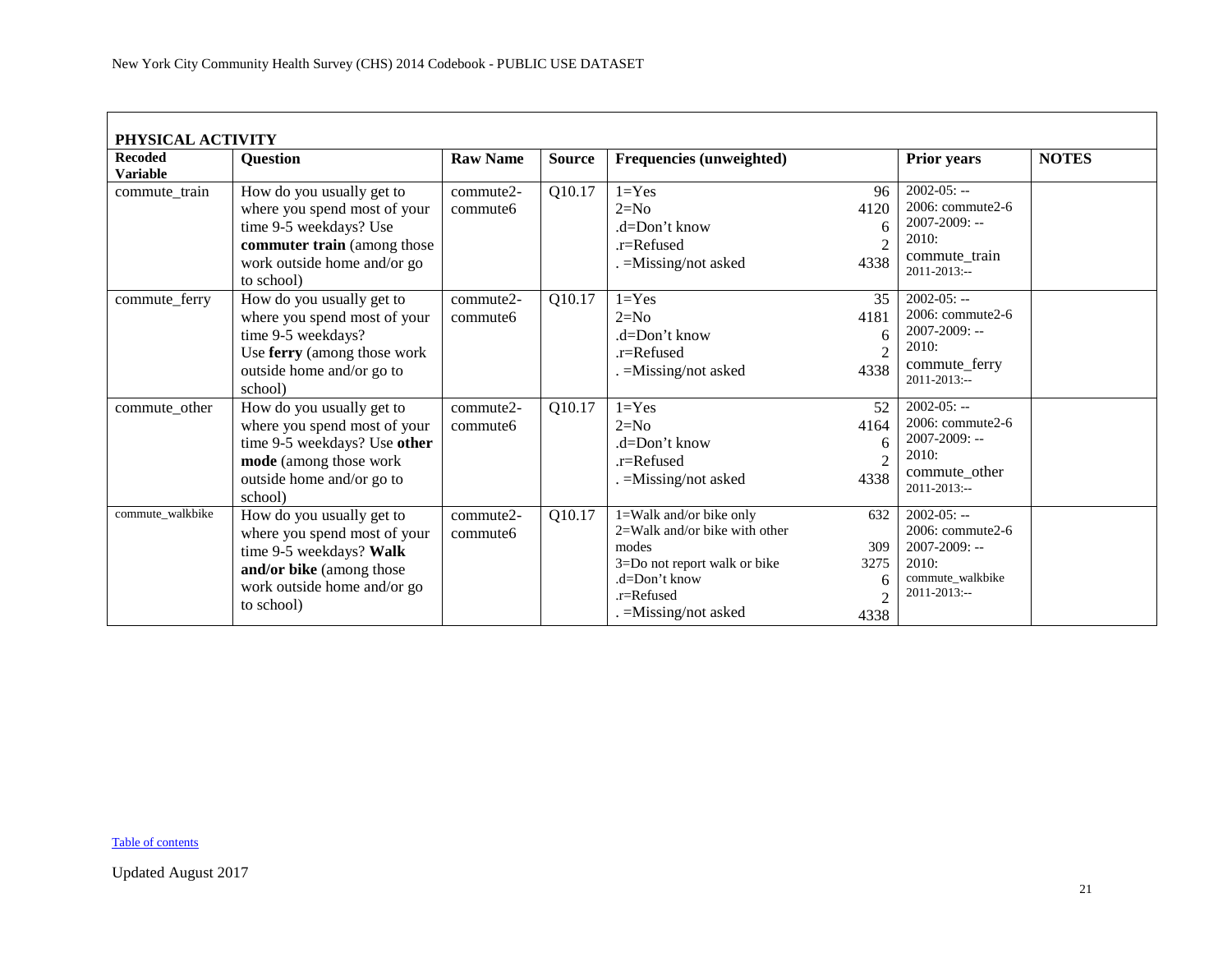<span id="page-21-0"></span>

|                         | TOBACCO AND SECOND HAND SMOKING<br>(Fall '03 variables reported since fall '03 must be combined w/ CHS 2003 for smoking analyses)            |                                |                                      |                                                                                                           |                                              |                                                                                                                                                                                                                                                                                          |                                                                                                                                                                                                                                                       |  |  |
|-------------------------|----------------------------------------------------------------------------------------------------------------------------------------------|--------------------------------|--------------------------------------|-----------------------------------------------------------------------------------------------------------|----------------------------------------------|------------------------------------------------------------------------------------------------------------------------------------------------------------------------------------------------------------------------------------------------------------------------------------------|-------------------------------------------------------------------------------------------------------------------------------------------------------------------------------------------------------------------------------------------------------|--|--|
| <b>Recoded Variable</b> | <b>Question</b>                                                                                                                              | Raw<br><b>Name</b>             | <b>Source</b>                        | <b>Frequencies (unweighted)</b>                                                                           |                                              | <b>Prior years</b>                                                                                                                                                                                                                                                                       | <b>NOTES</b>                                                                                                                                                                                                                                          |  |  |
| smoker                  | Have you smoked at<br>least 100 cigarettes in<br>vour entire life?<br>Do you now smoke<br>cigarettes: everyday,<br>some days, or not at all? | $\mathbf{u}$                   | Q7.1;<br>Q7.2                        | $l =$ Never<br>$2=$ Current<br>$3=$ Former<br>$.d = Don't know$<br>$.r =$ Refused                         | 5484<br>1120<br>1921<br>35<br>$\overline{2}$ | 2002-2013: smoker                                                                                                                                                                                                                                                                        |                                                                                                                                                                                                                                                       |  |  |
| everyday                | Smoke every day vs<br>some days                                                                                                              | $- -$                          | Q7.2                                 | $1 = Yes$ , every day<br>$2 = No$ , some days<br>$d=Don't know$<br>$r =$ Refused<br>$=$ Missing/Not asked | 704<br>416<br>$\Omega$<br>7441               | 2002-2013: everyday                                                                                                                                                                                                                                                                      | Denominator is<br>persons who<br>currently smoke                                                                                                                                                                                                      |  |  |
| numberperdaya           | # cigs smoked/day<br>every & someday<br>smokers, continuous<br>(imputed for missing $\&$<br>adjusted for days<br>smoked)                     | smoke3,<br>smoke72/<br>smoke89 | Q7.3,<br>Q7.3a,<br>Q7.3 <sub>b</sub> | $0 - 80$<br>$=$ Missing/Not asked                                                                         | 1120<br>7442                                 | 2002: numberperdaya<br>2003: numberperdaya<br>2003 fall: numberperdaya<br>2004: numberperdaya<br>$2005: -$<br>2006: numberperdaya<br>$2007: -$<br>2008: numberperdaya<br>2009: numberperdaya<br>2010: numberperdaya<br>2011: numberperdaya<br>2012: numberperdaya<br>2013: numberperdaya | numberperdaya<br>imputes for<br>missing values of<br>smoke3 and<br>smoke72 and<br>adjusts for days<br>smoked.<br>Numberperdaya<br>sums to total<br>every and some<br>day smokers.<br>Question wording<br>and response<br>options changed<br>over time |  |  |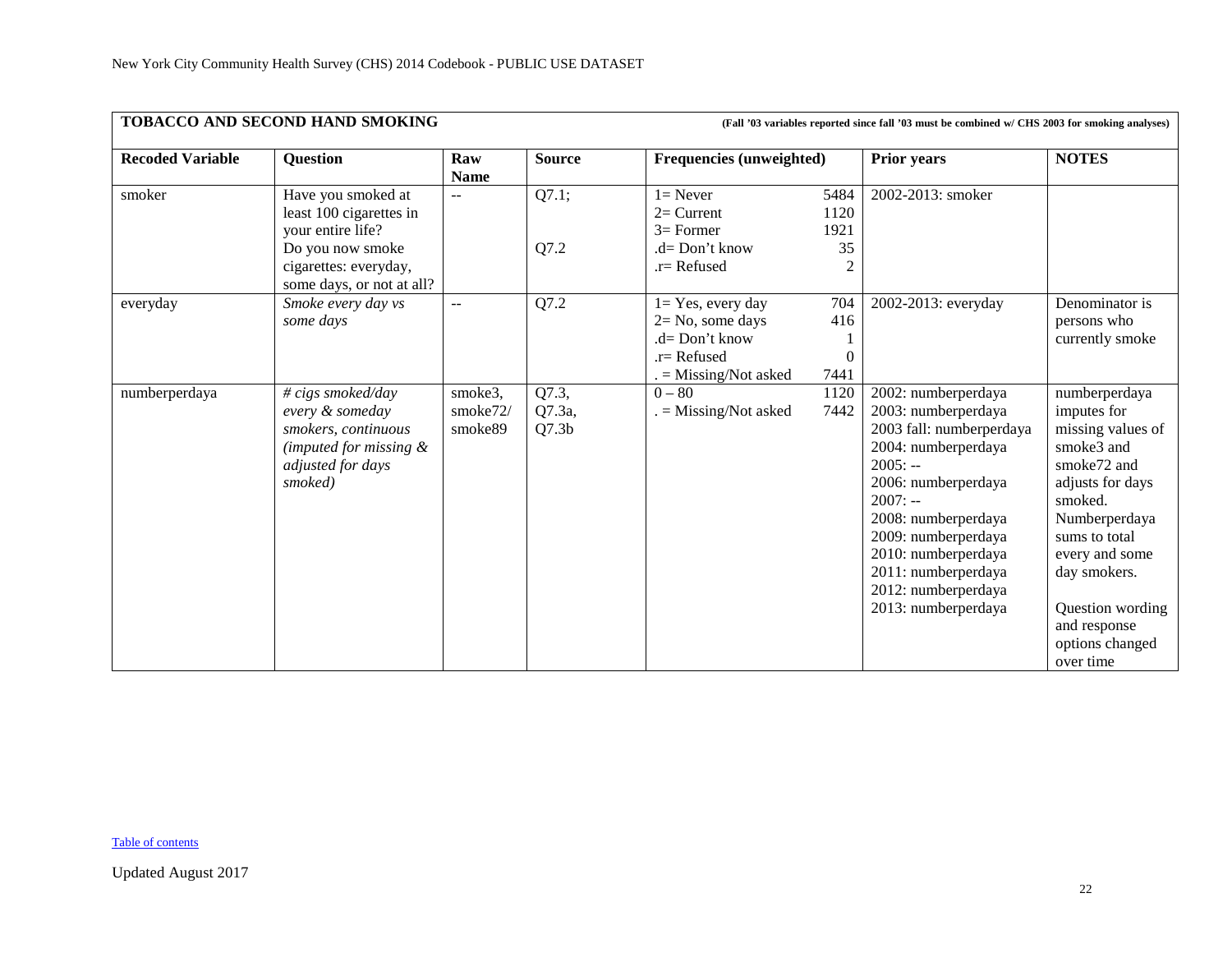| TOBACCO AND SECOND HAND SMOKING<br>(Fall '03 variables reported since fall '03 must be combined w/ CHS 2003 for smoking analyses) |                                                                                                                           |                    |               |                                                                                          |                          |                                                                                                                                                                                                             |                                                                                                                                                                                                    |  |  |
|-----------------------------------------------------------------------------------------------------------------------------------|---------------------------------------------------------------------------------------------------------------------------|--------------------|---------------|------------------------------------------------------------------------------------------|--------------------------|-------------------------------------------------------------------------------------------------------------------------------------------------------------------------------------------------------------|----------------------------------------------------------------------------------------------------------------------------------------------------------------------------------------------------|--|--|
| <b>Recoded Variable</b>                                                                                                           | <b>Question</b>                                                                                                           | Raw<br><b>Name</b> | <b>Source</b> | <b>Frequencies (unweighted)</b>                                                          |                          | <b>Prior years</b>                                                                                                                                                                                          | <b>NOTES</b>                                                                                                                                                                                       |  |  |
| cpd14a                                                                                                                            | # cigs smoked/day<br>every & someday<br>smokers, categorical<br>(imputed for missing $\&$<br>adjusted for days<br>smoked) | $-$                | numberperdaya | $1 = < 10$ cigs<br>$2 = 10 - 21$ cigs<br>$3 = 21 + \text{cigs}$<br>$=$ Missing/Not asked | 693<br>395<br>32<br>7442 | 2002: cpd02a<br>2003: cpd03a<br>2003 fall: cpd03a<br>2004: cpd04a<br>$2005: -$<br>2006: cpd06a<br>$2007: -$<br>2008: cpd08a<br>2009: cpd09a<br>2010: cpd10a<br>2011: cpd11a<br>2012: cpd12a<br>2013: cpd13a | cpd14a is<br>categorical<br>version of<br>numberperdaya.<br>See above for<br>description.<br>cpd replaces<br>'cigarettes' vars<br>in all yrs<br>available                                          |  |  |
| everydaycpda                                                                                                                      | # cigs smoked/day<br>among every day<br>smokers ONLY<br>(imputed for missing)                                             | $\overline{a}$     | numberperdaya | $1 = 10$<br>$2=10 - 21$<br>$3=21+$<br>$=$ Missing/Not asked                              | 284<br>390<br>30<br>7858 | 2002-2003: everydaycpda<br>2003 fall: everydaycpda<br>2004-2007: everydaycpda<br>$2007: -$<br>2008-2013: everydaycpda                                                                                       | everydaycpda is<br>categorical<br>version of<br>numperdaya for<br><b>EVERY DAY</b><br>SMOKERS.<br>Only every day<br>were asked cpd in<br>$'05$ ; use<br>everydaycpda for<br>cpd trend<br>analyses. |  |  |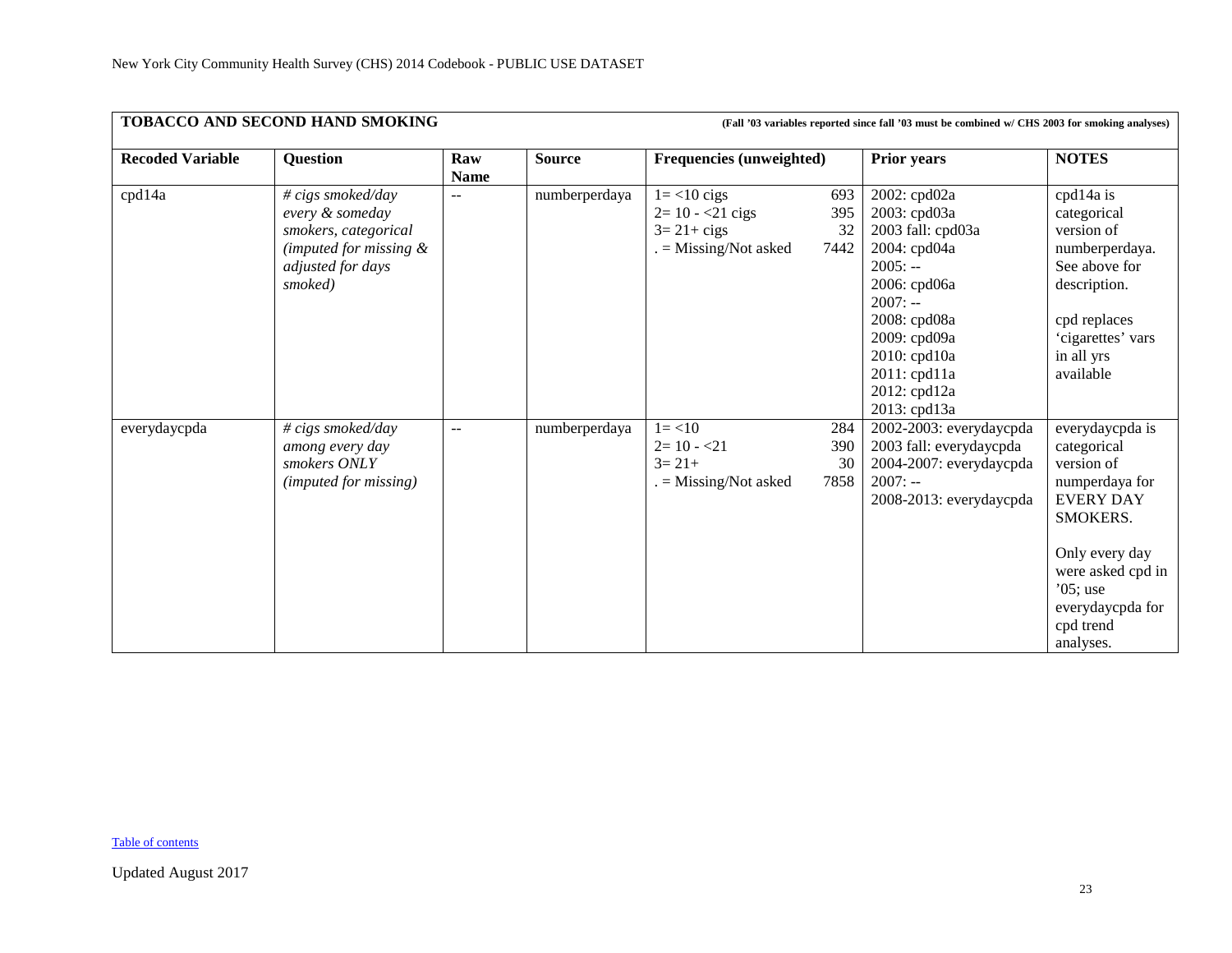|                         | TOBACCO AND SECOND HAND SMOKING<br>(Fall '03 variables reported since fall '03 must be combined w/ CHS 2003 for smoking analyses) |                           |                             |                                                                                                                         |                                          |                                                                                                                                                                                                                                                                                                    |                                                                                                                                                                                          |  |
|-------------------------|-----------------------------------------------------------------------------------------------------------------------------------|---------------------------|-----------------------------|-------------------------------------------------------------------------------------------------------------------------|------------------------------------------|----------------------------------------------------------------------------------------------------------------------------------------------------------------------------------------------------------------------------------------------------------------------------------------------------|------------------------------------------------------------------------------------------------------------------------------------------------------------------------------------------|--|
| <b>Recoded Variable</b> | <b>Question</b>                                                                                                                   | Raw<br><b>Name</b>        | <b>Source</b>               | <b>Frequencies (unweighted)</b>                                                                                         |                                          | <b>Prior years</b>                                                                                                                                                                                                                                                                                 | <b>NOTES</b>                                                                                                                                                                             |  |
| heavysmoker14a          | Heavysmoker(>10<br>cig/day) (imputed for<br>missing cigs & adjusted<br>for days smoked)                                           | $\mathbb{L}^{\perp}$      | numberperdaya               | $1 = Yes (>10 \text{ cigs})$<br>$2 = No \ (\leq 10 \text{ cigs})$<br>. = Missing/Not asked                              | 238<br>882<br>7442                       | 2002: heavysmoker02a<br>2003: heavysmoker03a<br>2003fall: heavysmoker03a<br>2004: heavysmoker04a<br>$2005: -$<br>2006: heavysmoker06a<br>$2007: -$<br>2008: heavysmoker08a<br>2009: heavysmoker09a<br>2010: heavysmoker10a<br>2011: heavysmoker11a<br>2012: heavysmoker12a<br>2013: heavysmoker13a | Heavysmoker13a<br>is dichotomous<br>version of<br>numberperdaya.<br>See above for<br>description.<br>HeavysmokerYY'a'<br>(NOT<br>heavysmoker)<br>should be used in<br>multi-yr analyses. |  |
| smokecat                | Type of smoker                                                                                                                    | $\mathbb{L}^{\mathbb{L}}$ | everyday,<br>heavysmoker14a | $1 =$ Non-daily smoker<br>$2 =$ Light daily smoker<br>$3 =$ Heavy daily smoker<br>$4 = Non-smoker$<br>$=$ missing       | 416<br>471<br>233<br>7405<br>37          | 2002-2004: smokecat<br>$2005:-$<br>2006: smokecat<br>$2007: -$<br>2008-2013: smokecat                                                                                                                                                                                                              |                                                                                                                                                                                          |  |
| agesmkcur               | How old were you<br>when you first started<br>smoking cigarettes<br>regularly?                                                    | smoke24                   | Q7.4<br>(smoker)            | $1 = 1-9$ yrs<br>$2 = 10 - 12$ yrs<br>$3 = 13 - 17$ yrs<br>$4 = 18 - 22$ yrs<br>$5 = 23 + yrs$<br>$=$ Missing/Not asked | 21<br>57<br>429<br>406<br>162<br>7487    | $2002: -$<br>2003 spring: agesmkcur<br>$2003: -$<br>2003 fall: agesmkcur<br>2004-2007: agesmkcur<br>$2008: -$<br>2009: agesmkcur<br>2010-2013:--                                                                                                                                                   | Denominator is<br>persons who<br>currently smoke<br>$(smoker=2)$                                                                                                                         |  |
| agesmkever              | How old were you<br>when you first started<br>smoking cigarettes<br>regularly?                                                    | smoke24                   | Q7.4<br>(smoker)            | $1 = 1-9$ yrs<br>$2 = 10 - 12$ yrs<br>$3 = 13 - 17$ yrs<br>$4 = 18 - 22$ yrs<br>$5 = 23 + yrs$<br>$=$ Missing/Not asked | 40<br>147<br>1290<br>1062<br>328<br>5695 | $2002: -$<br>2003 spring: agesmkever<br>$2003: -$<br>2003 fall: agesmkever<br>$2004: -$<br>2005-2007: agesmkever<br>$2008: -$<br>2009: agesmkever<br>$2010 - 2013$ : --                                                                                                                            | Denominator is<br>persons who ever<br>smoked (smoke1<br>$=1$<br>Not available in<br>'04 b/c question<br>only asked of<br>current smokers                                                 |  |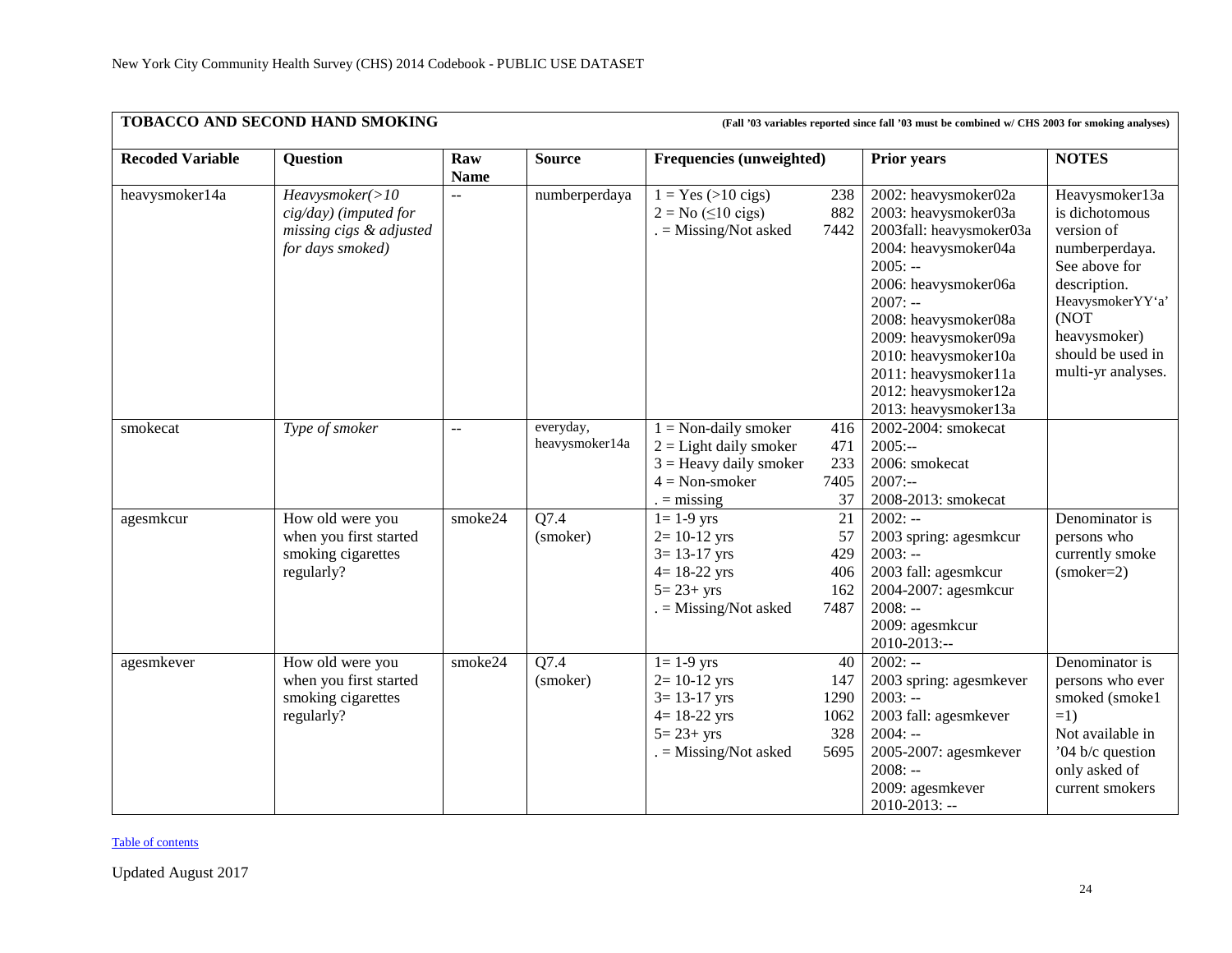|                         | TOBACCO AND SECOND HAND SMOKING<br>(Fall '03 variables reported since fall '03 must be combined w/ CHS 2003 for smoking analyses)                                     |                                 |                 |                                                                                                                                                                                                                                                                                                                    |                                                                                                                             |                                                                                                                                       |                                                                                                                                                                                                                                                                                                                    |  |  |  |
|-------------------------|-----------------------------------------------------------------------------------------------------------------------------------------------------------------------|---------------------------------|-----------------|--------------------------------------------------------------------------------------------------------------------------------------------------------------------------------------------------------------------------------------------------------------------------------------------------------------------|-----------------------------------------------------------------------------------------------------------------------------|---------------------------------------------------------------------------------------------------------------------------------------|--------------------------------------------------------------------------------------------------------------------------------------------------------------------------------------------------------------------------------------------------------------------------------------------------------------------|--|--|--|
| <b>Recoded Variable</b> | <b>Question</b>                                                                                                                                                       | Raw<br><b>Name</b>              | <b>Source</b>   | <b>Frequencies (unweighted)</b>                                                                                                                                                                                                                                                                                    |                                                                                                                             | <b>Prior years</b>                                                                                                                    | <b>NOTES</b>                                                                                                                                                                                                                                                                                                       |  |  |  |
| sourcelastcig           | Was the last cigarette<br>you smoked from a<br>carton, a pack, a single<br>or loosie, bummed, or<br>did you roll your own?                                            | smoke39                         | Q7.5;<br>smoker | $1 =$ Carton<br>$2 = Pack$<br>3=Single/loosie<br>4=Bummed<br>$5=$ Roll own<br>.d= Don't know<br>$.r=$ Refused                                                                                                                                                                                                      | 119<br>772<br>123<br>58<br>41<br>5<br>$\overline{c}$                                                                        | $2002: -$<br>2003: smoke39<br>2003 fall: smoke39<br>2005: smoke39<br>2006-10: sourcelastcig<br>$2011: -$<br>2012-2013: sourcelastcig  | Denominator is<br>current smokers                                                                                                                                                                                                                                                                                  |  |  |  |
| cost20cigarettes        | Cost of 20 cigarettes<br>(pack)                                                                                                                                       | smoke40,<br>smoke41,<br>smoke42 | Q7.5,<br>Q7.6   | $=$ Missing/Not asked<br>\$0.10-\$40<br>.d= Don't know<br>$.r =$ Refused<br>$=$ Missing/Not asked                                                                                                                                                                                                                  | 7742<br>913<br>23<br>7619                                                                                                   | $2002: -$<br>2003-2006:<br>cost20cigarettes<br>$2007: -$<br>2008-2010:<br>cost20cigarettes<br>2011-2012: --<br>2013: cost20cigarettes |                                                                                                                                                                                                                                                                                                                    |  |  |  |
| cigpurchase             | Where did you get that?<br>[Follows: Was the last<br>cigarette you smoked<br>from a carton, a pack, a<br>single or a loosie,<br>bummed, or did you<br>roll your own?] | smoke65;<br>smoke65o<br>th;     | Q7.5,<br>Q7.7   | 1=New York City<br>2=Store in NYC<br>3=Person/street NYC<br>4=Person/street loc unk<br>5=Store loc unk<br>6= In NYS, out NYC<br>$7=$ In other state<br>8=Internet or mail<br>9=Indian Reserv<br>10=Outside US<br>$11 =$ Airport<br>12=Duty free<br>13=Other<br>.u=Unk loc cig<br>purchase<br>$=$ Missing/Not asked | $\overline{0}$<br>778<br>80<br>13<br>1<br>19<br>69<br>$\overline{7}$<br>5<br>24<br>1<br>$\boldsymbol{0}$<br>3<br>14<br>7548 | 2002-2013: cigpurchase                                                                                                                | Cigpurchase<br>designed to<br>provide clearer<br>distinctions of<br>purchase location<br>than cigbuy and<br>wherebuy.<br>Cigpurchase has<br>comparable<br>location<br>categories across<br>all years<br>Denominator is<br>current smokers<br>whose last<br>cigarette came<br>from carton, pack<br>or single/loosie |  |  |  |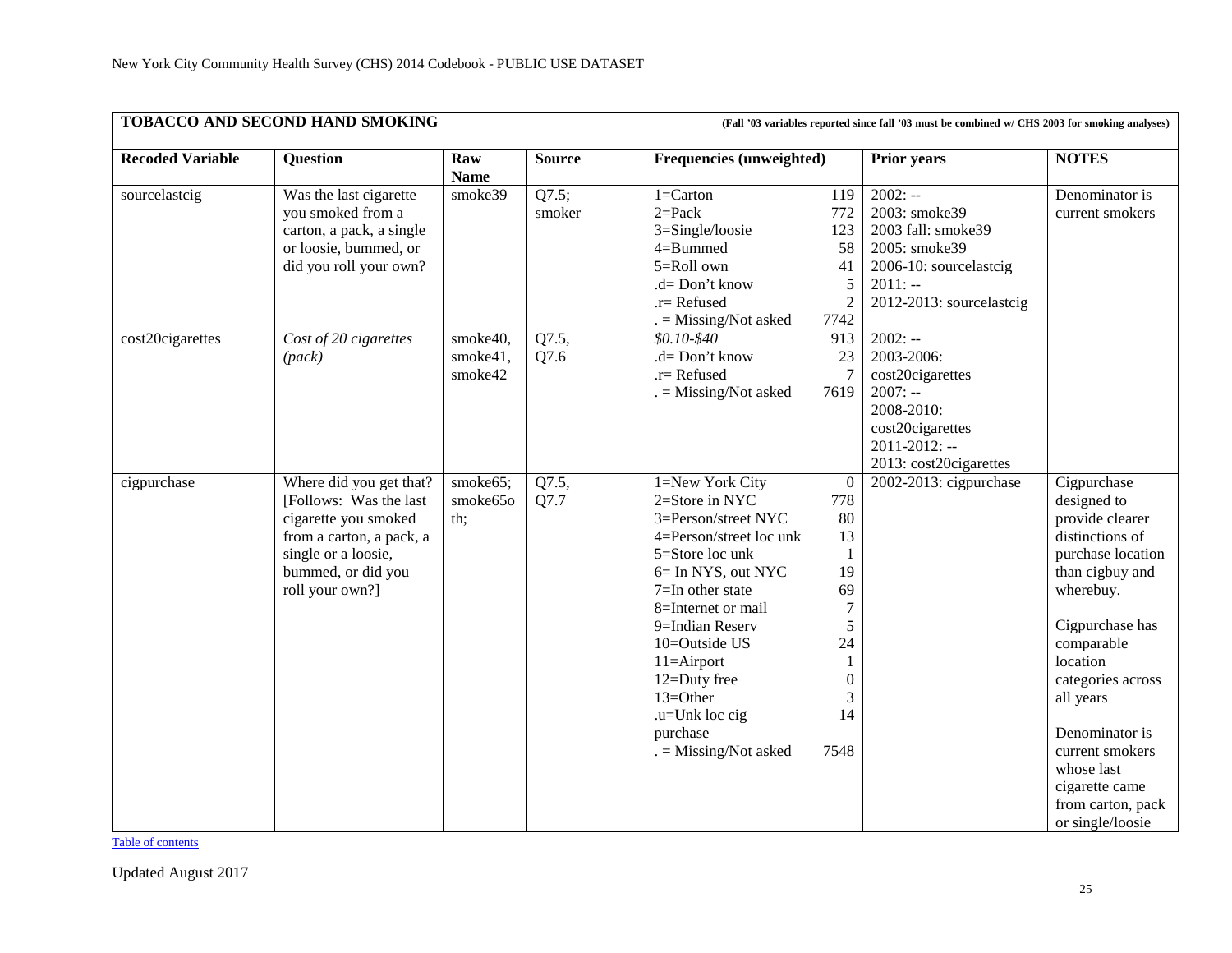|                         | <b>TOBACCO AND SECOND HAND SMOKING</b><br>(Fall '03 variables reported since fall '03 must be combined w/ CHS 2003 for smoking analyses) |                          |                  |                                                                                                                                |                                                  |                                                                                                                  |                                                                                                                                         |  |  |
|-------------------------|------------------------------------------------------------------------------------------------------------------------------------------|--------------------------|------------------|--------------------------------------------------------------------------------------------------------------------------------|--------------------------------------------------|------------------------------------------------------------------------------------------------------------------|-----------------------------------------------------------------------------------------------------------------------------------------|--|--|
| <b>Recoded Variable</b> | <b>Question</b>                                                                                                                          | Raw<br><b>Name</b>       | <b>Source</b>    | Frequencies (unweighted)                                                                                                       |                                                  | <b>Prior years</b>                                                                                               | <b>NOTES</b>                                                                                                                            |  |  |
| taxavoid                | Tax avoidance status of<br>the cigarette purchase<br>location                                                                            | $\sim$ $\sim$            | cigpurchase      | $1 = NYC$ tax avoidant<br>2=Not NYC tax avoid<br>3=Cannot determine<br>.u=Unk location<br>$=$ Missing/Not asked                | 216<br>778<br>5<br>14<br>7549                    | 2002: taxavoid<br>2003: taxavoid<br>2003 fall: taxavoid<br>2004-10: taxavoid<br>$2011: -$<br>2012-2013: taxavoid | Denominator is<br>persons whose<br>last cigarette<br>came from carton,<br>pack or<br>single/loosie<br>Includes former<br>smokers in '02 |  |  |
| packdiscount            | The last time you<br>bought a SINGLE<br>PACK of cigarettes did<br>you receive any type of<br>discount on the pack?                       | smoke112                 | Q7.8             | $1 = Yes$<br>$2=N0$<br>3=[VOL] Do not buy<br>single packs<br>.d=Don't know<br>.r=Refused<br>$=$ Missing/Not asked              | 78<br>1003<br>26<br>11<br>$\overline{2}$<br>7442 | $2002 - 2012$ :--<br>2013: packdiscount                                                                          |                                                                                                                                         |  |  |
| cigarillo               | In the past 30 days,<br>have you smoked a<br>cigarillo or little cigar<br>with a plastic or filter<br>tip                                | smoke115                 | Q7.10            | $1 = Yes$<br>$2=N0$<br>.d=Don't know<br>.r=Refused                                                                             | 142<br>8395<br>22<br>3                           | 2002-2012:--<br>2013: cigarillo                                                                                  |                                                                                                                                         |  |  |
| dayscigarillosmk        | On how many days in<br>the past 30 days have<br>you smoked cigarillos<br>or little cigars?<br>(continuous)                               | smoke116                 | Q7.11            | $1 - 30$<br>d=Don't know<br>.r=Refused<br>$=$ Missing /Not asked                                                               | 131<br>11<br>$\overline{0}$<br>8420              | $2002 - 2012$ :--<br>2013: dayscigarillosmk                                                                      | Among those<br>who smoked<br>cigarillos/little<br>cigars                                                                                |  |  |
| dayssmokedcigarillos    | On how many days in<br>the past 30 days have<br>you smoked cigarillos<br>or little cigars?<br>(categorical)                              | $\overline{\phantom{a}}$ | dayscigarillosmk | $1=1$ day<br>$2=2-7$ days<br>$3 = 8 - 14$ days<br>$4 = > 14$ days<br>.d=Don't know<br>$.r =$ Refused<br>$=$ Missing /Not asked | 45<br>51<br>10<br>25<br>11<br>$\Omega$<br>8420   | 2002-2012:--<br>2013:<br>dayssmokedcigarillos                                                                    | Among those<br>who smoked<br>cigarillos/little<br>cigars                                                                                |  |  |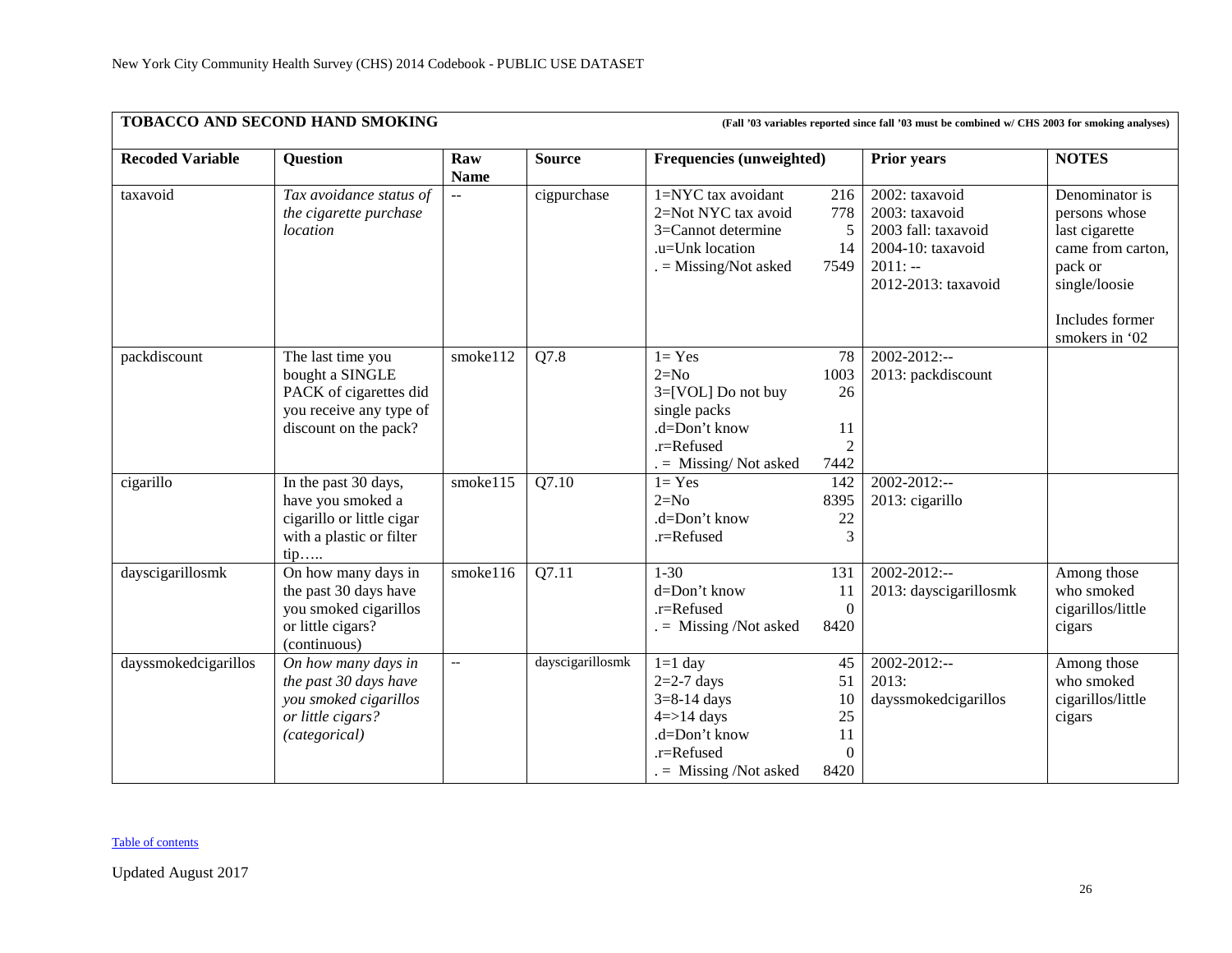| TOBACCO AND SECOND HAND SMOKING<br>(Fall '03 variables reported since fall '03 must be combined w/ CHS 2003 for smoking analyses) |                                                                                                                                      |                           |                      |                                                                                                               |                                           |                                             |                                                                                      |  |
|-----------------------------------------------------------------------------------------------------------------------------------|--------------------------------------------------------------------------------------------------------------------------------------|---------------------------|----------------------|---------------------------------------------------------------------------------------------------------------|-------------------------------------------|---------------------------------------------|--------------------------------------------------------------------------------------|--|
| <b>Recoded Variable</b>                                                                                                           | Question                                                                                                                             | Raw<br><b>Name</b>        | <b>Source</b>        | <b>Frequencies (unweighted)</b>                                                                               |                                           | <b>Prior years</b>                          | <b>NOTES</b>                                                                         |  |
| cgrleveryday                                                                                                                      | Smoke cigarillos/little<br>cigars every day vs<br>some days                                                                          | $\overline{a}$            | dayscigarillosmk     | 1=Everyday<br>2=Someday<br>.d=Don't know<br>.r=Refused<br>$=$ Missing /Not asked                              | 20<br>111<br>11<br>$\theta$<br>8420       | $2002 - 2012$ :--<br>2013: cgrleveryday     | Among those<br>who smoked<br>cigarillos/little<br>cigars                             |  |
| numcigarillossmk                                                                                                                  | During the past 30<br>days, on days that you<br>smoked cigarillos, how<br>many on average did<br>you smoke per day?<br>(continuous)  | smoke117                  | Q7.12                | $1 - 30$<br>d=Don't know<br>.r=Refused<br>$=$ Missing /Not asked                                              | 128<br>$\boldsymbol{0}$<br>8431           | $2002 - 2012$ :--<br>2013: numcigarillossmk | Among those<br>who smoked<br>cigarillos/little<br>cigars                             |  |
| cigarillospd                                                                                                                      | During the past 30<br>days, on days that you<br>smoked cigarillos, how<br>many on average did<br>you smoke per day?<br>(categorical) | $\mathbb{L}^{\mathbb{L}}$ | numcigarilloss<br>mk | $1=1$<br>$2 = 2 - 5$<br>$3 = > 5$<br>d=Don't know<br>.r=Refused<br>$. =$ Missing /Not asked                   | 85<br>33<br>10<br>3<br>$\theta$<br>8431   | $2002 - 2012$ :--<br>2013: cigarillospd     | Among those<br>who smoked<br>cigarillos/little<br>cigars                             |  |
| smokehookah                                                                                                                       | In the past 30 days,<br>have you smoked a<br>hookah, also called a<br>water pipe?                                                    | smoke120                  | Q7.13                | $1 = Yes$<br>$2=N0$<br>3=[VOL-Don't know<br>what a hookah is]<br>.d= Don't know<br>$.r =$ Refused             | 236<br>8236<br>75<br>11                   | $2002 - 2013$ : --                          | New in 2014                                                                          |  |
| smokeecig12m                                                                                                                      | In the past 12 months,<br>have you tried an<br>electronic cigarette,<br>also known as an e-<br>cigarette?                            | smoke121                  | Q7.14                | $1 = Yes$<br>$2=N0$<br>3=[VOL-Don't know<br>what an e-cig is]<br>$.d = Don't know$<br>$.r=$ Refused           | 607<br>7922<br>25<br>4                    | $2002 - 2013$ : --                          | New in 2014                                                                          |  |
| smokeecig30days                                                                                                                   | In the past 30 days, did<br>you smoke an e-<br>cigarette every day,<br>some days, or not at all                                      | smoke122                  | Q7.15                | $1 = Every day$<br>$2 = Some days$<br>3=Not at all<br>.d= Don't know<br>.r= Refused<br>$=$ Missing /Not asked | 46<br>178<br>380<br>3<br>$\Omega$<br>7955 | $2002 - 2013$ : --                          | New in 2014<br>Among those<br>who smoked an e-<br>cigarette in the<br>past 12 months |  |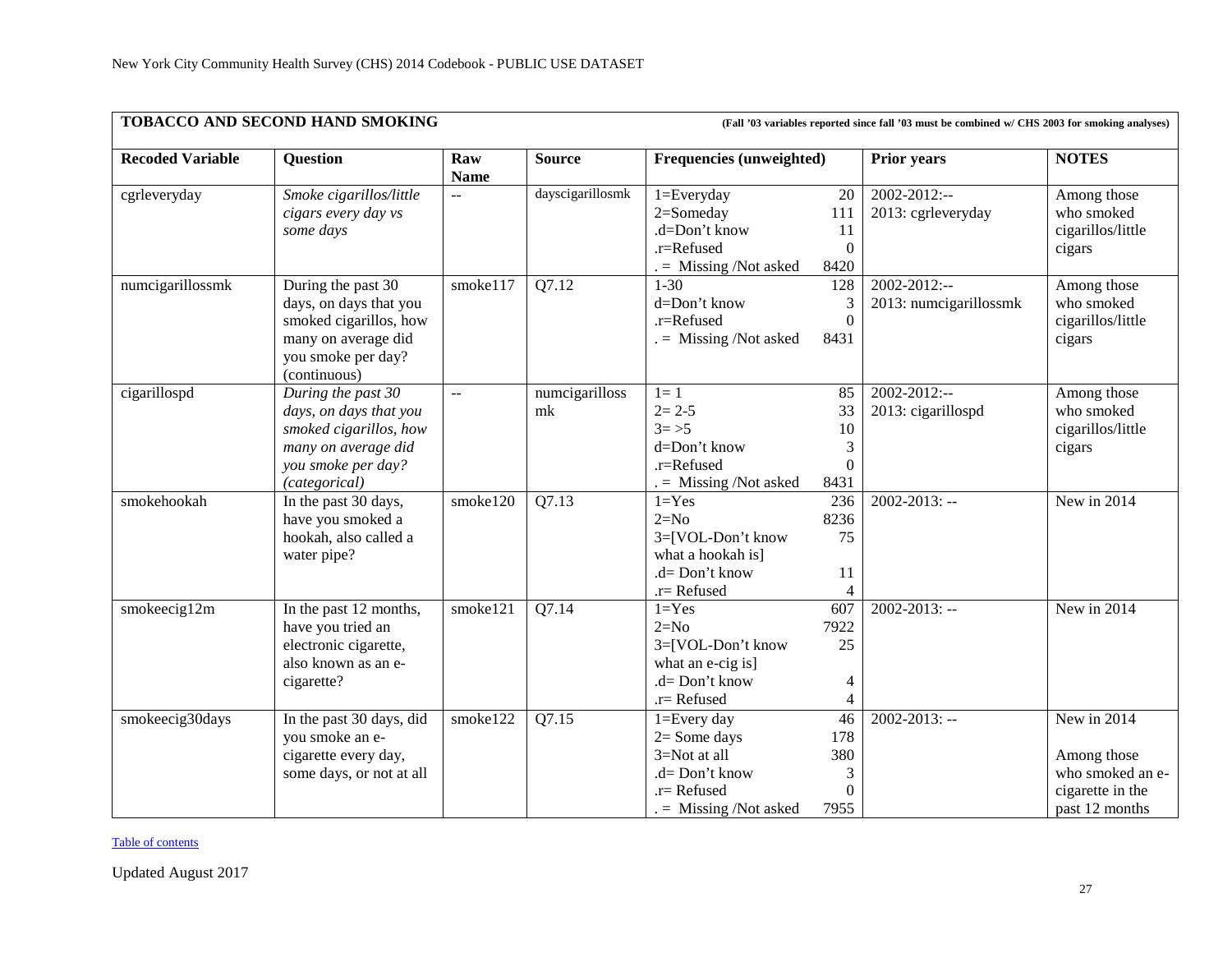|                         | TOBACCO AND SECOND HAND SMOKING<br>(Fall '03 variables reported since fall '03 must be combined w/ CHS 2003 for smoking analyses) |                           |                |                                                                                                                                                  |                                        |                                       |                                                                                                          |  |  |  |  |
|-------------------------|-----------------------------------------------------------------------------------------------------------------------------------|---------------------------|----------------|--------------------------------------------------------------------------------------------------------------------------------------------------|----------------------------------------|---------------------------------------|----------------------------------------------------------------------------------------------------------|--|--|--|--|
| <b>Recoded Variable</b> | <b>Question</b>                                                                                                                   | Raw<br><b>Name</b>        | <b>Source</b>  | <b>Frequencies (unweighted)</b>                                                                                                                  |                                        | <b>Prior years</b>                    | <b>NOTES</b>                                                                                             |  |  |  |  |
| smellcigsmoke           | How often do you smell<br>cigarette smoke in your<br>home that comes from<br>another home or<br>apartment or from the<br>outside? | smoke118                  | Q7.16          | $1 = Every day$<br>2=A few times per week<br>$3=$ A few times per month<br>4=A few times per year<br>$5 =$ Never<br>$d=Don't know$<br>.r=Refused | 832<br>988<br>590<br>483<br>5569<br>92 | 2002-2012:--<br>2013: smellcigsmoke   |                                                                                                          |  |  |  |  |
| smellsmkoutside         | How often do you smell<br>cigarette smoke in your<br>home that comes from<br>another home or<br>apartment or from the<br>outside? | $\mathbf{u} = \mathbf{v}$ | smellcigsmoke  | $1 = Every day$<br>$2=$ Sometimes<br>$3=Never$<br>$.d = Don't know$<br>.r=Refused                                                                | 832<br>2061<br>5569<br>92<br>8         | 2002-2012:--<br>2013: smellsmkoutside |                                                                                                          |  |  |  |  |
| nonsmkbuilding          | Does the building you<br>live in prohibit smoking<br>in all areas, including<br>apartments?                                       | smoke119                  | Q7.17,<br>Q6.1 | $1 = Yes$<br>$2 = No$<br>$d = Don't know$<br>$.r =$ Refused<br>$=M$ issing/not asked                                                             | 1619<br>3117<br>855<br>2970            | $2002 - 2013$ :--                     | New in 2014<br>Among those<br>who live in multi-<br>unit buildings                                       |  |  |  |  |
| nonsmkbuilding_b        | Does the building you<br>live in prohibit smoking<br>in all areas, including<br>apartments?                                       | smoke119                  | Q7.17,<br>Q6.1 | $1 = Yes$<br>$2 = No$<br>$3=Don't know$<br>.r=Refused<br>$=M$ issing/not asked                                                                   | 1619<br>3117<br>855<br>2970            | $2002 - 2013$ :--                     | New in 2014<br>Among those<br>who live in multi-<br>unit buildings.<br>Includes Don't<br>Know as a value |  |  |  |  |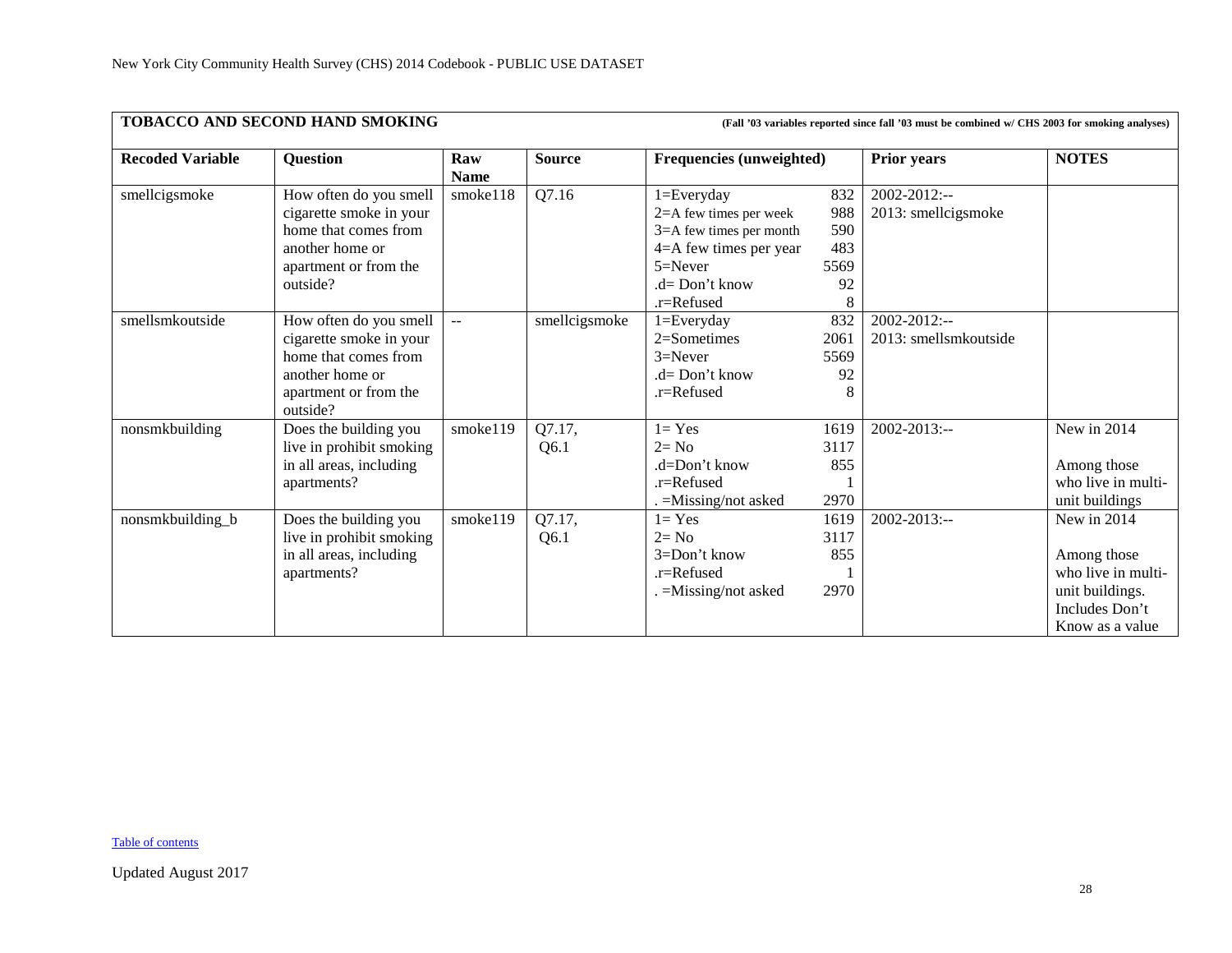<span id="page-28-0"></span>

| <b>DEMOGRAPHICS</b>               |                         |                 |               |                            |                  |                      |                       |
|-----------------------------------|-------------------------|-----------------|---------------|----------------------------|------------------|----------------------|-----------------------|
| <b>Recoded</b><br><b>Variable</b> | <b>Question</b>         | <b>Raw Name</b> | <b>Source</b> | Frequencies (unweighted)   |                  | <b>Prior years</b>   | <b>NOTES</b>          |
| agegroup                          | What is your age? We    | demog1,         | Q8.1,         | $1 = 18 - 24$ yrs          | 664              | $2002-13$ : agegroup |                       |
|                                   | are only asking this    |                 |               | $2=25-44$ yrs              | 2774             |                      |                       |
|                                   | information to make     | $d$ emog $128$  | Q8.1a         | $3=45-64$ yrs              | 3161             |                      |                       |
|                                   | sure we have talked to  |                 |               | $4=65+$ yrs                | 1946             |                      |                       |
|                                   | enough people in each   |                 |               | .d=Don't know              | 3                |                      |                       |
|                                   | age group. Can you just |                 |               | .r=Refused                 | 14               |                      |                       |
|                                   | tell me if you are:     |                 |               |                            |                  |                      |                       |
| agegroup5                         | What is your age? We    | demog1,         | Q8.1,         | $1 = 18 - 24$ yrs          | 664              | $2002 - 10: -$       | Response option 25-29 |
|                                   | are only asking this    |                 |               | $2=25-29$ yrs              | 628              | 2011: agegroup5      | new in 2011           |
|                                   | information to make     | demog128        | Q8.1a         | $3=30-44$ yrs              | 2146             | 2012: agegroup5      |                       |
|                                   | sure we have talked to  |                 |               | $4 = 45 - 64$ yrs          | 3161             | 2013: agegroup5      |                       |
|                                   | enough people in each   |                 |               | $5=65+yrs$                 | 1946             |                      |                       |
|                                   | age group. Can you just |                 |               | .d=Don't know              | 3                |                      |                       |
|                                   | tell me if you are:     |                 |               | .r=Refused                 | 14               |                      |                       |
| age18_64                          | See above               | See above       | See above     | $1 = 18 - 24$ yrs          | 664              | 2002-13: age18_64    |                       |
|                                   |                         |                 |               | $2=25-44$ yrs              | 2774             |                      |                       |
|                                   |                         |                 |               | $3=45-64$ yrs              | 3161             |                      |                       |
|                                   |                         |                 |               | $=$ Missing/not applicable | 1963             |                      |                       |
| age21up                           | See above               | See above       | See above     | $1 = 21 - 44$ yrs          | 3199             | 2002-13:age21up      | age21up               |
|                                   |                         |                 |               | $2 = 45 - 64$ yrs          | 3161             |                      |                       |
|                                   |                         |                 |               | $3 = 65 + yrs$             | 1946             |                      |                       |
|                                   |                         |                 |               | .= Missing/not applicable  | 256              |                      |                       |
| age25up                           | See above               | See above       | See above     | $1=25-44$ yrs              | 2774             | 2002-13: age25up     |                       |
|                                   |                         |                 |               | $2=45-64$ yrs              | 3161             |                      |                       |
|                                   |                         |                 |               | $3=65+yrs$                 | 1946             |                      |                       |
|                                   |                         |                 |               | . = Missing/not applicable | 681              |                      |                       |
| age40new                          | See above               | See above       | See above     | $1=40-44$ yrs              | $\overline{721}$ | 2002-13: age40new    | Use age40new NOT      |
|                                   |                         |                 |               | $2=45-64$ yrs              | 3161             |                      | age40up for           |
|                                   |                         |                 |               | $3=65+yrs$                 | 1946             |                      | mammography           |
|                                   |                         |                 |               | . = Missing/not applicable | 2734             |                      | screening variables   |
| age45up                           | See above               | See above       | See above     | $1=45-64$ yrs              | 3161             | 2002-13: age45up     |                       |
|                                   |                         |                 |               | $2=65+yrs$                 | 1946             |                      |                       |
|                                   |                         |                 |               | . = Missing/not applicable | 3455             |                      |                       |
| age50up                           | See above               | See above       | See above     | $1=50-64$ yrs              | 2290             | 2002-13: age50up     |                       |
|                                   |                         |                 |               | $2=65+yrs$                 | 1946             |                      |                       |
|                                   |                         |                 |               | $=$ Missing/not applicable | 4326             |                      |                       |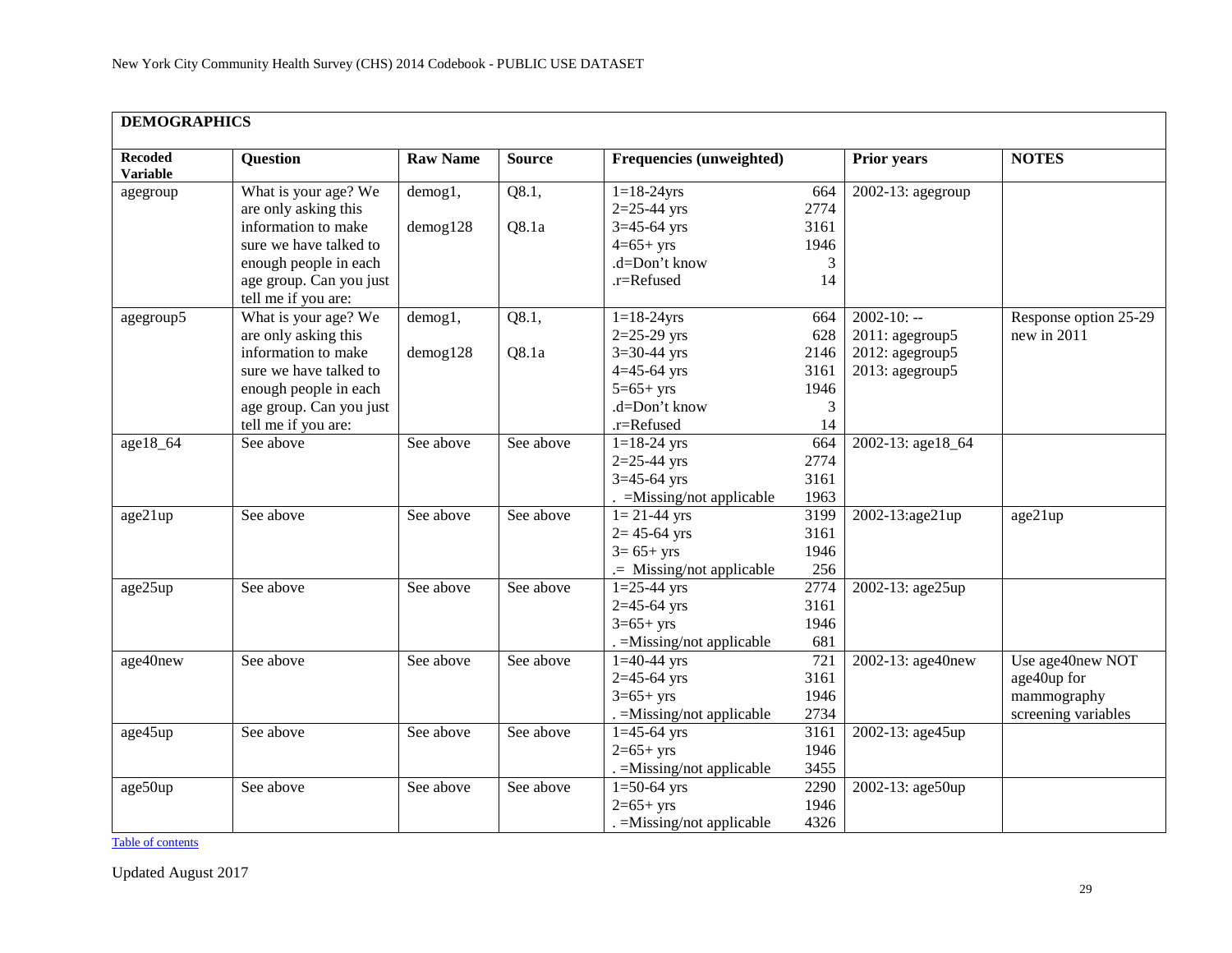|                                   | <b>DEMOGRAPHICS</b>                                                                                                                                                                                                         |                     |               |                                                                                                                                                                                                                    |                                                                |                    |                                                                                                                |  |  |  |
|-----------------------------------|-----------------------------------------------------------------------------------------------------------------------------------------------------------------------------------------------------------------------------|---------------------|---------------|--------------------------------------------------------------------------------------------------------------------------------------------------------------------------------------------------------------------|----------------------------------------------------------------|--------------------|----------------------------------------------------------------------------------------------------------------|--|--|--|
| <b>Recoded</b><br><b>Variable</b> | <b>Question</b>                                                                                                                                                                                                             | <b>Raw Name</b>     | <b>Source</b> | Frequencies (unweighted)                                                                                                                                                                                           |                                                                | <b>Prior years</b> | <b>NOTES</b>                                                                                                   |  |  |  |
| sex                               | Because it is sometimes<br>difficult to determine<br>over the phone, I am<br>asked to confirm with<br>everyone. Are you<br>male or female?                                                                                  | demog72             | Q8.2          | $1 =$ Male<br>$2 =$ Female                                                                                                                                                                                         | 3689<br>4873                                                   | $2002 - 13$ : sex  |                                                                                                                |  |  |  |
| newrace                           | Are you Hispanic or<br>Latino?<br>Some people, aside<br>from being Hispanic,<br>also consider<br>themselves to be a<br>member of a racial<br>group. Which one or<br>more of the following<br>would you say is your<br>race? | $- -$               | Q8.3,<br>Q8.4 | 1=White Non-Hispanic<br>2=Black Non-Hispanic<br>3=Hispanic<br>4=Asian/PI Non-Hispanic<br>5=Other Non-Hispanic                                                                                                      | 2983<br>1861<br>2535<br>1008<br>175                            | 2002-13: newrace   | Race is assigned for<br>missing observations<br>**Use newrace for<br>analyses that include<br>race/ethnicity** |  |  |  |
| demog <sub>55</sub>               | Please tell me which<br>group best represents<br>your Hispanic or Latino<br>origin or ancestry                                                                                                                              | demog <sub>55</sub> | Q8.3a         | $1 =$ Puerto Rican<br>$2=$ Cuban<br>$3=$ Dominican<br>$4 =$ Mexican<br>5= Central/ South Amer<br>6=Other Latin Amer<br>7=Other Hispanic<br>9=[VOL] Spanish<br>.d=Don't know<br>.r=Refused<br>$=$ Missing/not asked | 709<br>47<br>830<br>263<br>562<br>32<br>48<br>14<br>10<br>6040 | 2003-2013: demog55 | Available with a Data<br>Use Agreement. Please<br>contact EpiDataRequest<br>@health.nyc.gov                    |  |  |  |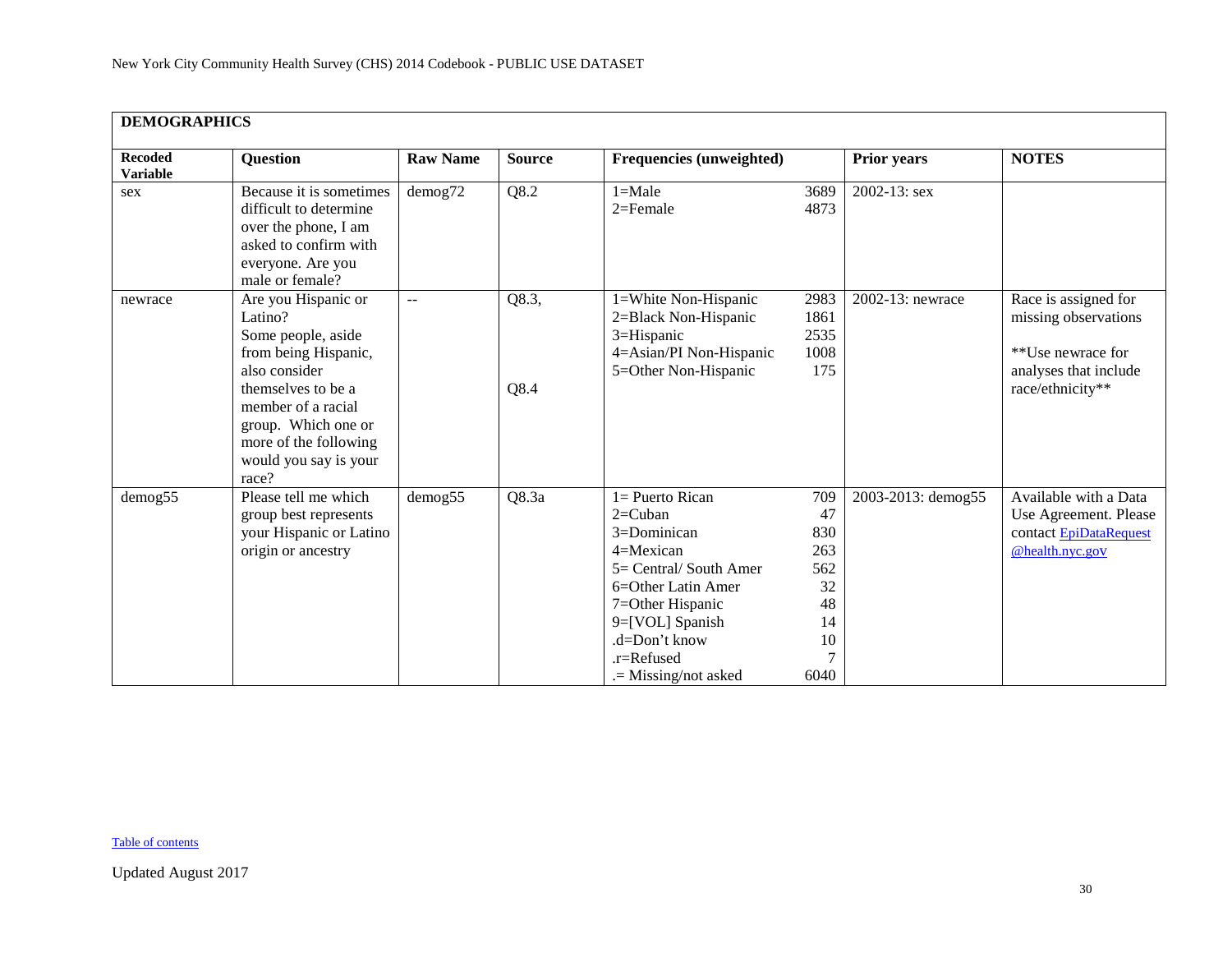| <b>DEMOGRAPHICS</b>               |                                                                                     |                            |               |                                                                                                                                                                                 |                                                                |                                           |                                                                                                                                                                                                                                                                                                                                                                                                                                                                                                                                                                                           |
|-----------------------------------|-------------------------------------------------------------------------------------|----------------------------|---------------|---------------------------------------------------------------------------------------------------------------------------------------------------------------------------------|----------------------------------------------------------------|-------------------------------------------|-------------------------------------------------------------------------------------------------------------------------------------------------------------------------------------------------------------------------------------------------------------------------------------------------------------------------------------------------------------------------------------------------------------------------------------------------------------------------------------------------------------------------------------------------------------------------------------------|
| <b>Recoded</b><br><b>Variable</b> | Question                                                                            | <b>Raw Name</b>            | <b>Source</b> | Frequencies (unweighted)                                                                                                                                                        |                                                                | <b>Prior years</b>                        | <b>NOTES</b>                                                                                                                                                                                                                                                                                                                                                                                                                                                                                                                                                                              |
| demog135r                         | Please tell me which<br>group best represents<br>your Asian heritage or<br>ancestry | demog135;<br>demog135vr    | Q8.5          | $1 =$ Chinese<br>2=Asian Indian<br>$3 =$ Filipino<br>4=Korean<br>5=Japanese<br>6=Vietnamese<br>7=Something else (specify)<br>.d=Don't know<br>.r=Refused<br>.=Missing/not asked | 669<br>172<br>45<br>37<br>20<br>4<br>37<br>$\tau$<br>1<br>7570 | $2002 - 2012$ : --<br>2013: demog135r     | Also see asianancestry.<br>Note the small<br>numbers in some<br>groups.<br>Available with a Data<br>Use Agreement. Please<br>contact EpiDataRequest<br>@health.nyc.gov                                                                                                                                                                                                                                                                                                                                                                                                                    |
| asianancestry                     | Please tell me which<br>group best represents<br>your Asian heritage or<br>ancestry | $d$ emog135;<br>demog135vr | Q8.5          | 1=East Asian<br>2=South Asian<br>3=Southeast Asian<br>$4 = Other$<br>.d=Don't know<br>.r=Refused<br>.= Missing/not asked                                                        | 729<br>177<br>55<br>23<br>$\tau$<br>7570                       | $2002 - 2012$ : --<br>2013: asianancestry | If more refined groups<br>are of interest, use<br>demog135r and<br>demog135vr.<br>Regions defined per:<br>http://en.wikipedia.org/wi<br>ki/United Nations geosc<br>heme<br>Due to the way newrace<br>is coded, there are a few<br>responses for<br>asianancestry among<br>those whose newrace is<br>Hispanic or other.<br>Asianancestry is based on<br>self-reported responses to<br>heritage and in some<br>cases will not be the same<br>as respondents self-<br>reported birth country.<br>Available with a Data<br>Use Agreement. Please<br>contact EpiDataRequest<br>@health.nyc.gov |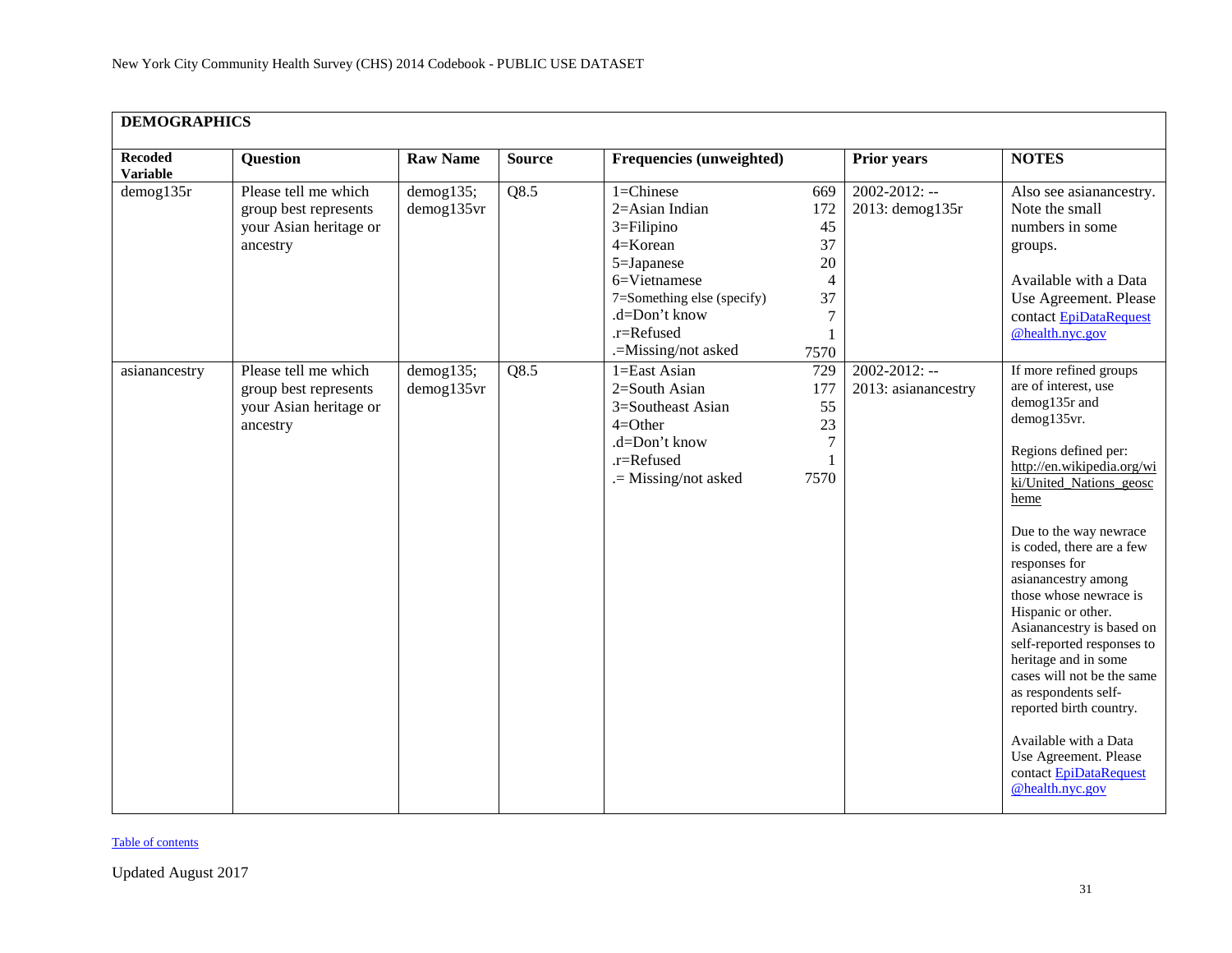| <b>DEMOGRAPHICS</b>               |                                                            |                                           |                           |                                                                                                 |                          |                                                                                                                                                                                                                                                                                          |                                                                                                                                                      |  |  |
|-----------------------------------|------------------------------------------------------------|-------------------------------------------|---------------------------|-------------------------------------------------------------------------------------------------|--------------------------|------------------------------------------------------------------------------------------------------------------------------------------------------------------------------------------------------------------------------------------------------------------------------------------|------------------------------------------------------------------------------------------------------------------------------------------------------|--|--|
| <b>Recoded</b><br><b>Variable</b> | <b>Question</b>                                            | <b>Raw Name</b>                           | <b>Source</b>             | <b>Frequencies (unweighted)</b>                                                                 |                          | <b>Prior years</b>                                                                                                                                                                                                                                                                       | <b>NOTES</b>                                                                                                                                         |  |  |
| westindianancestry                | Were either of your<br>parents born in the<br>West Indies? | demog137                                  | Q8.6b,<br>Q8.4,<br>usborn | $1 = Yes$<br>$2=N0$<br>.d=Don't know<br>.r=Refused<br>.=Missing/not asked                       | 223<br>837<br>12<br>7489 | $2002 - 2012$ : --<br>2013:<br>westindianancestry                                                                                                                                                                                                                                        | Asked among U.S.-born<br>Blacks/African-<br>Americans<br>Available with a Data<br>Use Agreement. Please<br>contact EpiDataRequest<br>@health.nyc.gov |  |  |
| bthregion14                       | Where were you born?                                       | demog129,<br>$d$ emog $136$<br>demog136vr | Q8.6, Q8.6a,              | Region frequencies not<br>reported due to length<br>.d=Don't know<br>.r=Refused                 | 8496<br>14<br>52         | 2002: bthregion<br>2003: bthregion<br>2004: bthregion04<br>2005: bthregion05<br>2006: bthregion06<br>2007: bthregion07<br>2008: bthregion08<br>2009: bthregion09<br>2010: bthregion10<br>2011: bthregion11<br>2012: bthregion12<br>2013: bthregion13                                     | Available with a Data<br>Use Agreement. Please<br>contact EpiDataRequest<br>@health.nyc.gov                                                          |  |  |
| countrybirth14                    | See bthregion14                                            | n/a                                       | bthregion14               | Country frequencies not<br>reported due to length<br>.d=Don't know<br>.r=Refused<br>$=$ Missing | 8420<br>14<br>52<br>76   | 2002: countrybirth<br>2003: countrybirth<br>2004: countrybirth04<br>2005: countrybirth05<br>2006: countrybirth06<br>2007: countrybirth07<br>2008: countrybirth08<br>2009: countrybirth09<br>2010: countrybirth10<br>2011: countrybirth11<br>2012: countrybirth12<br>2013: countrybirth13 | Available with a Data<br>Use Agreement. Please<br>contact EpiDataRequest<br>@health.nyc.gov                                                          |  |  |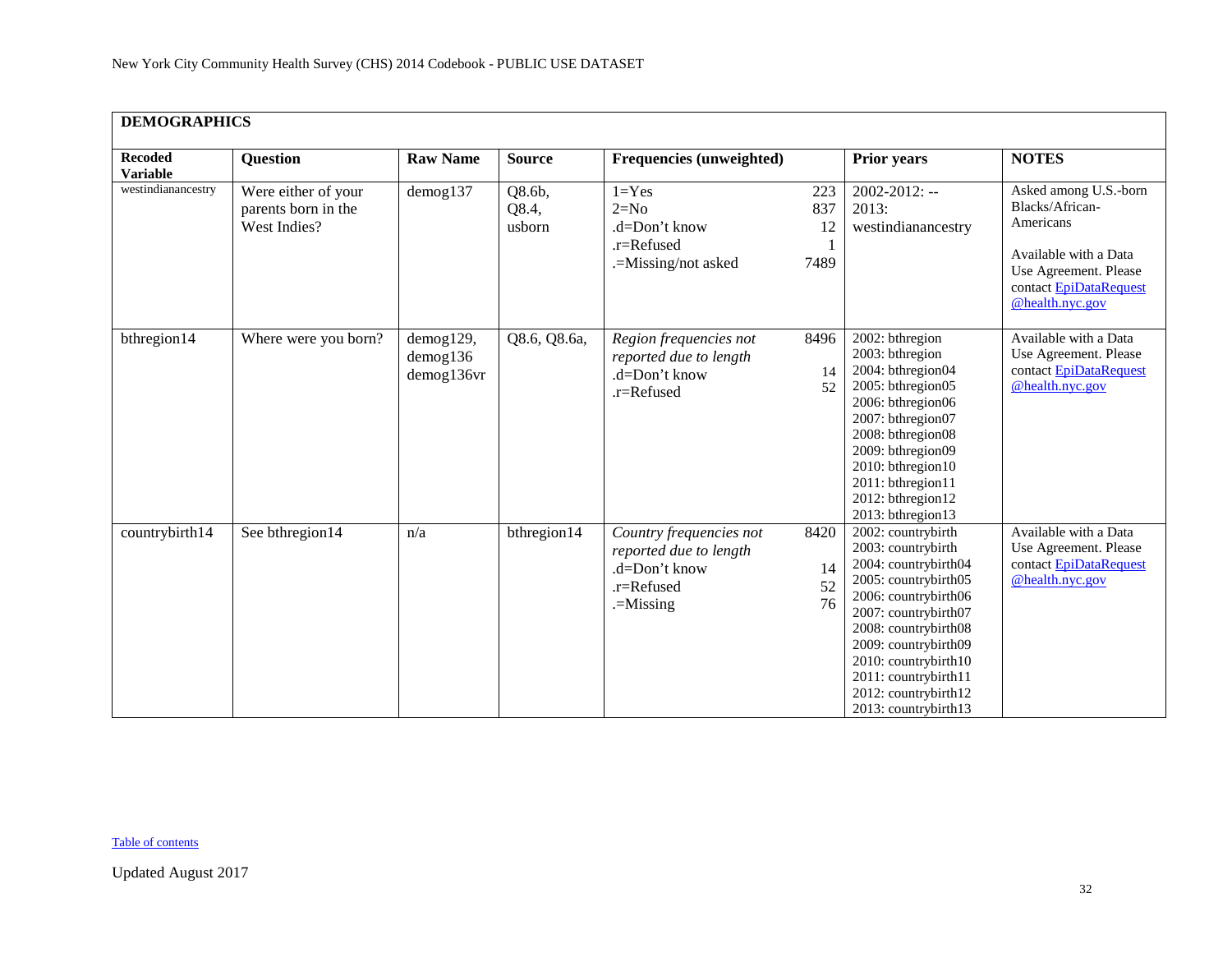| <b>Recoded</b><br><b>Variable</b> | <b>Question</b>                                       | <b>Raw Name</b> | <b>Source</b>                            | <b>Frequencies (unweighted)</b>                                                                                                                                                                                                                                                                                                                                                                                                                                                                         |                                                                                                                                               | <b>Prior years</b>       | <b>NOTES</b>                                                                                                                 |
|-----------------------------------|-------------------------------------------------------|-----------------|------------------------------------------|---------------------------------------------------------------------------------------------------------------------------------------------------------------------------------------------------------------------------------------------------------------------------------------------------------------------------------------------------------------------------------------------------------------------------------------------------------------------------------------------------------|-----------------------------------------------------------------------------------------------------------------------------------------------|--------------------------|------------------------------------------------------------------------------------------------------------------------------|
| bthregion2                        | Where were you born?                                  | n/a             | bthregion14                              | 1=Northern Europe<br>2=Western Europe<br>3=Southern Europe<br>4=Eastern Europe<br>5=Eastern Asia<br>6=South Central Asia<br>7=South Eastern Asia<br>$8=$ Western Asia<br>9=Eastern Africa<br>10=Middle Africa<br>11=Northern Africa<br>12=Southern Africa<br>13=Western Africa<br>$14 =$ Australia and New<br>Zealand<br>15=Elsewhere Oceana<br>16=Caribbean<br>17=Central America<br>18=South America<br>19=Northern America - not<br>including U.S.<br>20=United States<br>d=Don't know<br>.r=Refused | 78<br>74<br>56<br>322<br>622<br>195<br>66<br>54<br>3<br>22<br>6<br>101<br>9<br>$\overline{0}$<br>1291<br>400<br>490<br>27<br>4641<br>52<br>52 | 2002-2013:<br>bthregion2 | Top coded from<br>bthregion14<br>Available with a Data<br>Use Agreement. Please<br>contact EpiDataRequest<br>@health.nyc.gov |
| usborn                            | Where were you born?<br>Please tell me the<br>country | n/a             | bthregion14,<br>demog129,<br>$d$ emog136 | $1 = US$ born<br>2=Foreign born<br>.d=Don't know<br>.r=Refused                                                                                                                                                                                                                                                                                                                                                                                                                                          | 4641<br>3877<br>10<br>34                                                                                                                      | 2002-13: usborn          | Puerto Rico and the<br>US Territories are<br>classified as US born                                                           |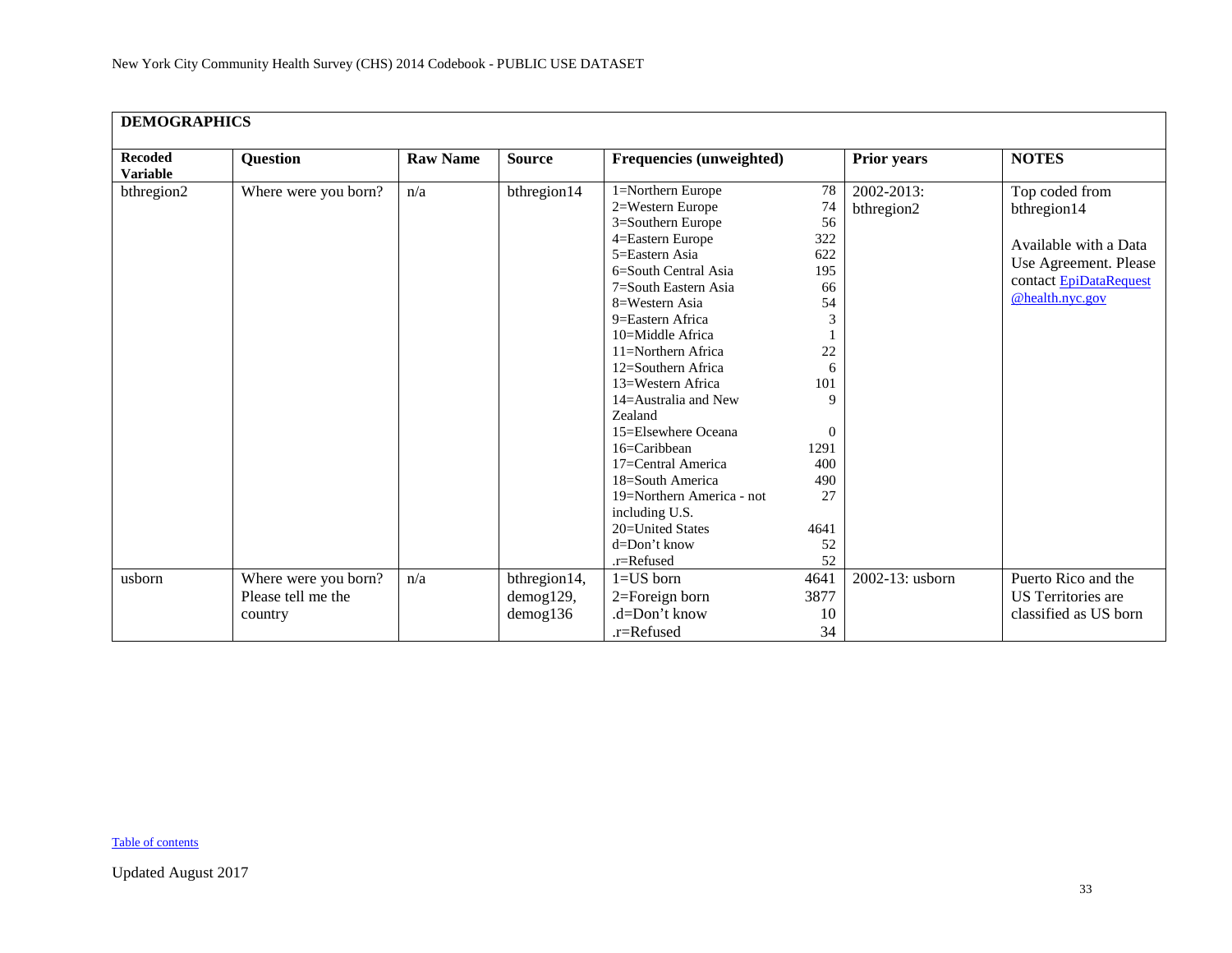| <b>DEMOGRAPHICS</b>               |                                                                                                                                      |                           |                   |                                                                                                                                                              |                                                             |                                                                                                                                                                                                                                                                                                    |                                                                                                                                                                                                                                                                                                         |  |  |
|-----------------------------------|--------------------------------------------------------------------------------------------------------------------------------------|---------------------------|-------------------|--------------------------------------------------------------------------------------------------------------------------------------------------------------|-------------------------------------------------------------|----------------------------------------------------------------------------------------------------------------------------------------------------------------------------------------------------------------------------------------------------------------------------------------------------|---------------------------------------------------------------------------------------------------------------------------------------------------------------------------------------------------------------------------------------------------------------------------------------------------------|--|--|
| <b>Recoded</b><br><b>Variable</b> | <b>Question</b>                                                                                                                      | <b>Raw Name</b>           | <b>Source</b>     | <b>Frequencies (unweighted)</b>                                                                                                                              |                                                             | <b>Prior years</b>                                                                                                                                                                                                                                                                                 | <b>NOTES</b>                                                                                                                                                                                                                                                                                            |  |  |
| howlonginus                       | How long have you<br>lived in this country?                                                                                          | $d$ emog $105$            | Q8.7              | $1 = < 5$ yrs<br>$2=5-9$ yrs<br>$3=10+$ yrs<br>.d=Don't know<br>.r=Refused<br>. = Missing/Not asked                                                          | 438<br>464<br>3284<br>$\overline{\mathcal{A}}$<br>3<br>4369 | 2002: yearsinus<br>2003:<br>yearsinus/timeinus<br>$2004: -$<br>2005: yearsinus<br>2006-2013:<br>howlonginus                                                                                                                                                                                        | Question wording and<br>response options differ<br>over time; use caution<br>combining or<br>comparing to '02-'05<br>Note: denom is<br>persons born outside of<br>50 states+DC (ie,<br>asked of persons born<br>in U.S. territories, so<br>could be usborn=1<br>with non-miss value<br>for howlonginus) |  |  |
| athomelanguage14                  | What language do you<br>speak most often at<br>home?                                                                                 | demog144                  | $Q8.\overline{8}$ | $1 =$ English<br>$2 =$ Spanish<br>3=Russian<br>4=Chinese<br>5=Indian<br>$9 = Other$<br>.d=Don't know<br>.r=Refused                                           | 5581<br>1677<br>255<br>585<br>30<br>405<br>21<br>8          | $2002: -$<br>$2003: -$<br>2004: athomelanguage04<br>2005: athomelanguage05<br>2006: athomelanguage06<br>2007: athomelanguage07<br>2008: athomelanguage08<br>2009: athomelanguage09<br>2010: athomelanguage10<br>2011: athomelanguage11<br>2012: athomelanguage12<br>2013: athomelanguage13         | Response options<br>differ over time; use<br>caution when<br>combining or<br>comparing years<br>No verbatims asked in<br>2006-2013                                                                                                                                                                      |  |  |
| maritalstatus14                   | Are you:<br>Married, Divorced,<br>Widowed, Separated,<br>Never married, OR A<br>member of an<br>unmarried couple<br>living together? | $d$ emog $11\overline{4}$ | Q8.10             | $1 =$ Married<br>2=Divorced<br>3=Widowed<br>4=Separated<br>5=Never married<br>6=Member of unmarried<br>couple living together<br>.d=Don't know<br>.r=Refused | 3266<br>1038<br>734<br>489<br>2486<br>475<br>25<br>49       | 2002: maritalstatus<br>2003: maritalstatus<br>2004: maritalstatus<br>2005: maritalstatus<br>2006: maritalstatus<br>2007: maritalstatus07<br>2008: maritalstatus08<br>2009: maritalstatus09<br>2010: marital status 10<br>2011: maritalstatus11<br>2012: marital status 12<br>2013: maritalstatus13 | Starting in 2007 added<br>to demog $114=6$ ,<br>"member of unmarried<br>couple LIVING<br><b>TOGETHER"</b>                                                                                                                                                                                               |  |  |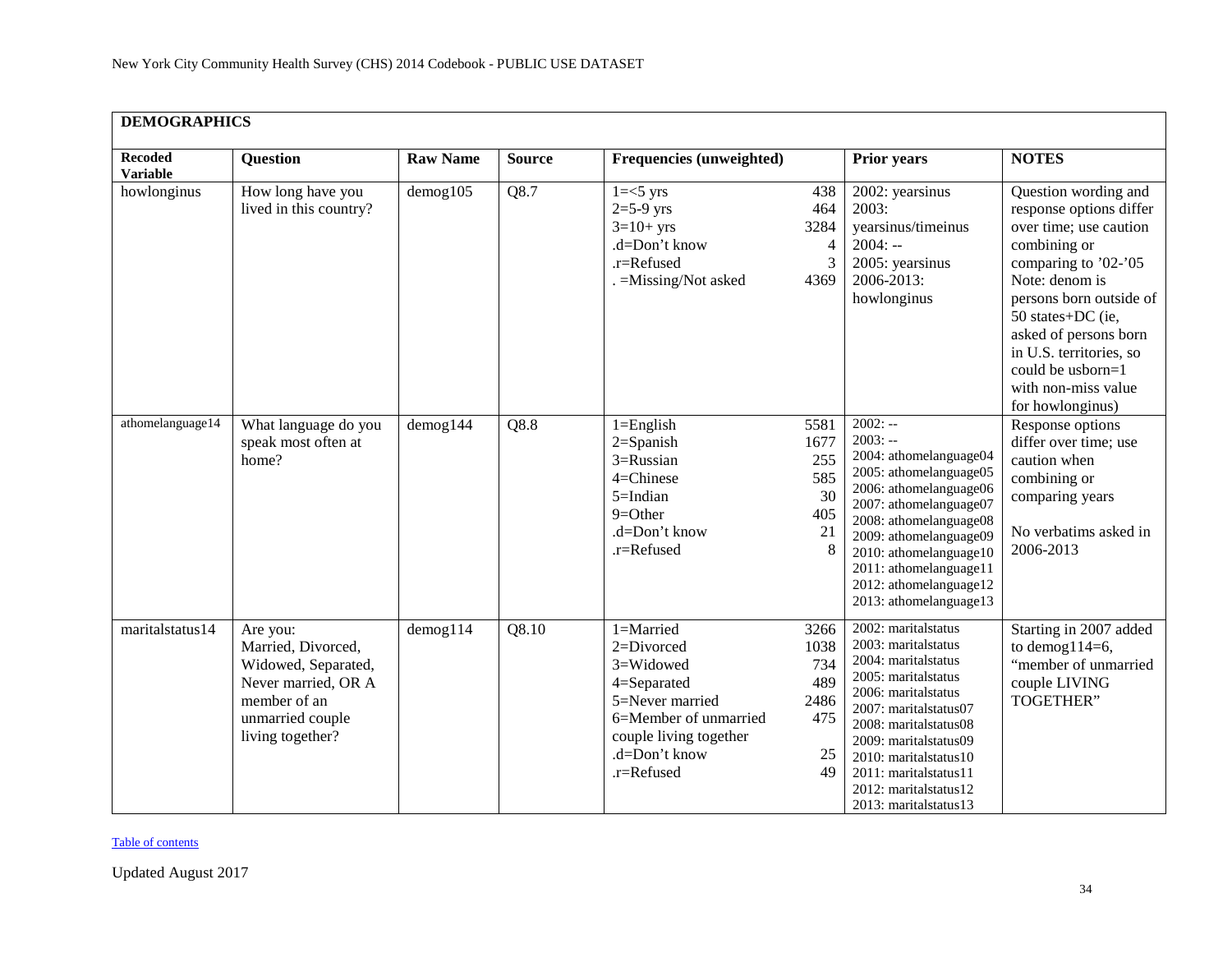| <b>DEMOGRAPHICS</b>               |                                                                                                                                                                                                                                                                                                     |                           |               |                                                                                                                                                                                     |                                                      |                                |                                                                                                                                               |  |  |
|-----------------------------------|-----------------------------------------------------------------------------------------------------------------------------------------------------------------------------------------------------------------------------------------------------------------------------------------------------|---------------------------|---------------|-------------------------------------------------------------------------------------------------------------------------------------------------------------------------------------|------------------------------------------------------|--------------------------------|-----------------------------------------------------------------------------------------------------------------------------------------------|--|--|
| <b>Recoded</b><br><b>Variable</b> | <b>Question</b>                                                                                                                                                                                                                                                                                     | <b>Raw Name</b>           | <b>Source</b> | <b>Frequencies (unweighted)</b>                                                                                                                                                     |                                                      | <b>Prior years</b>             | <b>NOTES</b>                                                                                                                                  |  |  |
| sexualid                          | Now I'll read a list of<br>terms people<br>sometimes use to<br>describe themselves --<br>heterosexual or<br>straight; homosexual,<br>gay or lesbian; and<br>bisexual. As I read the<br>list again, please stop<br>me when I get to the<br>term that best describes<br>how you think of<br>yourself: | demog63                   | Q8.10         | 1=Heterosexual<br>2=Gay/Lesbian<br>3=Bisexual<br>.d=Don't know<br>.r=Refused                                                                                                        | 7708<br>217<br>117<br>359<br>161                     | $2002: -$<br>2003-13: sexualid | Question wording<br>differs in CHS 2003.<br>Use caution when<br>comparing to later<br>years.                                                  |  |  |
| education                         | What is the highest<br>grade or year of school<br>you completed?                                                                                                                                                                                                                                    | $d$ emog $17$             | Q8.11         | 1=Less than HS<br>2=High school grad<br>3=Some college<br>4=College graduate<br>.d=Don't know<br>.r=Refused                                                                         | 1505<br>1939<br>1740<br>3329<br>23<br>26             | 2002-18: education             | demog17 contains<br>more detailed<br>education categories                                                                                     |  |  |
| demog17                           | What is the highest<br>grade or year of school<br>you completed?<br>(detailed options)                                                                                                                                                                                                              | $\mathbb{L}^{\mathbb{L}}$ | Q8.11         | 1=Never attended/kindergarten<br>$2 =$ Grades 1 - 8<br>$3 =$ Grades 9-11<br>4=Grade 12 or GED<br>5=College 1 to 3 yrs<br>$6 =$ College 4 yrs or more<br>.d=Don't know<br>.r=Refused | 45<br>653<br>807<br>1939<br>1740<br>3329<br>23<br>26 | 2002-13: demog17               |                                                                                                                                               |  |  |
| child                             | Presence of children in<br>household                                                                                                                                                                                                                                                                | $\mathbb{L}^{\mathbb{L}}$ | Children14    | $1 = Yes$<br>$2=N0$<br>.d=Don't know<br>.r=Refused                                                                                                                                  | 3147<br>5388<br>$\overline{c}$<br>25                 | 2002-13: child                 | Top coded from<br>children14<br>Question wording<br>differs in '07-'12 from<br>all prior years. Count<br>capped at 25 children<br>in '08-'14. |  |  |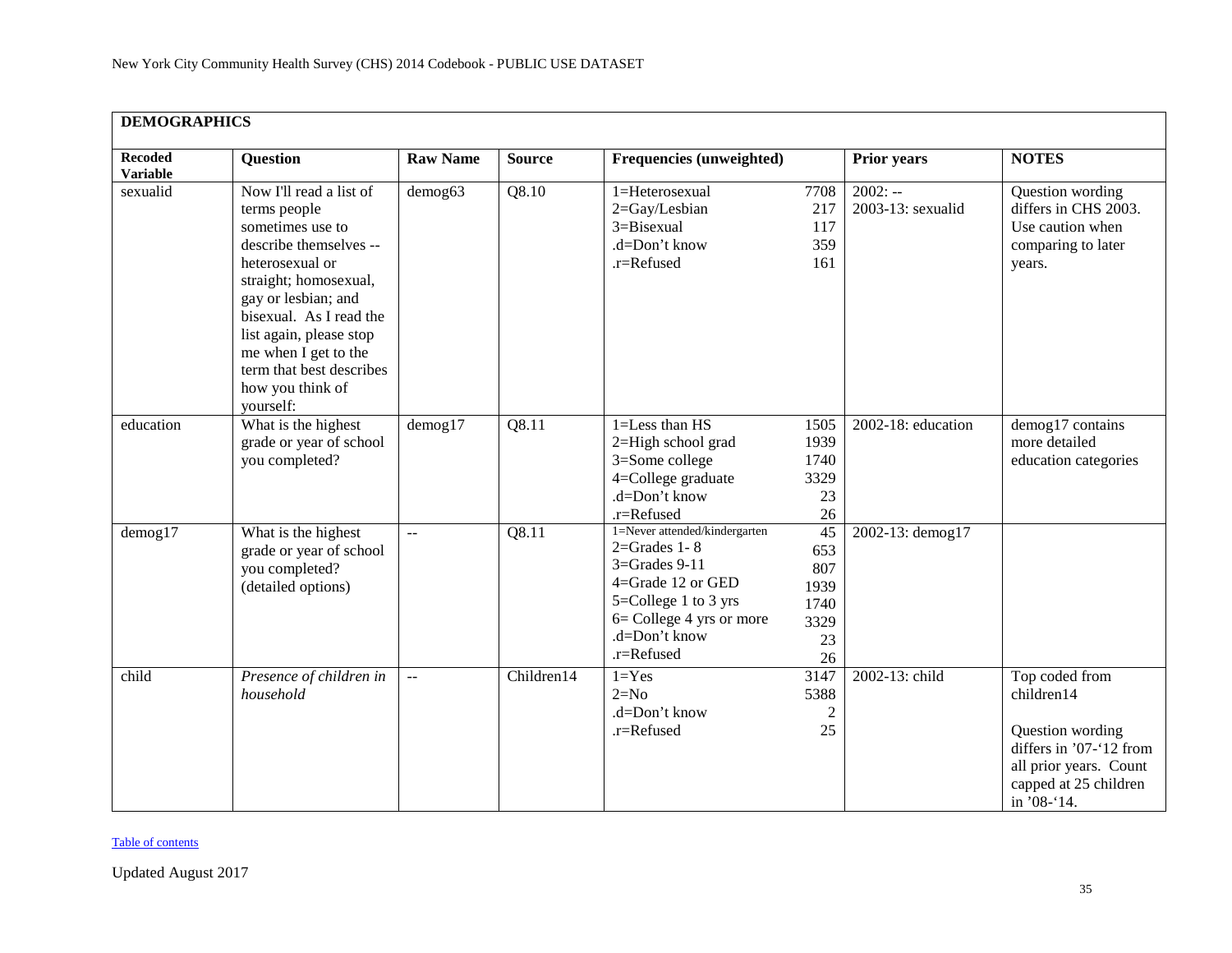| <b>DEMOGRAPHICS</b>               |                                                                                                                                                                                                          |                 |                                            |                                                                                                                                                                                                        |                                                                    |                                                                                                                                                                                                                           |                                                                                                                                                                                                                          |
|-----------------------------------|----------------------------------------------------------------------------------------------------------------------------------------------------------------------------------------------------------|-----------------|--------------------------------------------|--------------------------------------------------------------------------------------------------------------------------------------------------------------------------------------------------------|--------------------------------------------------------------------|---------------------------------------------------------------------------------------------------------------------------------------------------------------------------------------------------------------------------|--------------------------------------------------------------------------------------------------------------------------------------------------------------------------------------------------------------------------|
| <b>Recoded</b><br><b>Variable</b> | <b>Question</b>                                                                                                                                                                                          | <b>Raw Name</b> | <b>Source</b>                              | <b>Frequencies (unweighted)</b>                                                                                                                                                                        |                                                                    | <b>Prior years</b>                                                                                                                                                                                                        | <b>NOTES</b>                                                                                                                                                                                                             |
| numadults2                        | Total adults in<br>household<br>(continuous)                                                                                                                                                             |                 | (rdd: qhh,<br>hhmen,<br>hhwomen)<br>(cell: | 1<br>$\overline{c}$<br>$\overline{\mathbf{3}}$<br>$\overline{4}$                                                                                                                                       | 2854<br>3359<br>1289<br>711                                        | 2002-13: numadults2                                                                                                                                                                                                       | Top coded from<br>numadults.<br>Available with a Data                                                                                                                                                                    |
|                                   |                                                                                                                                                                                                          |                 | numadults)                                 | $\sqrt{5}$<br>6<br>$7+$                                                                                                                                                                                | 240<br>66<br>43                                                    |                                                                                                                                                                                                                           | Use Agreement. Please<br>contact EpiDataRequest<br>@health.nyc.gov                                                                                                                                                       |
| hhsize                            | Total household adults<br>plus children                                                                                                                                                                  |                 | numadults,<br>$d$ emog $118$               | 1<br>$\overline{c}$<br>$\mathfrak{Z}$<br>$\overline{4}$<br>5<br>6<br>$7+$                                                                                                                              | 2287<br>2150<br>1514<br>1321<br>650<br>332<br>308                  | 2002-13:hhsize                                                                                                                                                                                                            | Top coded from<br>householdsize14.                                                                                                                                                                                       |
| emergsupport                      | Thinking about your<br>neighborhood or<br>community where you<br>live, do you have at<br>least one person that<br>could help you in an<br>emergency?                                                     | $d$ emog $143$  | Q8.12a                                     | $1 = Yes$<br>$2=N0$<br>.d=Don't know<br>.r=Refused<br>.=missing/not asked                                                                                                                              | 1923<br>294<br>34<br>$\Omega$<br>6311                              | $2002 - 2013$ : --                                                                                                                                                                                                        | New in 2014<br>Among adults who live<br>alone                                                                                                                                                                            |
| employment14                      | Are you currently:<br>Employed for wages or<br>salary, Self-employed,<br>unemployed for 1 year<br>or more, unemployed<br>for less than 1 year, A<br>Homemaker, A<br>Student, Retired,<br>Unable to work? | demog119        | Q8.13                                      | 1=Employed for<br>wages/salary<br>2=Self-employed<br>$3=$ Unempl for $1+$ yrs<br>$4=$ Unempl for <1 yr<br>5=Homemaker<br>6=Student<br>$7 =$ Retired<br>8=Unable to work<br>.d=Don't know<br>.r=Refused | 4172<br>689<br>344<br>325<br>457<br>326<br>1564<br>642<br>23<br>20 | 2002-04: employment<br>2005: employment05<br>2006: employment06<br>2007: employment07<br>2008: employment08<br>2009: employment09<br>2010: employment10<br>2011: employment11<br>2012: employment12<br>2013: employment13 | The response order for<br>Q8.13 differs from the<br>order of responses in<br>formatted frequencies.<br>Employment12 was<br>renumbered so that<br>response options<br>would be consistent<br>with order in prior<br>years |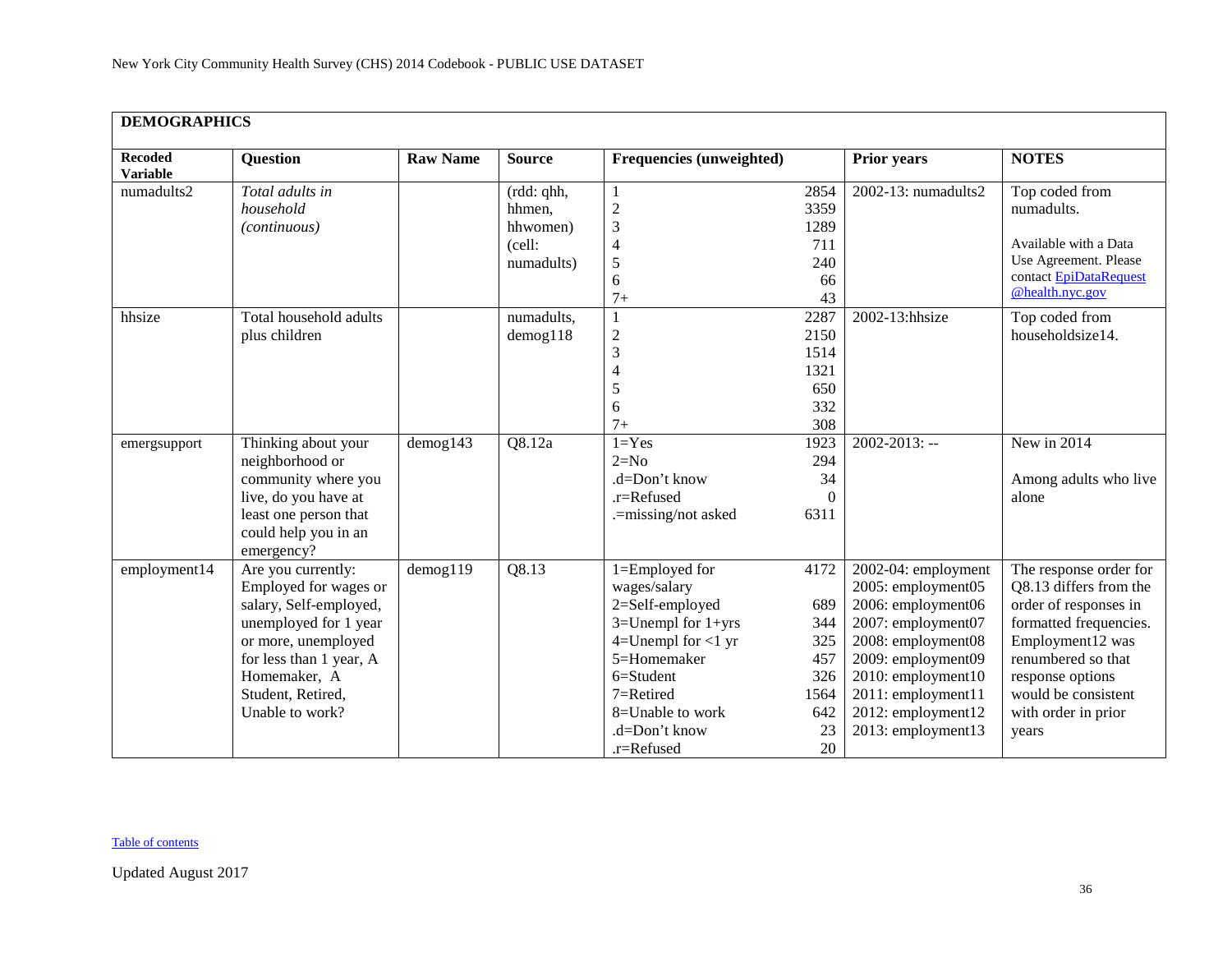| <b>DEMOGRAPHICS</b>               |                                                                                                            |                        |                  |                                                                                                        |                                      |                                                     |                                                                                                                                                                                                                                                                                                                                                                                                                                                                                                                                                                           |
|-----------------------------------|------------------------------------------------------------------------------------------------------------|------------------------|------------------|--------------------------------------------------------------------------------------------------------|--------------------------------------|-----------------------------------------------------|---------------------------------------------------------------------------------------------------------------------------------------------------------------------------------------------------------------------------------------------------------------------------------------------------------------------------------------------------------------------------------------------------------------------------------------------------------------------------------------------------------------------------------------------------------------------------|
| <b>Recoded</b><br><b>Variable</b> | <b>Question</b>                                                                                            | <b>Raw Name</b>        | <b>Source</b>    | Frequencies (unweighted)                                                                               |                                      | <b>Prior years</b>                                  | <b>NOTES</b>                                                                                                                                                                                                                                                                                                                                                                                                                                                                                                                                                              |
| emp3                              | $Employment status -$<br>three categories                                                                  | $d$ emog $119$         | Q8.13            | 1=Employed<br>2=Unemployed<br>3=Not in labor force<br>.d=Don't know<br>.r=Refused                      | 4861<br>669<br>2989<br>23<br>20      | 2002-2013: emp3                                     |                                                                                                                                                                                                                                                                                                                                                                                                                                                                                                                                                                           |
| imputed_<br>povertygroup          | Household annual<br>income from all<br>sources; imputed for<br>those with missing data<br>for povertygroup | $Q8_14_12,$<br>demog68 | Q8.14,<br>Q8.14a | $1 = <100\%$ FPL<br>$2=100 - 200\%$ FPL<br>3=200 - <400% FPL<br>$4=400 - 600\%$ FPL<br>$5 = 500\%$ FPL | 2331<br>1773<br>1538<br>1422<br>1498 | $2002 - 2012$ : --<br>2013:<br>imputed_povertygroup | Household income was<br>imputed for those with<br>missing data, or who<br>responded 'Don't<br>know' or 'refused' to<br>Q8.14 and Q8.14a<br>FLAG_IMPUTED<br><b>POVERTYGROUP</b><br>indicates whether<br>value was imputed for<br>a given observation<br>If newpovgrps was<br>used to compare<br>income in ' $02$ /'03, to<br>later years use<br>imputed_povertygroup<br>instead<br>**For use as a covariate,<br>e.g., for analyses comparing<br>estimates between two HH<br>income groups, and not for<br>estimates of the prevalence<br>of the income groups<br>themselve |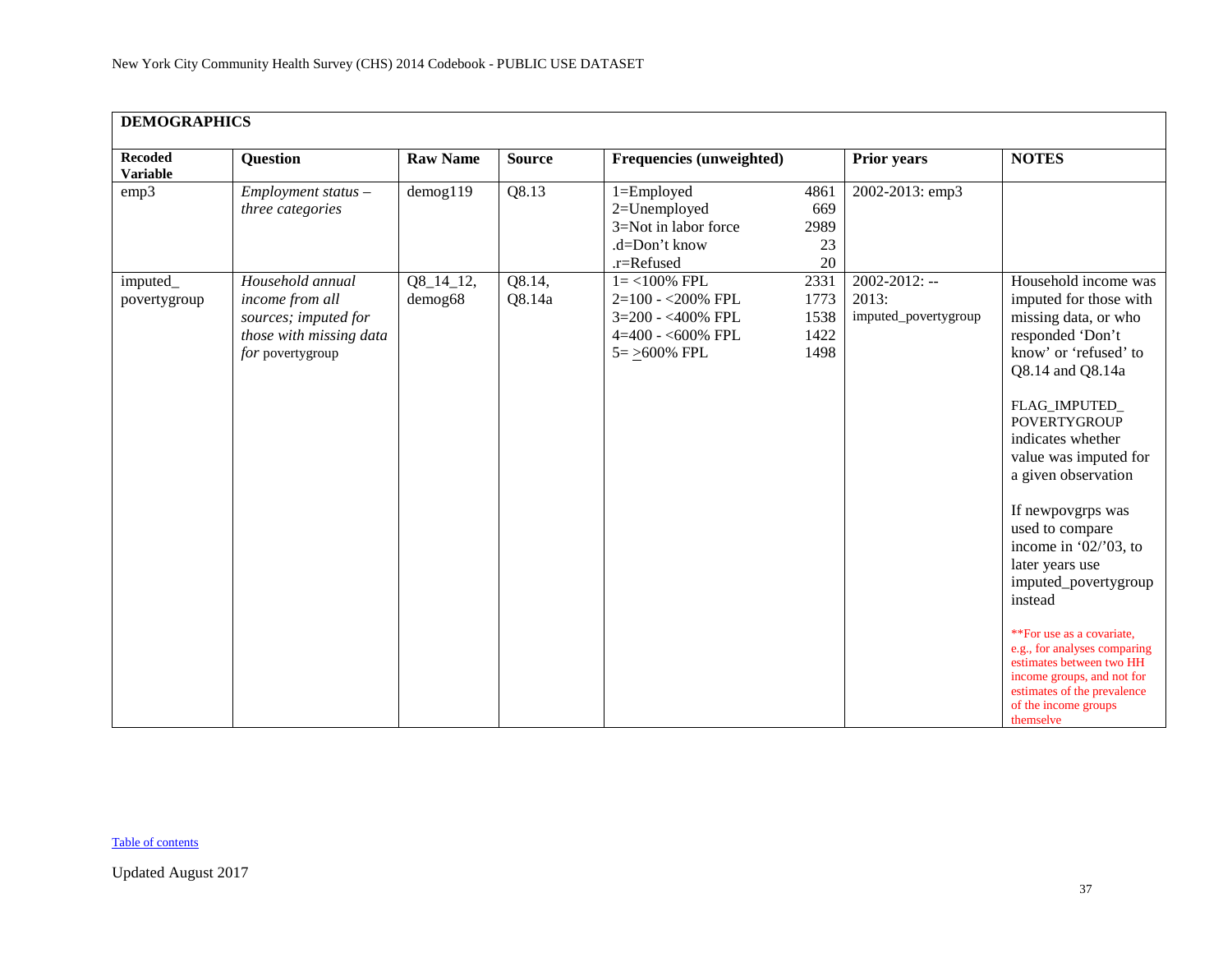| <b>DEMOGRAPHICS</b>               |                                                                                                                   |                 |                  |                                    |              |                                               |                                                                                                                                                                                                                                                                                                                                                                                                                                                                                  |
|-----------------------------------|-------------------------------------------------------------------------------------------------------------------|-----------------|------------------|------------------------------------|--------------|-----------------------------------------------|----------------------------------------------------------------------------------------------------------------------------------------------------------------------------------------------------------------------------------------------------------------------------------------------------------------------------------------------------------------------------------------------------------------------------------------------------------------------------------|
| <b>Recoded</b><br><b>Variable</b> | <b>Question</b>                                                                                                   | <b>Raw Name</b> | <b>Source</b>    | <b>Frequencies (unweighted)</b>    |              | <b>Prior years</b>                            | <b>NOTES</b>                                                                                                                                                                                                                                                                                                                                                                                                                                                                     |
| imputed_pov200                    | Household annual<br>income from all<br>sources <200% FPL;<br>imputed for those with<br>missing data for<br>pov200 | $ -$            | Q8.14,<br>Q8.14a | $1 = 200\%$ FPL<br>$2 = 200\%$ FPL | 4104<br>4458 | $2002 - 2012$ : --<br>2013:<br>imputed_pov200 | Household income was<br>imputed for those with<br>missing data, or who<br>responded 'Don't<br>know' or 'refused' to<br>Q8.14 and Q8.14a<br>not a collapse of<br>imputed_povertygroup<br>FLAG_IMPUTED_<br>POV200 indicates<br>whether value was<br>imputed for a given<br>observation<br>**For use as a covariate,<br>e.g., for analyses comparing<br>estimates between two HH<br>income groups, and not for<br>estimates of the prevalence<br>of the income groups<br>themselves |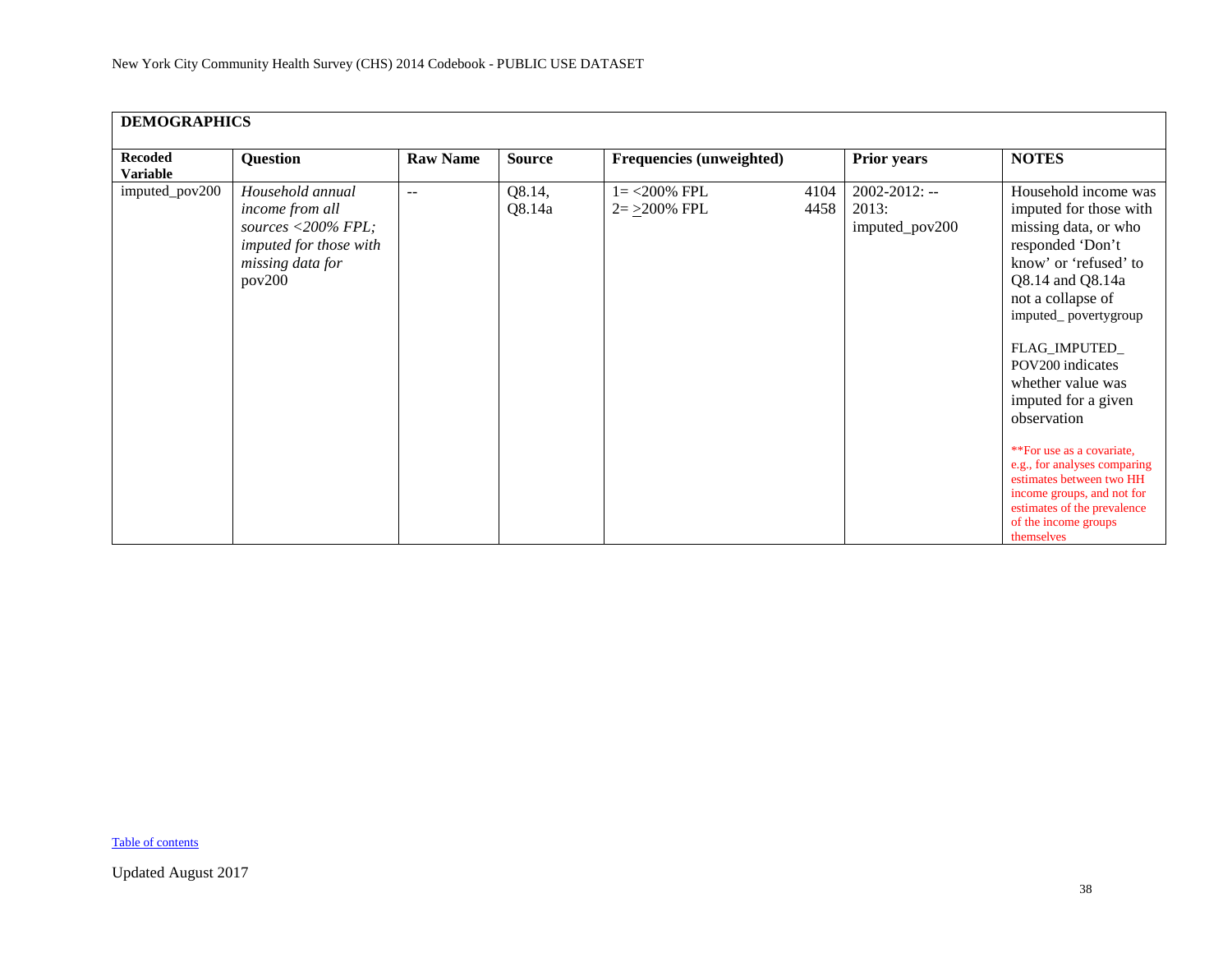| <b>DEMOGRAPHICS</b>               |                                                                                                                    |                        |                                                                  |                                                                                                   |                                    |                                                                                                                                                                                                                 |                                                                                                                                                                                                                                                                                                                                                                                                                                                                                     |
|-----------------------------------|--------------------------------------------------------------------------------------------------------------------|------------------------|------------------------------------------------------------------|---------------------------------------------------------------------------------------------------|------------------------------------|-----------------------------------------------------------------------------------------------------------------------------------------------------------------------------------------------------------------|-------------------------------------------------------------------------------------------------------------------------------------------------------------------------------------------------------------------------------------------------------------------------------------------------------------------------------------------------------------------------------------------------------------------------------------------------------------------------------------|
| <b>Recoded</b><br><b>Variable</b> | <b>Question</b>                                                                                                    | <b>Raw Name</b>        | <b>Source</b>                                                    | Frequencies (unweighted)                                                                          |                                    | <b>Prior years</b>                                                                                                                                                                                              | <b>NOTES</b>                                                                                                                                                                                                                                                                                                                                                                                                                                                                        |
| imputed_<br>povgroup3             | 3-category household<br>annual income from all<br>sources; imputed for<br>those with missing data<br>for povgroup3 | $\overline{a}$         | Q8.14,<br>Q8.14a                                                 | $1 = 200\%$ FPL<br>2=200 - 399% FPL<br>$3 = \geq 400\%$ FPL                                       | 4104<br>1538<br>2920               | $2002 - 2012$ : --<br>2013:<br>imputed_povgroup3                                                                                                                                                                | Household income was<br>imputed for those with<br>missing data, or who<br>responded 'Don't<br>know' or 'refused' to<br>Q8.14 and Q8.14a<br>FLAG_IMPUTED_<br>POVGROUP3 indicates<br>whether value was<br>imputed for a given<br>observation<br>Not a collapse of<br>imputed_povertygroup<br>**For use as a covariate,<br>e.g., for analyses comparing<br>estimates between two HH<br>income groups, and not for<br>estimates of the prevalence<br>of the income groups<br>themselves |
| bmi                               | About how tall are you<br>without shoes?<br>About how much do<br>you weigh without<br>shoes?                       | demog120,<br>demog127; | Q8.15; 8.16                                                      | 3.9-99.2 $\text{kg/in}^2$<br>$=$ Missing                                                          | 8194<br>368                        | 2002-13: bmi                                                                                                                                                                                                    | <b>Body Mass Index</b><br>(BMI) based on self-<br>reported height and<br>weight.                                                                                                                                                                                                                                                                                                                                                                                                    |
| weight14in4                       | See bmi                                                                                                            | $\overline{a}$         | weightin4<br>probableweig<br>ht14;<br>demog48;<br>$d$ emog $131$ | $1 =$ Under:<br>$bmi$ <18.5<br>2=Normal:<br>18.5<br>bmi<25<br>3=Overwt:<br>$25 \leq bmi < 30$<br> | 246<br>3077<br>2930<br>2136<br>173 | $2002 - 2004$ : --<br>2005: weight05in4<br>2006: weight06in4<br>2007: weight07in4<br>2008: weight08in4<br>2009: weight09in4<br>2010: weight10in4<br>2011: weight11in4<br>2012: weight12in4<br>2013: weight13in4 | Includes responses to<br>follow up questions on<br>wt, ht                                                                                                                                                                                                                                                                                                                                                                                                                           |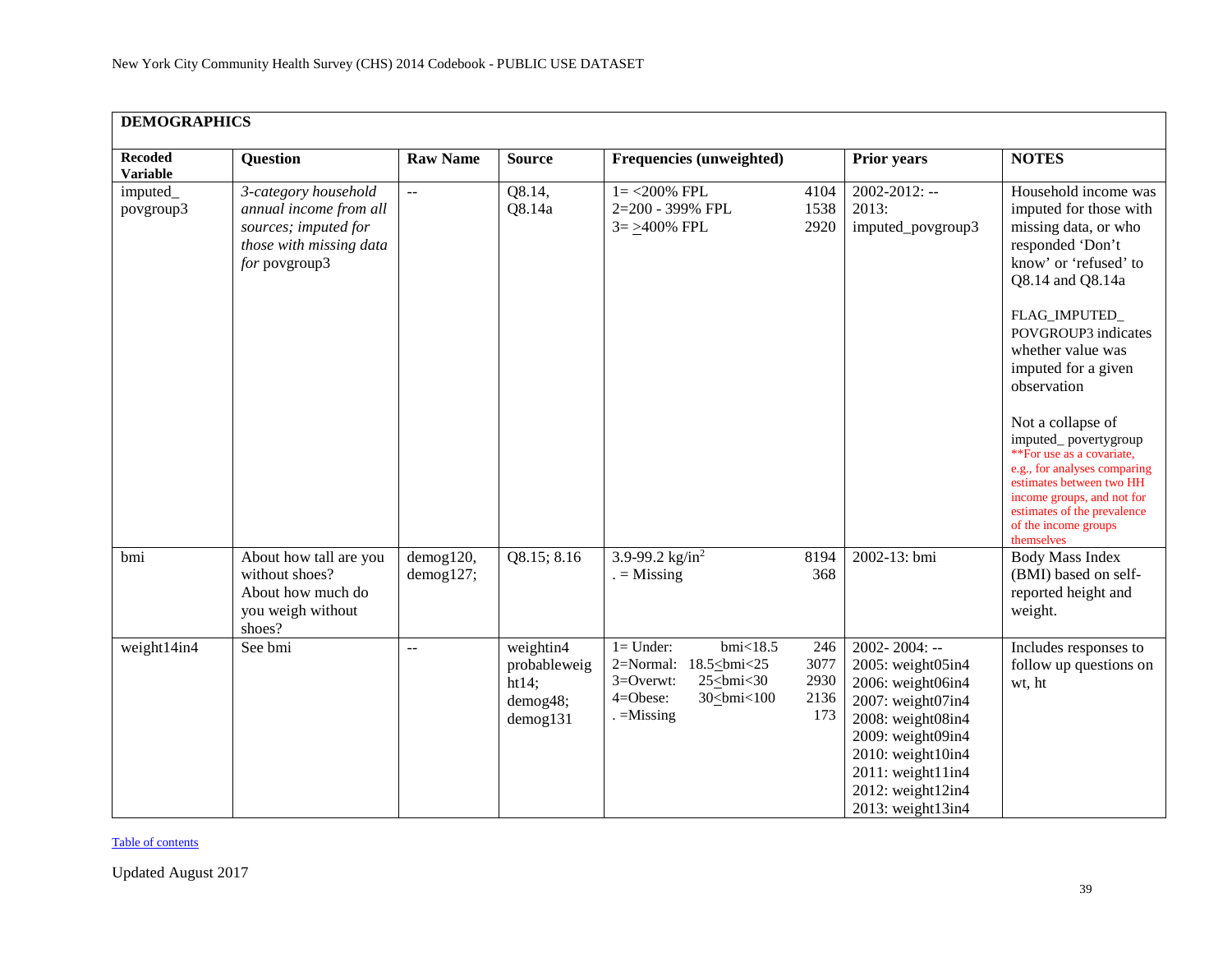| <b>DEMOGRAPHICS</b>               |                 |                 |                                                                                                                                 |                                                                                                                                                               |                                           |                                                                                                    |                                                                                                                                      |
|-----------------------------------|-----------------|-----------------|---------------------------------------------------------------------------------------------------------------------------------|---------------------------------------------------------------------------------------------------------------------------------------------------------------|-------------------------------------------|----------------------------------------------------------------------------------------------------|--------------------------------------------------------------------------------------------------------------------------------------|
| <b>Recoded</b><br><b>Variable</b> | <b>Question</b> | <b>Raw Name</b> | <b>Source</b>                                                                                                                   | Frequencies (unweighted)                                                                                                                                      |                                           | Prior years                                                                                        | <b>NOTES</b>                                                                                                                         |
| weight14in5                       | See bmi         | --              | weightin4;<br>probableweig<br>ht13                                                                                              | $1 =$ Under: $<$ 18.5<br>2=Normal: $18.5 \leq b$ mi<25<br>3=Overwt: $25\le$ bmi<30<br>$4 = Obese:30 < bmi < 35$<br>5=Very obese: 35<br>bmi<100<br>$=$ Missing | 246<br>3077<br>2930<br>1365<br>755<br>189 | $2002 - 10: -$<br>$2011$ : weight $11$ in5<br>$2012$ : weight $12$ in5<br>$2013$ : weight $13$ in5 | Added very obese.<br>Includes responses to<br>follow up questions on<br>wt, ht                                                       |
| Weightall                         | See bmi         | $- -$           | weightin3;<br>probableweig<br>ht12;<br>$demog48-51;$<br>$d$ emog $100-$<br>103;<br>$demog36-39;$<br>demog131;<br>$d$ emog $133$ | $bmi$ <25<br>$1 =$ Und/norm:<br>$2=0$ verwt:<br>$25 \leq b$ mi<30<br>$3 = O$ bese:<br>$30 \leq bmi \leq 100$<br>$=$ Missing                                   | 3324<br>2930<br>2151<br>157               | $2002-13$ : weightall                                                                              | **Weightall should be<br>used for analyses using<br>3-category weight **<br>Include responses to<br>follow up questions on<br>wt, ht |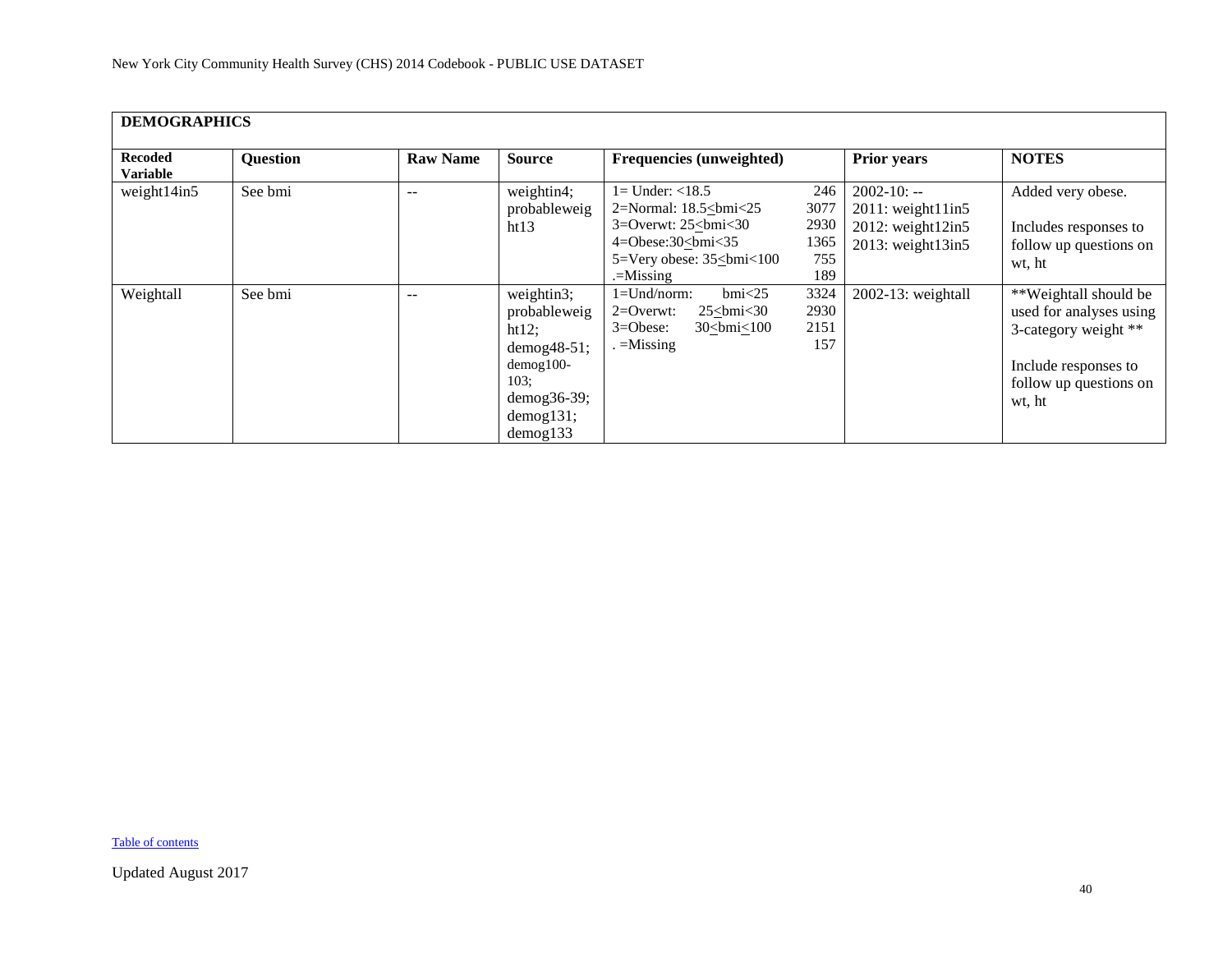<span id="page-40-0"></span>

| <b>NEIGHBORHOODS</b>    |                                                                                                                                    |                    |                        |                                                                                   |                                     |                               |                                                                                                                                                                                                                                                                                                                                                             |  |  |  |
|-------------------------|------------------------------------------------------------------------------------------------------------------------------------|--------------------|------------------------|-----------------------------------------------------------------------------------|-------------------------------------|-------------------------------|-------------------------------------------------------------------------------------------------------------------------------------------------------------------------------------------------------------------------------------------------------------------------------------------------------------------------------------------------------------|--|--|--|
| <b>Recoded Variable</b> | <b>Question</b>                                                                                                                    | Raw<br><b>Name</b> | <b>Source</b>          | <b>Frequencies (unweighted)</b>                                                   |                                     | <b>Prior years</b>            | <b>NOTES</b>                                                                                                                                                                                                                                                                                                                                                |  |  |  |
| uhf34                   | 34 United Hospital<br>Fund neighborhoods -<br>few neighborhoods are<br>combined due to the<br>survey design<br>categorized 1 to 34 | $\sim$ $\sim$      | uhf                    | $1 - 34$<br>$=$ . Missing                                                         | 8506<br>56                          | 2002: uhf33*<br>2003-13 uhf34 | Available with a Data Use<br>Agreement. Please<br>contact EpiDataRequest@health.<br>nyc.gov<br>*UHF34 not available in CHS<br>2002 (uhf33 available)<br>UHFs were not assigned to cell<br>respondents when information<br>was missing.                                                                                                                      |  |  |  |
| borough                 | Borough of residence<br>based on uhf<br>assignment                                                                                 | $\overline{a}$     | uhf42;<br>respbo<br>ro | $1 =$ Bronx<br>$2 = Brooklyn$<br>$3=Manhattan$<br>$4 =$ Queens<br>5=Staten Island | 1471<br>2372<br>2022<br>1914<br>783 | 2002-13: borough              | Available with a Data Use<br>Agreement. Please<br>contact EpiDataRequest@health.<br>nyc.gov<br>Borough is based first on<br>responses from UHF (from<br>orgzip or qzip1). For cell<br>respondents with missing UHF,<br>self-reported borough is used.<br>NOTE there are some cases<br>where borough based on UHF<br>does not match self-reported<br>borough |  |  |  |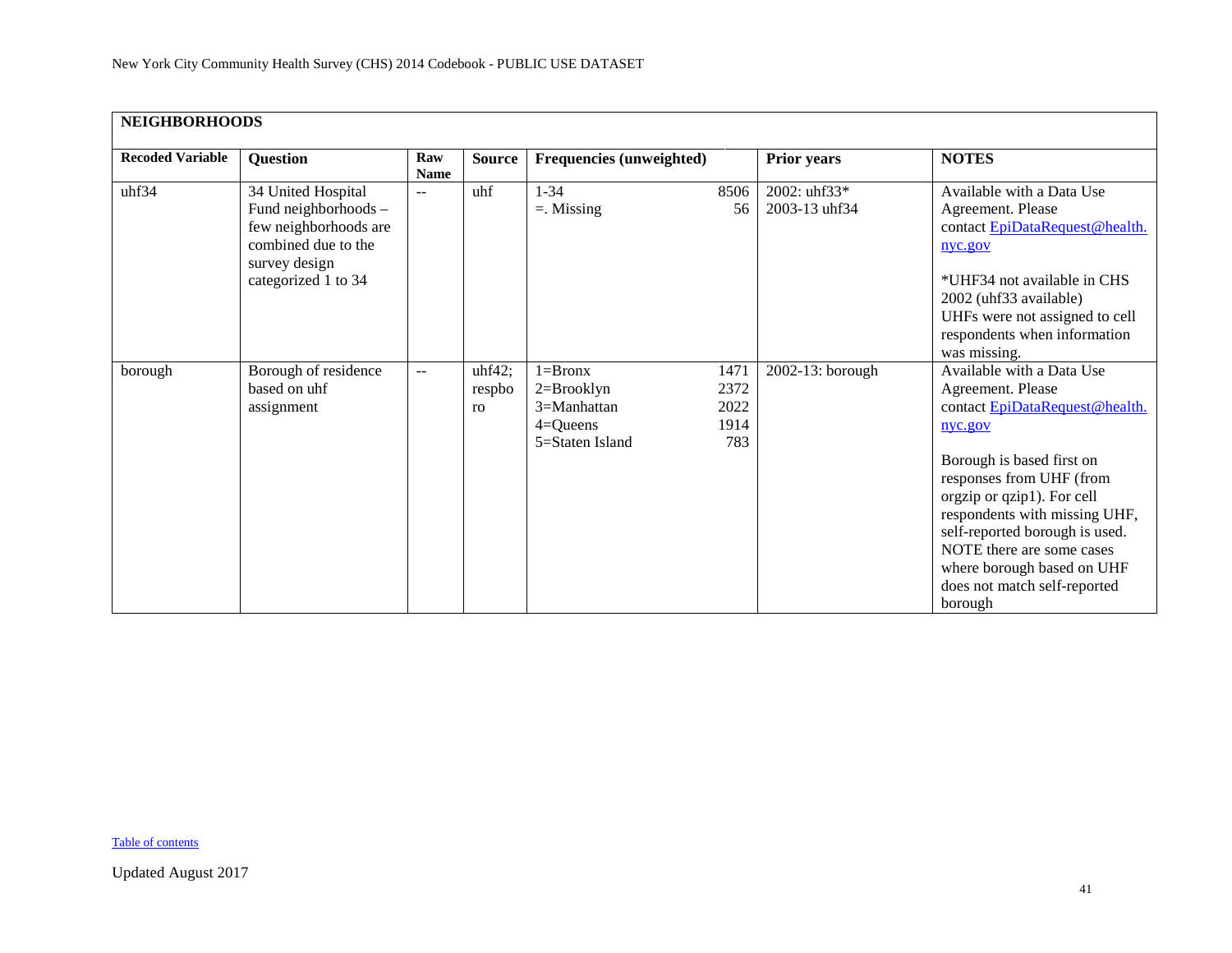| <b>NEIGHBORHOODS</b>    |                                                                                                                                           |                      |               |                                                                                                     |                                     |                                                                                                                                                                              |                                                                                                                                                                                                                                                                                                                                                                                               |  |  |  |  |
|-------------------------|-------------------------------------------------------------------------------------------------------------------------------------------|----------------------|---------------|-----------------------------------------------------------------------------------------------------|-------------------------------------|------------------------------------------------------------------------------------------------------------------------------------------------------------------------------|-----------------------------------------------------------------------------------------------------------------------------------------------------------------------------------------------------------------------------------------------------------------------------------------------------------------------------------------------------------------------------------------------|--|--|--|--|
| <b>Recoded Variable</b> | <b>Question</b>                                                                                                                           | Raw<br><b>Name</b>   | <b>Source</b> | <b>Frequencies (unweighted)</b>                                                                     |                                     | Prior years                                                                                                                                                                  | <b>NOTES</b>                                                                                                                                                                                                                                                                                                                                                                                  |  |  |  |  |
| dphonew06               | <b>District Public Health</b><br>Offices in New York<br>City                                                                              | $-$                  | uhf           | 1=South Bronx<br>2=East/Cen Harlem<br>3=North/Cen Bklyn<br>$4 =$ All other areas<br>$=$ Missing     | 671<br>382<br>745<br>6708<br>56     | $2002: -$<br>$2003: -$<br>$2004: -$<br>$2005: -$<br>2006-13: dphonew06                                                                                                       | Available with a Data Use<br>Agreement. Please<br>contact EpiDataRequest@health.<br>nyc.gov<br>DPHO areas were expanded<br>Sept. 2005, therefore dphonew06<br>(CHS 06-09) not directly<br>comparable to dpho (CHS 02-<br>05). May consider manually<br>recoding DPHO variable to get a<br>consistent geographic area.<br>For explanation of missing<br>values, see note on 'uhf'<br>variable. |  |  |  |  |
| neighpovgroup4_<br>0913 | Neighborhood poverty;<br>percent of zip code<br>population living<br>below 100% FPL per<br><b>American Community</b><br>Survey, 2009-2013 | $\mathbb{L}^{\perp}$ | fixzip        | $1=0 - 10\%$ (low pov)<br>$2=10 - 20\%$<br>$3=20 - 30\%$<br>$4=30 - 100\%$ (very hi)<br>$=$ Missing | 1749<br>2262<br>2536<br>1778<br>237 | 2002-04:<br>neighpovgroup4_2000<br>2005-09:<br>neighpovgroup4_0711<br>2010:<br>neighpovgroup4_0711<br>$2011 - 2012$ :<br>neighpovgroup4_0711<br>2013:<br>neighpovgroup4_0812 | Standard Agency area-based<br>poverty measure, based on % of<br>population in respondent's zip<br>code living below 100% FPL per<br><b>American Community Survey</b><br>2009-2013<br>Updated definition where zip<br>codes with zero poverty<br>denominator are set to missing.                                                                                                               |  |  |  |  |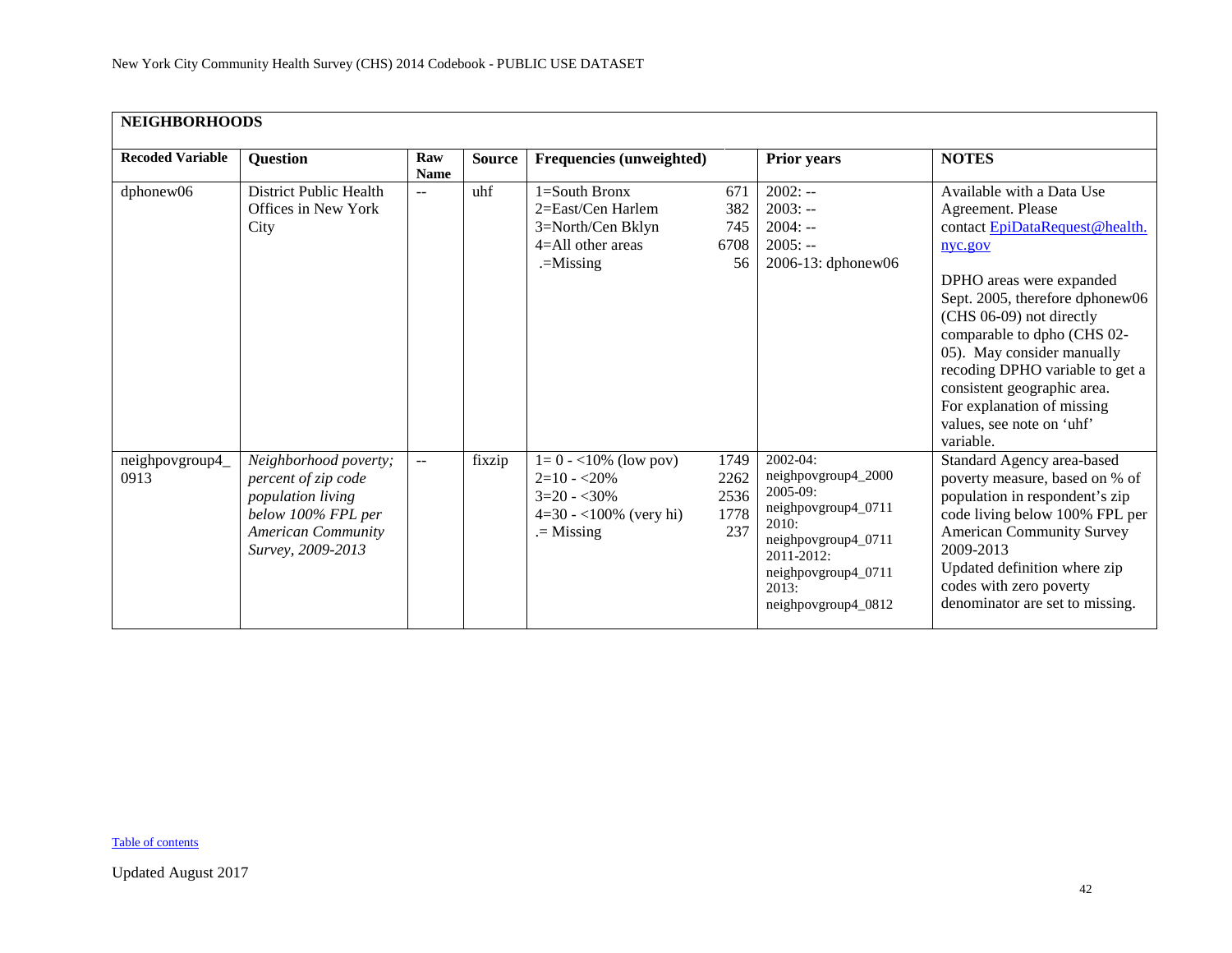<span id="page-42-0"></span>

|                         | <b>IMMUNIZATIONS</b>         |                 |               |                          |      |                            |              |  |  |  |  |  |
|-------------------------|------------------------------|-----------------|---------------|--------------------------|------|----------------------------|--------------|--|--|--|--|--|
|                         |                              |                 |               |                          |      |                            |              |  |  |  |  |  |
| <b>Recoded Variable</b> | <b>Question</b>              | <b>Raw Name</b> | <b>Source</b> | Frequencies (unweighted) |      | <b>Prior years</b>         | <b>NOTES</b> |  |  |  |  |  |
| fluvaccineshot          | During the past 12 months,   | immuniz10       | Q12.1         | $1 = Yes$                | 4034 | 2002-2005: flushot         | Question     |  |  |  |  |  |
|                         | have you had a flu shot in   |                 |               | $2=N0$                   | 4492 | 2006-2013: fluvaccineshot  | wording      |  |  |  |  |  |
|                         | your arm or a flu vaccine    |                 |               | $d = Don't know$         | 33   |                            | changed over |  |  |  |  |  |
|                         | that was sprayed in your     |                 |               | .r=Refused               | 3    |                            | time         |  |  |  |  |  |
|                         | nose?                        |                 |               |                          |      |                            |              |  |  |  |  |  |
| fluvaccineshot1314      | Did you have a flu shot in   | immuniz21       | Q12.2;        | $1 = Yes$                | 3528 | $2002 - 2005$ : --         | Question     |  |  |  |  |  |
|                         | your arm or a flu vaccine    |                 | Q12.1         | $2=N0$                   | 4847 | 2006: fluvaccineshot0506   | wording      |  |  |  |  |  |
|                         | that was sprayed in your     |                 |               | $d = Don't know$         | 182  | 2007: fluvaccineshot0607   | changed over |  |  |  |  |  |
|                         | nose during last year's flu  |                 |               | .r=Refused               | .5   | 2008: fluvaccineshot0708   | time         |  |  |  |  |  |
|                         | season, between the dates of |                 |               |                          |      | 2009: fluvaccineshot0809   |              |  |  |  |  |  |
|                         | September 1, 2013, and       |                 |               |                          |      | 2010: fluvaccineshot0910   |              |  |  |  |  |  |
|                         | March 31, 2014?              |                 |               |                          |      | 2011:fluvaccineshot1011    |              |  |  |  |  |  |
|                         |                              |                 |               |                          |      | 2012: fluvaccines hot 1112 |              |  |  |  |  |  |
|                         |                              |                 |               |                          |      | 2013: fluvaccineshot1213   |              |  |  |  |  |  |
| hlthcarewrk             | Do you work in a health      | immuniz9        | Q12.3         | $1 = Yes$                | 926  | $2002 - 2013$ : --         | New in 2014  |  |  |  |  |  |
|                         | care setting where you have  |                 |               | $2=N0$                   | 7618 |                            |              |  |  |  |  |  |
|                         | direct contact with patients |                 |               | $d = Don't know$         | 11   |                            |              |  |  |  |  |  |
|                         | as part of your routine      |                 |               | .r=Refused               |      |                            |              |  |  |  |  |  |
|                         | work?                        |                 |               |                          |      |                            |              |  |  |  |  |  |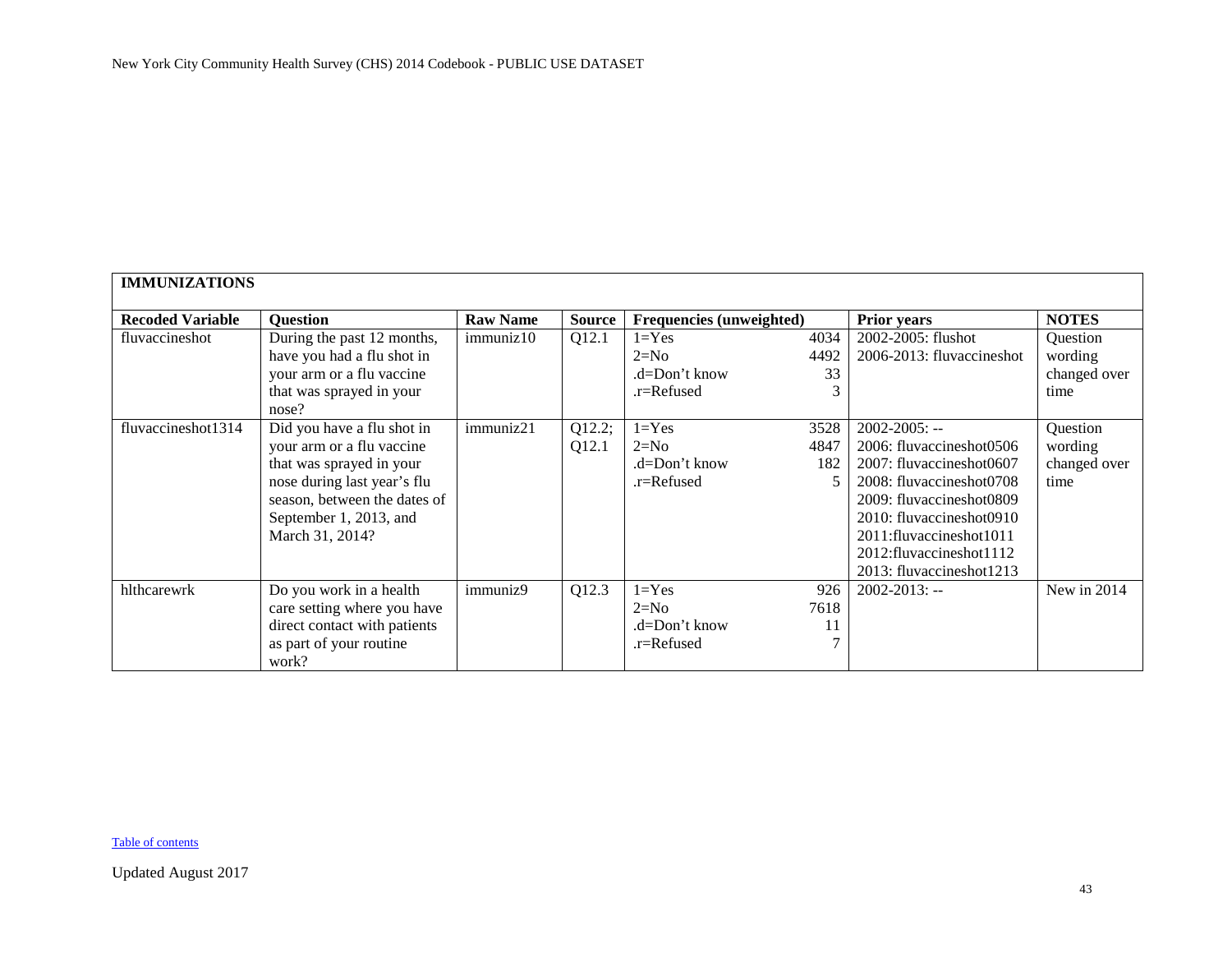<span id="page-43-0"></span>

| <b>CANCER SCREENING</b> |                      |                 |               |                                 |      |                       |                        |  |  |
|-------------------------|----------------------|-----------------|---------------|---------------------------------|------|-----------------------|------------------------|--|--|
| <b>Recoded Variable</b> | <b>Question</b>      | <b>Raw Name</b> | <b>Source</b> | <b>Frequencies (unweighted)</b> |      | <b>Prior years</b>    | <b>NOTES</b>           |  |  |
| hadmammogram            | A mammogram is an    | female1         | Q13.1;        | $1 = Yes$                       | 3114 | 2002: hadmammogram    | Denominator: women     |  |  |
|                         | X-ray of each breast |                 | age40new      | $2=N0$                          | 235  | $2003: -$             | $40+$                  |  |  |
|                         | to look for breast   |                 |               | .d=Don't know                   |      | 2004-10: hadmammogram | Age-adjustment weight: |  |  |
|                         | cancer. Have you     |                 |               | .r=Refused                      |      | $2011: -$             | age40new               |  |  |
|                         | ever had a           |                 |               | $=$ Missing/Not asked           | 5209 | 2012: hadmammogram    |                        |  |  |
|                         | mammogram?           |                 |               |                                 |      | $2013: -$             |                        |  |  |
| timemammogram14         | How long has it been | female9         | Q13.2;        | $1 =$ Never                     | 235  | 2002: timemammogram   | Denominator: women     |  |  |
|                         | since your last      |                 | Q13.1;        | $2 = 12$ mo ago                 | 1866 | $2003: -$             | $40+$                  |  |  |
|                         | mammogram?           |                 | age40new      | $3=1$ yr to $<2$ yrs ago        | 671  | 2004: timemammogram   | Age-adjustment weight: |  |  |
|                         |                      |                 |               | $4=2$ yrs to $<$ 3 yrs ago      | 276  | 2005: timemammogram05 | age40new               |  |  |
|                         |                      |                 |               | $5=3$ yrs to $<5$ yrs ago       | 133  | 2006: timemammogram06 |                        |  |  |
|                         |                      |                 |               | $6=5+$ yrs ago                  | 145  | 2007: timemammogram07 |                        |  |  |
|                         |                      |                 |               | .d=Don't know                   | 22   | 2008: timemammogram08 |                        |  |  |
|                         |                      |                 |               | $.r =$ Refused                  |      | 2009: timemammogram09 |                        |  |  |
|                         |                      |                 |               | $=$ Missing/Not asked           | 5213 | 2010: timemammogram10 |                        |  |  |
|                         |                      |                 |               |                                 |      | $2011: -$             |                        |  |  |
|                         |                      |                 |               |                                 |      | 2012: timemammogram12 |                        |  |  |
|                         |                      |                 |               |                                 |      | $2013: -$             |                        |  |  |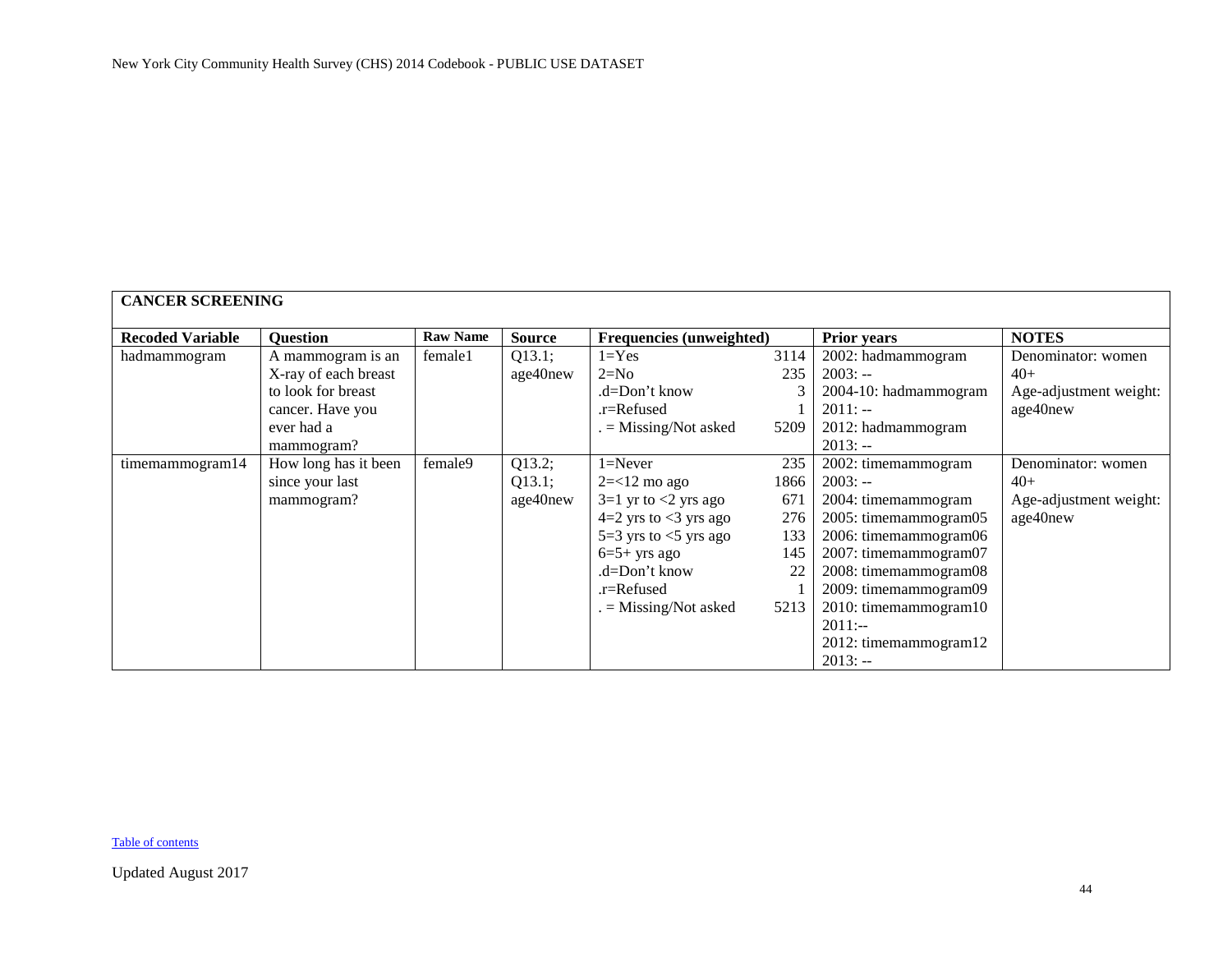| <b>CANCER SCREENING</b> |                                                                                                                                                                                           |                 |                              |                                                                                 |                                              |                                                                                                                                                                                                                                                         |                                                                                                                                                                  |
|-------------------------|-------------------------------------------------------------------------------------------------------------------------------------------------------------------------------------------|-----------------|------------------------------|---------------------------------------------------------------------------------|----------------------------------------------|---------------------------------------------------------------------------------------------------------------------------------------------------------------------------------------------------------------------------------------------------------|------------------------------------------------------------------------------------------------------------------------------------------------------------------|
| <b>Recoded Variable</b> | <b>Question</b>                                                                                                                                                                           | <b>Raw Name</b> | <b>Source</b>                | <b>Frequencies (unweighted)</b>                                                 |                                              | <b>Prior years</b>                                                                                                                                                                                                                                      | <b>NOTES</b>                                                                                                                                                     |
| mammogram1yr14          | Had mammogram<br>less than one year<br>ago?                                                                                                                                               | --              | Q13.2;<br>Q13.1;<br>age40new | $1 = Yes$<br>$2=N0$<br>.d=Don't know<br>.r=Refused<br>$=$ Missing/Not asked     | 1866<br>1460<br>25<br>$\overline{2}$<br>5209 | 2002: mammogram1yr<br>$2003: -$<br>2004: mammogram1yr<br>2005: mammogram1yr05<br>2006: mammogram1yr06<br>2007: mammogram1yr07<br>2008: mammogram1yr08<br>2009: mammogram1yr09<br>2010: mammogram1yr10<br>$2011: -$<br>2012: mammogram1yr12<br>$2013: -$ | Denominator: women<br>$40+$<br>Age-adjustment weight:<br>age40new                                                                                                |
| mammogram2yr14          | Had mammogram<br>less than two years<br>ago?                                                                                                                                              | $-$             | Q13.2;<br>Q13.1;             | $1 = Yes$<br>$2=N0$<br>.d=Don't know<br>.r=Refused<br>$=$ Missing/Not asked     | 2537<br>789<br>25<br>$\overline{2}$<br>5209  | 2002: mammogram2yr<br>$2003: -$<br>2004: mammogram2yr<br>2005: mammogram2yr05<br>2006: mammogram2yr06<br>2007: mammogram2yr07<br>2008: mammogram2yr08<br>2009: mammogram2yr09<br>2010: mammogram2yr10<br>$2011:-$                                       | Denominator: women<br>$40+$<br>Age-adjustment weight:<br>age40new                                                                                                |
| evercolon14             | Colonoscopy is an<br>exam in which a tube<br>is inserted in the<br>rectum to view the<br>bowel for signs of<br>cancer or other health<br>problems. Have you<br>ever had a<br>colonoscopy? | sigmoid7        | Q13.3;<br>age50up            | $1 = Yes$<br>$2=N0$<br>.d=Don't know<br>$.r =$ Refused<br>. = Missing/Not asked | 3137<br>1084<br>13<br>2<br>4326              | $2002: -$<br>2003: evercolon03<br>2004: evercolon04<br>2005: evercolon05<br>2006: evercolon06<br>2007: evercolon07<br>2008: evercolon08<br>2009: evercolon09<br>$2010$ : evercolon $10$<br>$2011$ : evercolon $11$<br>2012: evercolon12                 | Denominator is adults<br>$50+$ yrs<br>Question wording<br>modified from '03;<br>using caution when<br>comparing '03 vs. '08<br>Age-adjustment weight:<br>age50up |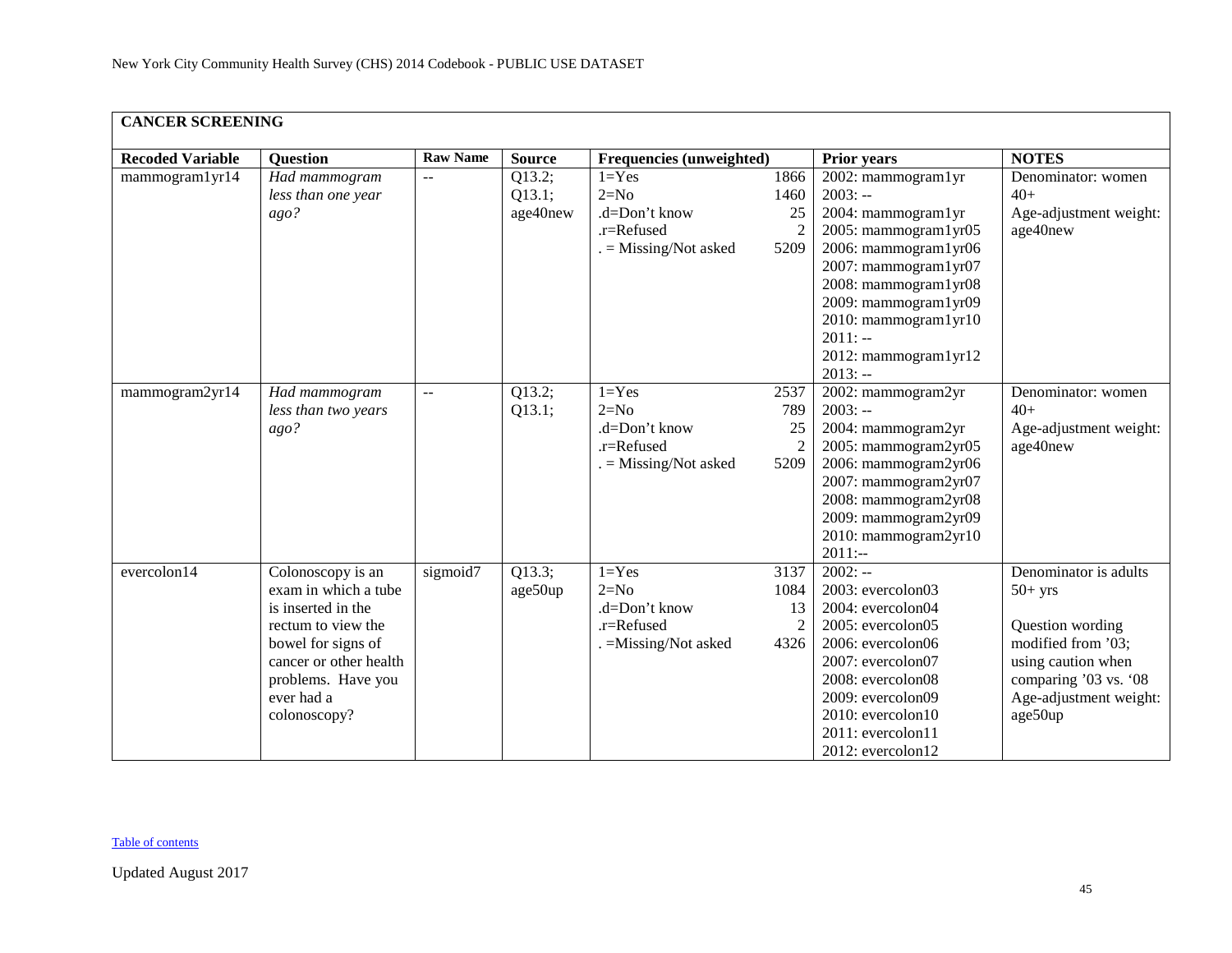| <b>CANCER SCREENING</b> |                    |                 |               |                            |      |                          |                        |  |  |
|-------------------------|--------------------|-----------------|---------------|----------------------------|------|--------------------------|------------------------|--|--|
| <b>Recoded Variable</b> | <b>Question</b>    | <b>Raw Name</b> | <b>Source</b> | Frequencies (unweighted)   |      | <b>Prior years</b>       | <b>NOTES</b>           |  |  |
| colonoscopy10yr14       | When was your most | sigmoid11       | Q13.4;        | $1 =$ Less than 10 yrs ago | 2978 | 2002: colonoscopy10yr    | Denominator is persons |  |  |
|                         | recent colonoscopy |                 | sigmoid7;     | 2=Never or $\geq$ 10yr     | 1212 | 2003: colonoscopy10yr    | $50+$ yrs              |  |  |
|                         | performed?         |                 | age50up       | .d=Don't know              | 42   | 2004: colonoscopy10yr    |                        |  |  |
|                         |                    |                 |               | .r=Refused                 |      | 2005: colonoscopy10yr05i | Age-adjustment weight: |  |  |
|                         |                    |                 |               | $=$ Missing/Not asked      | 4326 | 2006: colonoscopy10yr    | age50up                |  |  |
|                         |                    |                 |               |                            |      | 2007: colonoscopy10yr07  |                        |  |  |
|                         |                    |                 |               |                            |      | 2008: colonoscopy10yr08  |                        |  |  |
|                         |                    |                 |               |                            |      | 2009: colonoscopy10yr09  |                        |  |  |
|                         |                    |                 |               |                            |      | 2010: colonoscopy10yr10  |                        |  |  |
|                         |                    |                 |               |                            |      | 2011: colonoscopy10yr11  |                        |  |  |
|                         |                    |                 |               |                            |      | 2012: colonoscopy10yr12  |                        |  |  |
| evercolon14_45          | See evercolon14    | sigmoid7        | demog1;       | $1 = Yes$                  | 3396 | $2002 - 2006$ : --       | Denominator is persons |  |  |
|                         |                    |                 | sigmoid7;     | $2=N0$                     | 1690 | 2007: evercolon07_45     | $45+$ yrs              |  |  |
|                         |                    |                 | age45up       | .d=Don't know              | 18   | 2008: evercolon08_45     |                        |  |  |
|                         |                    |                 |               | $.r =$ Refused             |      | 2009: evercolon09 45     | Age-adjustment weight: |  |  |
|                         |                    |                 |               | $=$ Missing/Not asked      | 3455 | 2010: evercolon $10$ _45 | age45up                |  |  |
|                         |                    |                 |               |                            |      | 2011: evercolon11 45     |                        |  |  |
|                         |                    |                 |               |                            |      | 2012: evercolon12_45     |                        |  |  |
| colonoscopy10yr_45      | See                | sigmoid11       | $d$ emog $1$  | $1=\leq 10$ yrs ago        | 3215 | $2002 - 2006$ : --       | Denominator is persons |  |  |
|                         | colonoscopy10yr14  |                 | sigmoid7;     | $2 =$ Never or >10yrs      | 1838 | 2007-2012:               | $45+$ yrs              |  |  |
|                         |                    |                 | age45up       | .d=Don't know              | 49   | $colonoscopy10yr_45$     |                        |  |  |
|                         |                    |                 |               | $r =$ Refused              | 5    |                          | Age-adjustment weight: |  |  |
|                         |                    |                 |               | $=$ Missing/Not asked      | 3455 |                          | age45up                |  |  |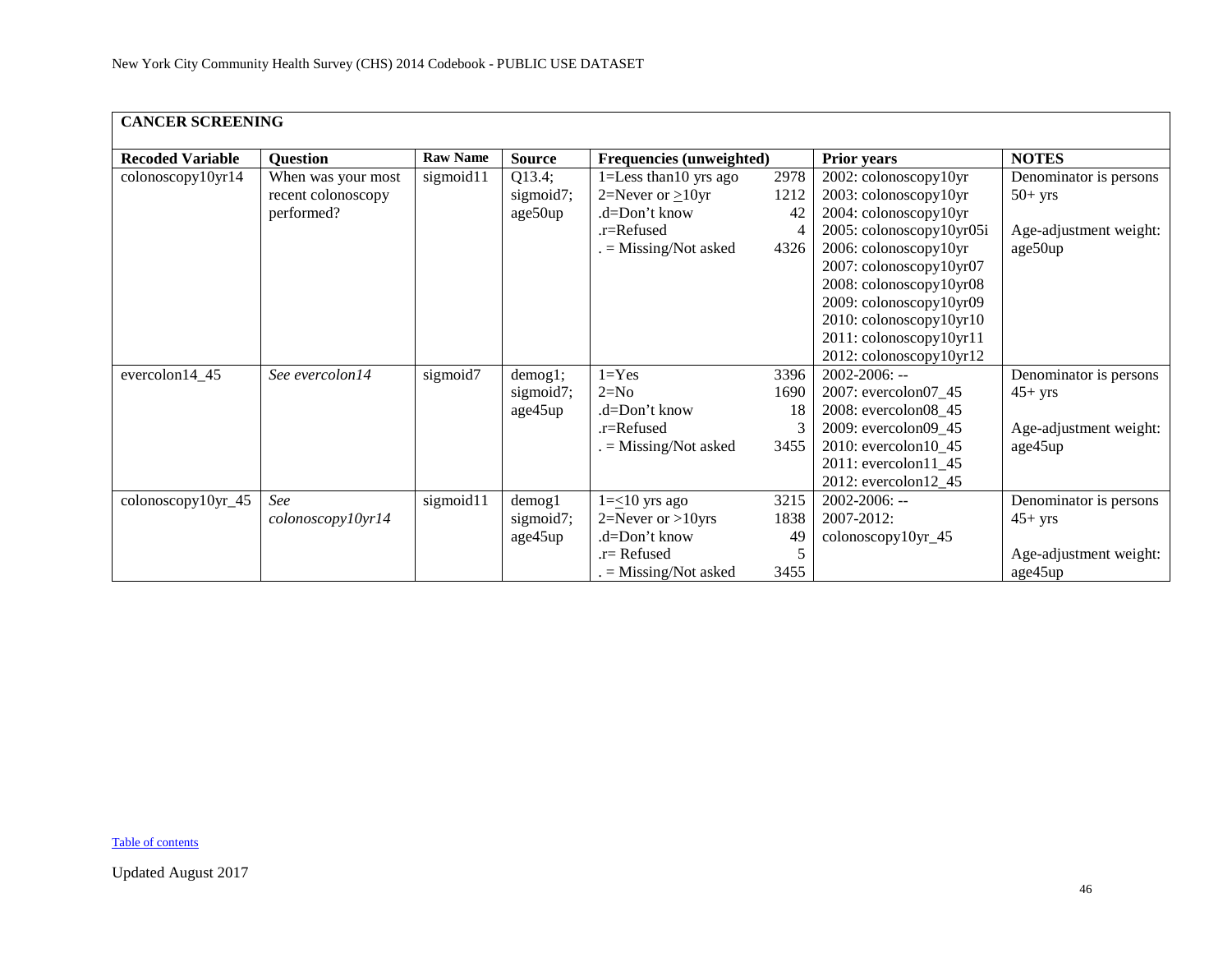<span id="page-46-0"></span>

| <b>HIV TESTING</b>      |                      |             |               |                               |      |                               |                           |  |  |
|-------------------------|----------------------|-------------|---------------|-------------------------------|------|-------------------------------|---------------------------|--|--|
| <b>Recoded Variable</b> | <b>Question</b>      | Raw         | <b>Source</b> | <b>Frequency (unweighted)</b> |      | <b>Prior years</b>            | <b>NOTES</b>              |  |  |
|                         |                      | <b>Name</b> |               |                               |      |                               |                           |  |  |
| hiv12months14           | Have you had an HIV  | hiv18       | Q14.1         | $1 = Yes$                     | 2673 | $2002: -$                     | Question wording differs  |  |  |
|                         | test in the last 12  |             |               | $2=N0$                        | 5687 | 2003: hiv6                    | in '05/'06 v. '07-'09     |  |  |
|                         | months?              |             |               | .d=Don't know                 | 193  | $2004: -$                     |                           |  |  |
|                         |                      |             |               | .r=Refused                    | 9    | $2005$ : hiv $12$ months $05$ |                           |  |  |
|                         |                      |             |               |                               |      | $2006$ : hiv $12$ months06    |                           |  |  |
|                         |                      |             |               |                               |      | $2007$ : hiv $12$ months $07$ |                           |  |  |
|                         |                      |             |               |                               |      | $2008$ : hiv12months08        |                           |  |  |
|                         |                      |             |               |                               |      | $2009$ : hiv $12$ months $09$ |                           |  |  |
|                         |                      |             |               |                               |      | 2010: hiv12months10           |                           |  |  |
|                         |                      |             |               |                               |      | $2011:$ hiv $12$ months $11$  |                           |  |  |
|                         |                      |             |               |                               |      | 2012: hiv12months12           |                           |  |  |
|                         |                      |             |               |                               |      | 2013: hiv12months13           |                           |  |  |
| everhivtest14           | Have you ever had an | hiv19       | Q14.2;        | $1 = Yes$                     | 5239 | $2002 - 04: -$                | Question wording changed  |  |  |
|                         | HIV test?            |             | hiv18         | $2=N0$                        | 3041 | 2005: everhivtest05           | over time and response    |  |  |
|                         |                      |             |               | .d=Don't know                 | 272  | $2006: -$                     | coding/level changed.     |  |  |
|                         |                      |             |               | .r=Refused                    | 10   | 2007: everhivtest07           |                           |  |  |
|                         |                      |             |               |                               |      | 2008: everhivtest08           | In 2002 and 2004 question |  |  |
|                         |                      |             |               |                               |      | 2009: everhivtest09           | restricted to 18-64 year  |  |  |
|                         |                      |             |               |                               |      | $2010$ : everhivtest $10$     | olds.                     |  |  |
|                         |                      |             |               |                               |      | $2011$ : everhivtest $11$     |                           |  |  |
|                         |                      |             |               |                               |      | 2012: everhivtest12           |                           |  |  |
|                         |                      |             |               |                               |      | 2013: everhivtest13           |                           |  |  |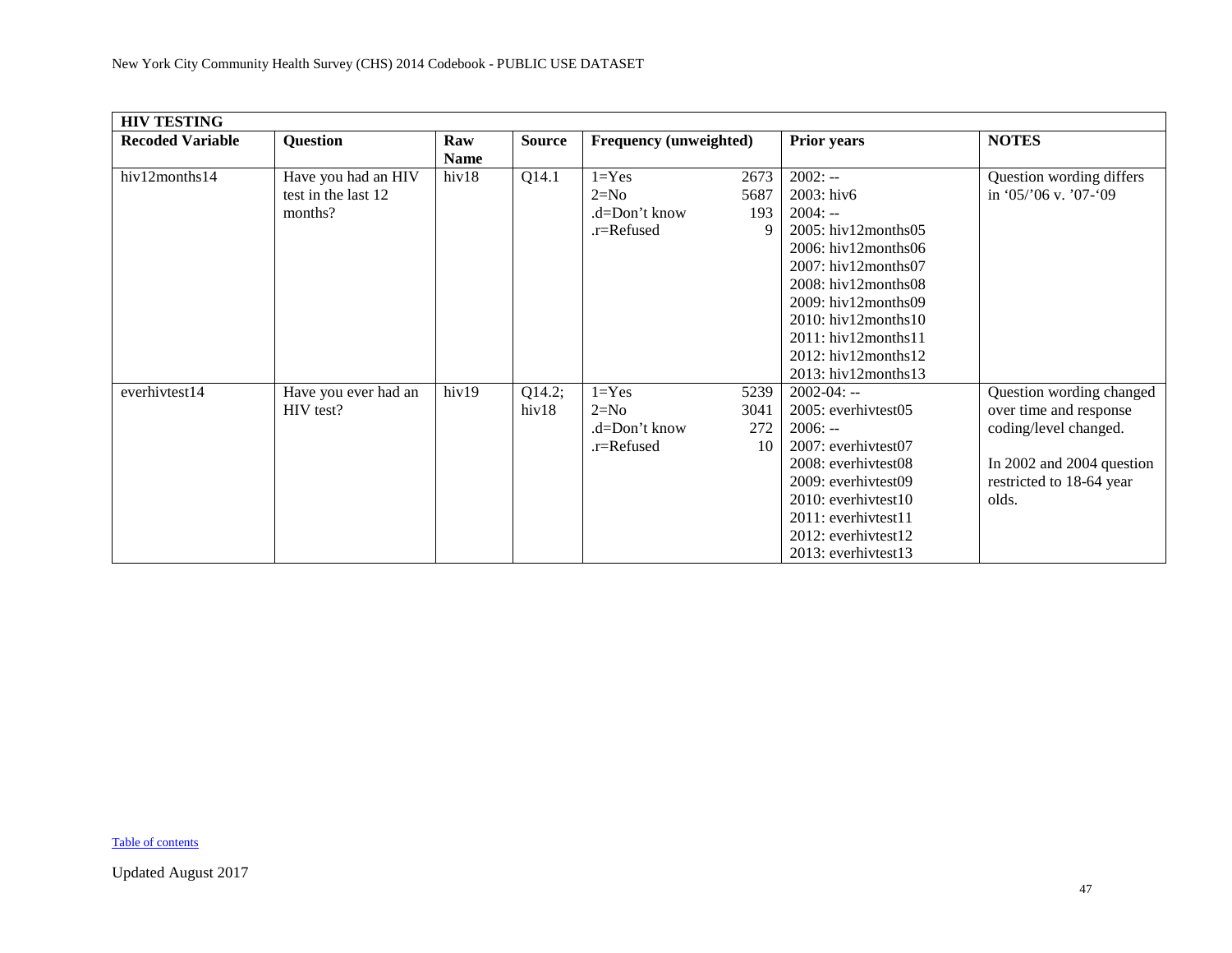<span id="page-47-0"></span>

| <b>SEXUAL BEHAVIOR</b>  |                                                                    |                              |                                         |                                                                                                             |                                   |                                                                                                                                                                                                                                                                                                            |                                                                                                      |  |  |  |
|-------------------------|--------------------------------------------------------------------|------------------------------|-----------------------------------------|-------------------------------------------------------------------------------------------------------------|-----------------------------------|------------------------------------------------------------------------------------------------------------------------------------------------------------------------------------------------------------------------------------------------------------------------------------------------------------|------------------------------------------------------------------------------------------------------|--|--|--|
| <b>Recoded Variable</b> | <b>Ouestion</b>                                                    | <b>Raw Name</b>              | <b>Source</b>                           | Frequencies (unweighted)                                                                                    |                                   | <b>Prior years</b>                                                                                                                                                                                                                                                                                         | <b>NOTES</b>                                                                                         |  |  |  |
| sexbehav_active14       | Sexual behavior, past 12<br>months                                 | sex21, sex32<br>sex40, sex43 | Q15.1f,<br>Q15.9f,<br>Q15.1m,<br>Q15.2m | 1=Homosexual<br>$2 = Bisexual$<br>3=Heterosexual<br>4=Incomplete info<br>. = Missing/Not sexually<br>active | 148<br>61<br>4834<br>32<br>3487   | $2002: -$<br>2003: sexbehav_active<br>2004: sexbehav_active<br>2005: sexbehav_active<br>2006: sexbehav_active<br>2007: sexbehav_active07<br>2008: sexbehav_active08<br>2009: sexbehav_active09<br>2010: sexbehav_active10<br>2011: sexbehav_active11<br>2012: sexbehav_active12<br>2013: sexbehav_active13 | Denominator is all<br>sexually active                                                                |  |  |  |
| sexuallyactive14        | Sexually active in past 12<br>months                               | $\sim$ $\sim$                | sexbehav_acti<br>ve13                   | $1 = Yes$<br>$2=N0$<br>$=$ Missing                                                                          | 5075<br>2666<br>821               | $2002: -$<br>2003: sexuallyactive<br>2004: sexuallyactive<br>2005: sexuallyactive<br>2006: sexuallyactive06<br>2007: sexuallyactive07<br>2008: sexuallyactive08<br>2009: sexuallyactive09<br>2010: sexuallyactive10<br>2011: sexuallyactive11<br>2012: sexuallyactive12<br>2013: sexuallyactive13          | Question wording<br>modified across<br>years<br>In 2002 question<br>restricted to 18-<br>64yrs       |  |  |  |
| sexpartner              | Number of male and<br>female sex partners in the<br>past 12 months | $\overline{a}$               | sex21, sex43,<br>sex32, sex40           | $1 = None$<br>$2=One$<br>$3 = Two$<br>4=Three or more<br>$=$ Missing                                        | 2666<br>4283<br>365<br>427<br>821 | $2002: -$<br>2003-2013: sexpartner                                                                                                                                                                                                                                                                         | Question wording<br>modified across<br>years<br>In 2002 question<br>restricted to 18-<br>64yrs       |  |  |  |
| <b>WSW</b>              | Women who have sex with<br>women, past 12 months                   | sex32                        | Q15.9f<br>demog72                       | $1 = Yes$<br>$2=N0$<br>. = Missing/Not asked                                                                | 91<br>2447<br>6024                | $2002: -$<br>2003-2013: wsw                                                                                                                                                                                                                                                                                | WSW:<br>denominator is<br>sexually active<br>women<br>In 2002 question<br>restricted to 18-<br>64yrs |  |  |  |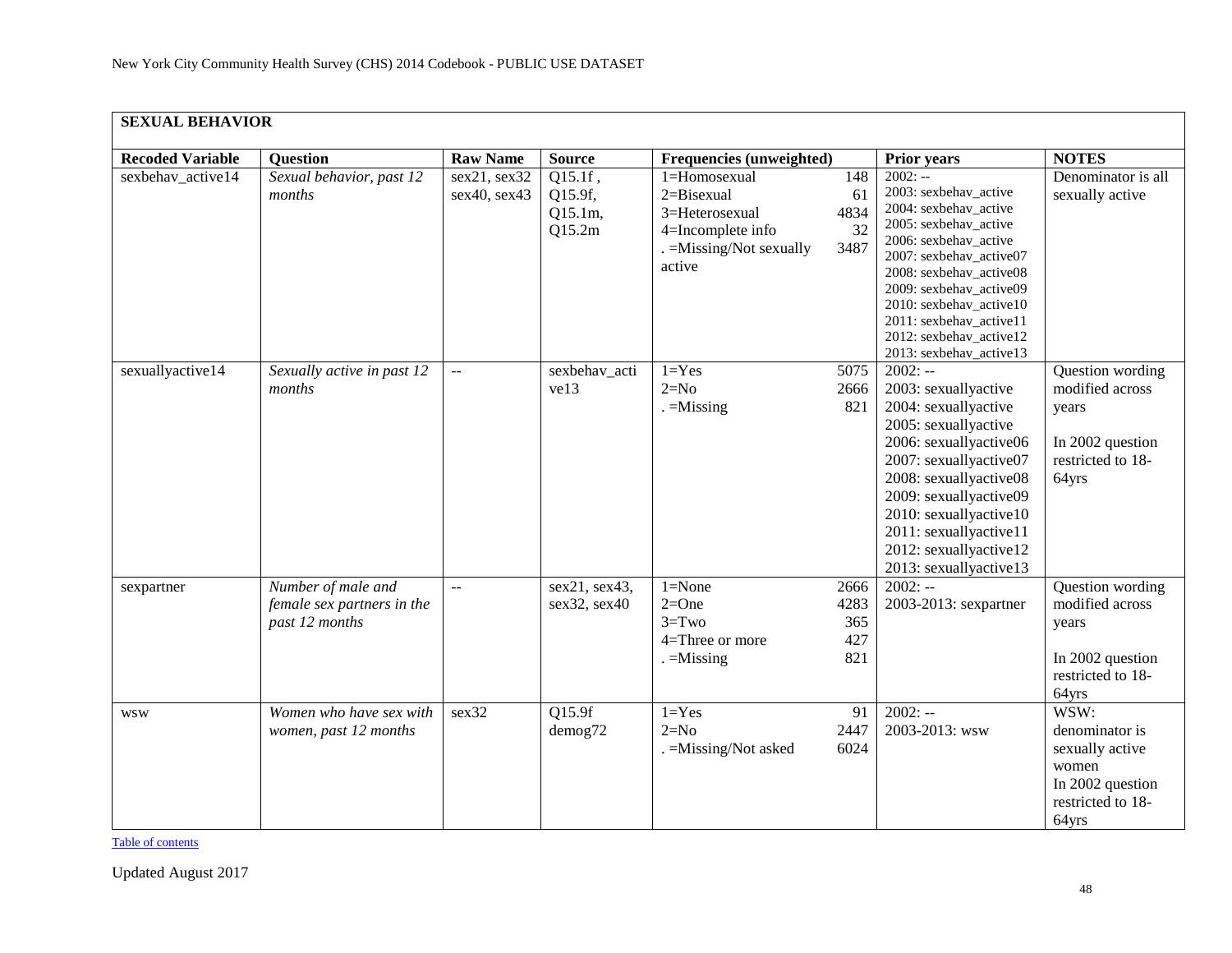| <b>SEXUAL BEHAVIOR</b>  |                                                                                  |                                     |                                        |                                                                             |                                  |                                                                                                                                                                                                                 |                                                                                                                                                                                                                                                    |  |  |  |
|-------------------------|----------------------------------------------------------------------------------|-------------------------------------|----------------------------------------|-----------------------------------------------------------------------------|----------------------------------|-----------------------------------------------------------------------------------------------------------------------------------------------------------------------------------------------------------------|----------------------------------------------------------------------------------------------------------------------------------------------------------------------------------------------------------------------------------------------------|--|--|--|
| <b>Recoded Variable</b> | <b>Question</b>                                                                  | <b>Raw Name</b>                     | <b>Source</b>                          | Frequencies (unweighted)                                                    |                                  | <b>Prior years</b>                                                                                                                                                                                              | <b>NOTES</b>                                                                                                                                                                                                                                       |  |  |  |
| wswexclusive            | Women who have sex with<br>women, exclusively in<br>past 12 months               | sex32,<br>sex21                     | Q15.9f,<br>Q15.1f,<br>demog72          | $1 = Yes$<br>$2=N0$<br>. = Missing/Not asked                                | 40<br>2514<br>6008               | $2002: -$<br>2003-2013: wswexclusive                                                                                                                                                                            | Denominator is<br>sexually active<br>women<br>In 2002 question<br>restricted to 18-<br>64yrs                                                                                                                                                       |  |  |  |
| msm                     | Men who have sex with<br>men, past 12 months                                     | sex43                               | Q15.2m<br>demog72                      | $1 = Yes$<br>$2=N0$<br>. = Missing/Not asked                                | 123<br>2387<br>6052              | $2002: -$<br>2003-2013: msm                                                                                                                                                                                     | MSM: denominator<br>is sexually active<br>men<br>In 2002 question<br>restricted to 18-<br>64yrs                                                                                                                                                    |  |  |  |
| msmexclusive            | Men who have sex with<br>men, exclusively in past<br>12 months                   | sex43,<br>sex40                     | Q15.2m,<br>Q15.1m<br>demog72           | $1 = Yes$<br>$2=N0$<br>. = Missing/Not asked                                | 108<br>2408<br>6046              | $2002: -$<br>2003-2013: msmexclusive                                                                                                                                                                            | Question wording<br>modified across<br>years<br>Denominator is<br>sexually active<br>men<br>In 2002 question<br>restricted to 18-<br>64yrs                                                                                                         |  |  |  |
| condom14                | The last time you had sex,<br>did you use a condom?<br>Among all sexually active | $sex60$ ,<br>sex44,<br>sex45, sex46 | Q15.2f<br>Q15.3m,<br>Q15.4m,<br>Q15.5m | $1 = Yes$<br>$2=N0$<br>.d=Don't know<br>.r=Refused<br>. = Missing/Not asked | 1570<br>3429<br>13<br>21<br>3529 | $2002: -$<br>2003: condom03<br>2004: condomNOToral<br>2005: condom05<br>2006: condom06<br>$2007: -$<br>2008: condom08<br>2009: condom09<br>2010: condom10<br>2011: condom11<br>2012: condom12<br>2013: condom13 | Among those<br>sexually active in<br>last 12 months<br>In 2007 condom<br>use question was<br>not asked of MSM<br>exclusive so<br>condomuse07 not<br>directly<br>comparable to any<br>other years<br>In 2002 question<br>restricted to 18-<br>64yrs |  |  |  |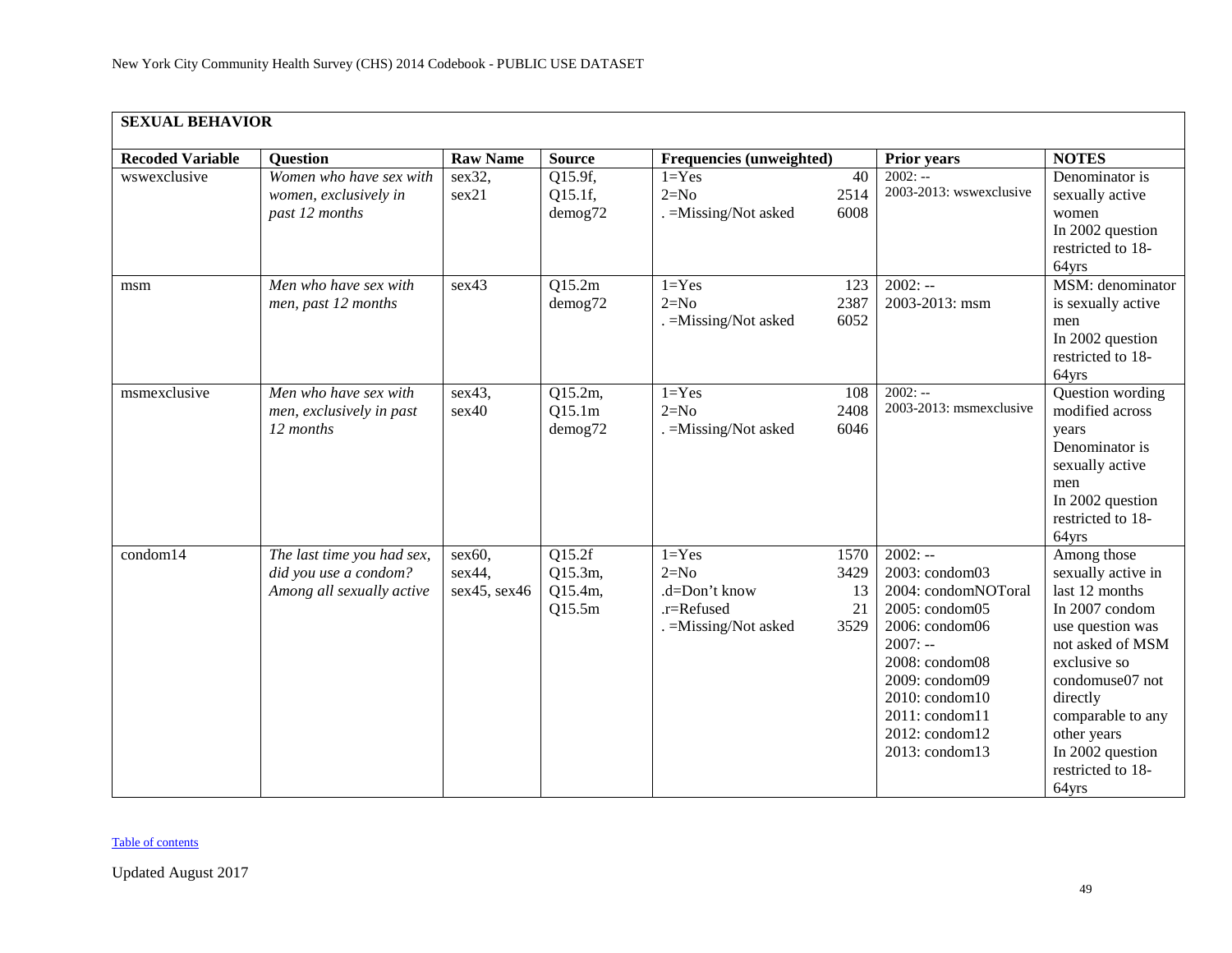| <b>SEXUAL BEHAVIOR</b>  |                            |                           |                |                          |                |                        |                      |  |  |  |
|-------------------------|----------------------------|---------------------------|----------------|--------------------------|----------------|------------------------|----------------------|--|--|--|
| <b>Recoded Variable</b> | <b>Ouestion</b>            | <b>Raw Name</b>           | <b>Source</b>  | Frequencies (unweighted) |                | <b>Prior years</b>     | <b>NOTES</b>         |  |  |  |
| condomusetrend          | The last time you had sex, | $\mathbf{u} = \mathbf{v}$ | sex60,         | $1 = Yes$                | 1436           | 2002-2013:             | Denominator is       |  |  |  |
|                         | did you use a condom?      |                           | sex45, sex46,  | $2=N0$                   | 2904           | condomusetrend         | persons 18-64 yrs    |  |  |  |
|                         | Among sexually active 18-  |                           | sex44;         | .d=Don't know            | 10             |                        | who had sex with     |  |  |  |
|                         | 64 year olds who had sex   |                           | msmexclusive,  | $.r =$ Refused           | 20             |                        | $\geq$ 1 partner of  |  |  |  |
|                         | with 1 or more partners of |                           | wswexclusive   | . = Missing/Not asked    | 4192           |                        | opposite sex in past |  |  |  |
|                         | opposite sex in past 12    |                           |                |                          |                |                        | 12 months            |  |  |  |
|                         | months                     |                           |                |                          |                |                        |                      |  |  |  |
| analsex                 | In the past 12 months,     | sex61,                    | Q15.7f, sex21; | $1 = Yes$                | 415            | $2002 - 2006$ : --     | Denominator is       |  |  |  |
|                         | have you had anal sex?     | sex68                     | Q15.10m,       | $2=N0$                   | 4541           | 2007: analsex          | WSM and MSWM         |  |  |  |
|                         |                            |                           | sex40, sex43   | .d=Don't know            | 38             | $2008: -$              |                      |  |  |  |
|                         |                            |                           |                | $.r =$ Refused           | 39             | 2009-2013: analsex     |                      |  |  |  |
|                         |                            |                           |                | . = Missing/Not asked    | 3529           |                        |                      |  |  |  |
| analsexcondomuse        | In the past 12 months,     | sex62                     | Q15.8f         | $1 = Every time$         | 118            | $2002 - 2006$ : --     | Denominator is       |  |  |  |
|                         | when you have had anal     | sex69                     | $(sex61)$ ,    | $2=$ Some of the time    | 76             | 2007: analsexcondomuse | those report anal    |  |  |  |
|                         | sex have you or your       |                           | Q15.11m        | $3 =$ Never              | 216            | $2008: -$              | sex                  |  |  |  |
|                         | partner used a condom?     |                           | (sex68)        | $d=Don't know$           | 3              | 2009-2013:             |                      |  |  |  |
|                         |                            |                           |                | .r=Refused               | $\overline{2}$ | analsexcondomuse       |                      |  |  |  |
|                         |                            |                           |                | . = Missing/Not asked    | 8147           |                        |                      |  |  |  |
| birthcontrolpills       | The last time you had      | sex81, sex87              | Q15.3f,        | $1 = Yes$                | 611            | 2002-2012:--           | Denominator is       |  |  |  |
|                         | vaginal sex, were          |                           | Q15.6m         | $2=N0$                   | 2812           | 2013:                  | women 18-45 and      |  |  |  |
|                         | you/your partner taking    |                           |                | 3=[VOL] Never had        | 10             | birthcontrolpills      | men 18-65 with at    |  |  |  |
|                         | birth control pills?       |                           |                | vaginal sex              |                |                        | least one opposite   |  |  |  |
|                         |                            |                           |                | .d=Don't know            | 129            |                        | sex partner          |  |  |  |
|                         |                            |                           |                | .r=Refused               | 13             |                        |                      |  |  |  |
|                         |                            |                           |                | .=Missing/Not asked      | 4987           |                        |                      |  |  |  |
| otherbirthcontrol       | The last time you had      | sex82, sex88              | Q15.4f,        | $1 = Yes$                | 502            | 2002-2012:--           | Denominator is       |  |  |  |
|                         | vaginal sex, did you/your  |                           | Q15.7m         | $2=N0$                   | 2997           | 2013:                  | women 18-45 and      |  |  |  |
|                         | partner use any other      |                           |                | .d=Don't know            | 50             | otherbirthcontrol      | men 18-65 with at    |  |  |  |
|                         | method of birth control?   |                           |                | .r=Refused               | 16             |                        | least one opposite   |  |  |  |
|                         |                            |                           |                | .=Missing/Not asked      | 4997           |                        | sex partner          |  |  |  |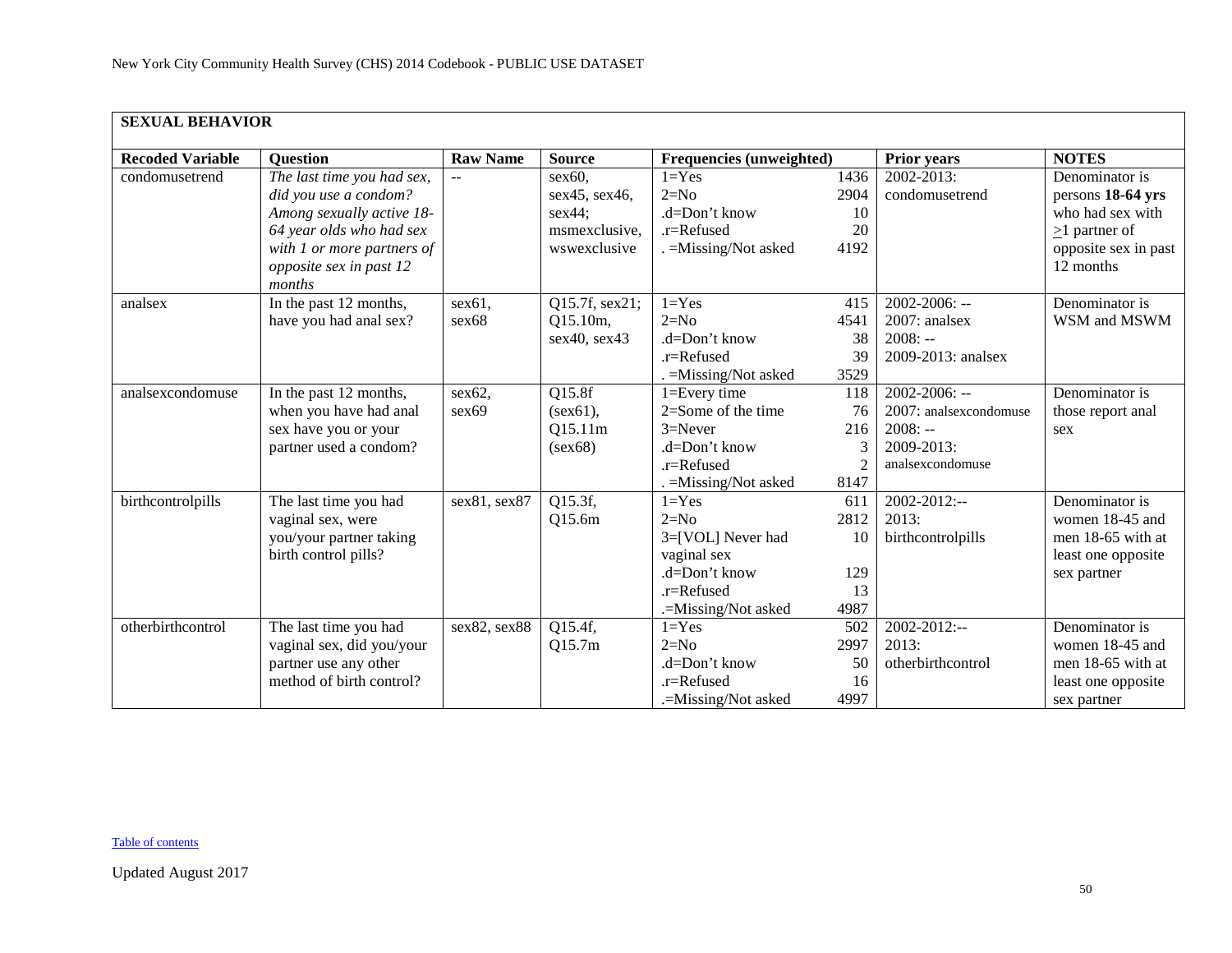| <b>SEXUAL BEHAVIOR</b>  |                             |                           |                    |                             |                |                      |                                      |  |  |  |
|-------------------------|-----------------------------|---------------------------|--------------------|-----------------------------|----------------|----------------------|--------------------------------------|--|--|--|
| <b>Recoded Variable</b> | <b>Question</b>             | <b>Raw Name</b>           | <b>Source</b>      | Frequencies (unweighted)    |                | <b>Prior years</b>   | <b>NOTES</b>                         |  |  |  |
| bthcontroltype          | Type of birth control used  | $\mathbb{L}^{\mathbb{L}}$ | birthcontrolpills; | 1=No contraception          | 2391           | $2002 - 2012$ :--    | Denominator is                       |  |  |  |
|                         | at last vaginal sex         |                           | otherbc1;          | $2 =$ Pill only             | 535            | 2013: bthcontroltype | women 18-45 and                      |  |  |  |
|                         | (EXCLUDES condom            |                           | otherbc2;          | $3 =$ Pill + shots, vaginal | 20             |                      | men 18-65 with at                    |  |  |  |
|                         | use)                        |                           | otherbc3;          | ring, or patch              |                |                      | least one opposite                   |  |  |  |
|                         |                             |                           | otherbc4;          | 4=Pill + IUD or implant     | $20\,$         |                      | sex partner                          |  |  |  |
|                         |                             |                           | otherbc5;          | $5 =$ Pill + EC             | 6              |                      |                                      |  |  |  |
|                         |                             |                           | otherbc6           | $6 =$ Pill + other          | 30             |                      | Categories DO                        |  |  |  |
|                         |                             |                           |                    | $7 =$ Pill + sterilization  | $\overline{0}$ |                      | NOT include                          |  |  |  |
|                         |                             |                           |                    | $8 =$ Shots, vaginal ring,  | 46             |                      | condom use                           |  |  |  |
|                         |                             |                           |                    | or patch                    |                |                      |                                      |  |  |  |
|                         |                             |                           |                    | 9=IUD or implant            | 142            |                      |                                      |  |  |  |
|                         |                             |                           |                    | $10 = EC$                   | 8              |                      |                                      |  |  |  |
|                         |                             |                           |                    | $11 =$ Other                | 11             |                      |                                      |  |  |  |
|                         |                             |                           |                    | 12=Sterilization            | 76             |                      |                                      |  |  |  |
|                         |                             |                           |                    | .=Missing/not asked.        | 5177           |                      |                                      |  |  |  |
| bthcontrollastsex       | Any birth control used at   | $\mathbb{L}^{\mathbb{L}}$ | condom14,          | $1 = Yes$                   | 1975           | 2002-2012:--         | Denominator is                       |  |  |  |
|                         | last vaginal sex (including |                           | birthcontrolpills, | $2=N0$                      | 1543           | 2013:                | women 18-45 and                      |  |  |  |
|                         | condom use)                 |                           | otherbirthcontrol  | .=Missing/Not asked         | 5044           | bthcontrollastsex    | men 18-65 with at                    |  |  |  |
|                         |                             |                           |                    |                             |                |                      | least one opposite                   |  |  |  |
|                         |                             |                           |                    |                             |                |                      | sex partner                          |  |  |  |
|                         |                             |                           |                    |                             |                |                      |                                      |  |  |  |
|                         |                             |                           |                    |                             |                |                      | <b>Includes condom</b>               |  |  |  |
|                         |                             |                           |                    |                             |                |                      | <b>use</b>                           |  |  |  |
| intendpregnancy         | The last time you had       | sex84,                    | Q15.6f,            | $1 = Yes$                   | 166            | 2002-2012:--         | Denominator is                       |  |  |  |
|                         | vaginal sex, did you        | sex91,                    | Q15.9m             | $2=N0$                      | 1028           | 2013:                | women 18-45 and                      |  |  |  |
|                         | intend to become            | sex91i                    |                    | $3 = No$ , but wouldn't     | 282            | intendpregnancy      | men 18-65 with at                    |  |  |  |
|                         | pregnant/get your partner   |                           |                    | have minded                 |                |                      | least one opposite                   |  |  |  |
|                         | pregnant?                   |                           |                    | 4=Already pregnant/         | 21             |                      | sex partner who                      |  |  |  |
|                         |                             |                           |                    | partner already             |                |                      | reported not using                   |  |  |  |
|                         |                             |                           |                    | pregnant                    |                |                      | condoms, birth                       |  |  |  |
|                         |                             |                           |                    | 5=Unable to get             | 37             |                      | control pills, or<br>other method of |  |  |  |
|                         |                             |                           |                    | pregnant/partner            |                |                      |                                      |  |  |  |
|                         |                             |                           |                    | unable to get pregnant      |                |                      | birth control at last                |  |  |  |
|                         |                             |                           |                    | .d=Don't know<br>.r=Refused | 6<br>3         |                      | vaginal sex                          |  |  |  |
|                         |                             |                           |                    |                             |                |                      |                                      |  |  |  |
|                         |                             |                           |                    | .=Missing/Not asked         | 7019           |                      |                                      |  |  |  |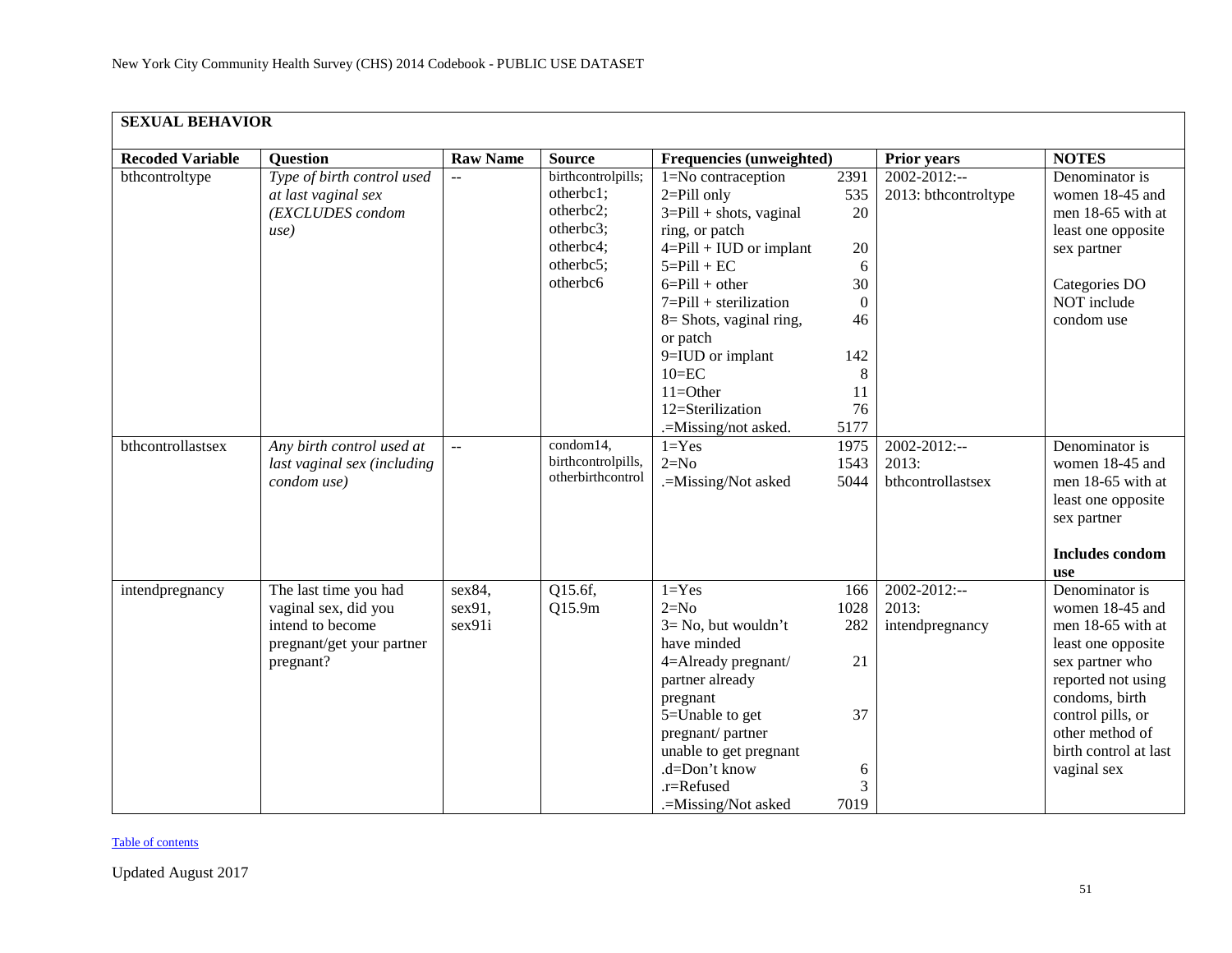<span id="page-51-0"></span>

| <b>ALCOHOL</b>                    |                                                                                                                                                                                                                                                                                                                   |                    |                  |                                                         |                          |                                                                                                                                                                                                                                    |                                                                                |
|-----------------------------------|-------------------------------------------------------------------------------------------------------------------------------------------------------------------------------------------------------------------------------------------------------------------------------------------------------------------|--------------------|------------------|---------------------------------------------------------|--------------------------|------------------------------------------------------------------------------------------------------------------------------------------------------------------------------------------------------------------------------------|--------------------------------------------------------------------------------|
| <b>Recoded</b><br><b>Variable</b> | <b>Question</b>                                                                                                                                                                                                                                                                                                   | Raw<br><b>Name</b> | <b>Source</b>    | <b>Frequencies (unweighted)</b>                         |                          | Prior years                                                                                                                                                                                                                        | <b>NOTES</b>                                                                   |
| drinker                           | Consumed at least one<br>alcohol drink in past 30<br>days                                                                                                                                                                                                                                                         | drink9             | Q16.1            | $1 = Yes$<br>$2=N0$<br>$d=Don't know$<br>.r=Refused     | 4607<br>3879<br>51<br>25 | 2002-05: drinker<br>$2006: -$<br>2007-13: drinker                                                                                                                                                                                  | Values for none/<br>no drinks have<br>changed over<br>time                     |
| daysalc30                         | A drink of alcohol is 1 can<br>or bottle of beer, 1 glass of<br>wine, 1 can or bottle of<br>wine cooler, 1 cocktail, or<br>1 shot of liquor. During the<br>past 30 days, how many<br>days per week or per<br>month did you have at least<br>1 drink of any alcoholic<br>beverage?<br>STANDARDIZED TO<br>PER MONTH | drink9             | Q16.1            | $0 - 30.1$<br>$d=Don't know$<br>.r=Refused              | 8486<br>51<br>25         | 2002-05: daysalc30<br>$2006: -$<br>2007-13 daysalc30                                                                                                                                                                               | $\overline{\text{Continuous}}$<br>measure<br>standardized to<br>days per month |
| averagedrink14                    | On the days when you<br>drank, about how many<br>drinks did you drink on<br>average? Standardized to<br>average number of drinks<br>per day in last 30 days)                                                                                                                                                      | drink5             | Q16.2;<br>drink9 | $0 - 27$<br>$d=Don't know$<br>.r=Refused<br>$=$ Missing | 8429<br>48<br>9<br>76    | 2002-04: averagedrink<br>2005: averagedrink05<br>$2006: -$<br>2007: averagedrink07<br>2008: averagedrink08<br>2009: averagedrink09<br>2010: averagedrink10<br>2011: averagedrink11<br>2012: averagedrink12<br>2013: averagedrink13 |                                                                                |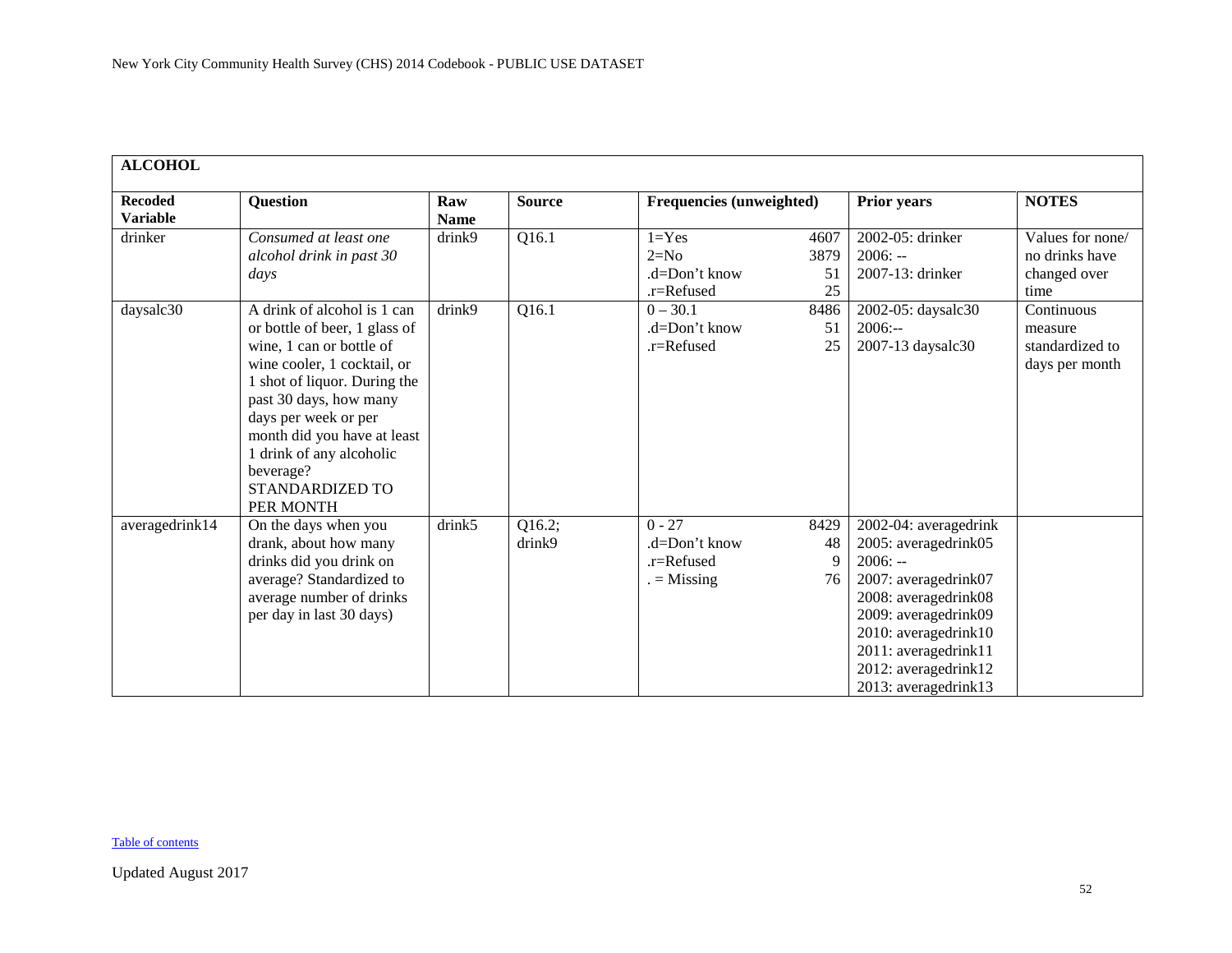| <b>ALCOHOL</b>                    |                                                                                                                             |                           |                                 |                                                                                                                   |                                               |                                                                                                                                                                                                                  |                                                                                                              |  |  |  |
|-----------------------------------|-----------------------------------------------------------------------------------------------------------------------------|---------------------------|---------------------------------|-------------------------------------------------------------------------------------------------------------------|-----------------------------------------------|------------------------------------------------------------------------------------------------------------------------------------------------------------------------------------------------------------------|--------------------------------------------------------------------------------------------------------------|--|--|--|
| <b>Recoded</b><br><b>Variable</b> | <b>Question</b>                                                                                                             | Raw<br><b>Name</b>        | <b>Source</b>                   | <b>Frequencies (unweighted)</b>                                                                                   |                                               | <b>Prior years</b>                                                                                                                                                                                               | <b>NOTES</b>                                                                                                 |  |  |  |
| heavydrink14                      | Heavy drinking defined as<br>men having $>2$ drinks per<br>day or women having $>1$<br>drink per day                        | $\mathbb{L}^{\mathbb{L}}$ | averagedrink13;<br>drinker; sex | $1 = Yes$<br>$2=N0$<br>$=$ Missing                                                                                | 415<br>8014<br>133                            | 2002-04: heavydrink<br>2005: heavydrink05<br>$2006: -$<br>2007: heavydrink07<br>2008: heavydrink08<br>2009: heavydrink09<br>2010: heavydrink10<br>2011: heavydrink11<br>2012: heavydrink12<br>2013: heavydrink13 |                                                                                                              |  |  |  |
| bingenew                          | During the past 30 days<br>had [men: 5 or more drinks]<br>on one occasion ] [women:<br>4 or more drinks on one<br>occasion] | drink10                   | Q16.3; drinker                  | $1 = Yes$<br>$2=N0$<br>$d=Don't know$<br>.r=Refused                                                               | 1230<br>7187<br>111<br>34                     | 2002-2010: not<br>comparable<br>2011-2013: bingenew                                                                                                                                                              | Change to<br>question in 2011,<br>among women<br>asked 4 or more<br>drinks on one<br>occasion.               |  |  |  |
| maxdrinks14                       | During the past 30 days,<br>what is the largest number<br>of drinks you had on any<br>occasion? (Continuous)                | drink13                   | Q16.4                           | $1 - 50$<br>.d=Don't know<br>.r=Refused<br>.=Missing                                                              | 4458<br>180<br>45<br>3879                     | $2002 - 2010$ :--<br>2011: not comparable<br>$2012: -$<br>2013: maxdrinks13                                                                                                                                      | Among adults<br>who drink; skip<br>pattern change in<br>$2013-$<br>not comparable<br>to maxdrinks in<br>2011 |  |  |  |
| maxdrinkscat_all                  | During the past 30 days,<br>what is the largest number<br>of drinks you had on any<br>occasion? (Categorical)               |                           | Q16.4; drinker;                 | $l = None$<br>$2 =$ Less than 5<br>$3=5-9$ drinks<br>$4=10+$ drinks<br>.d=Don't know<br>.r=Refused<br>$=$ Missing | 3879<br>3516<br>730<br>212<br>129<br>20<br>76 | $2002 - 2010$ :--<br>$2011:-$<br>$2012: -$<br>2013: maxdrinkscat all                                                                                                                                             | Among adults<br>who drink                                                                                    |  |  |  |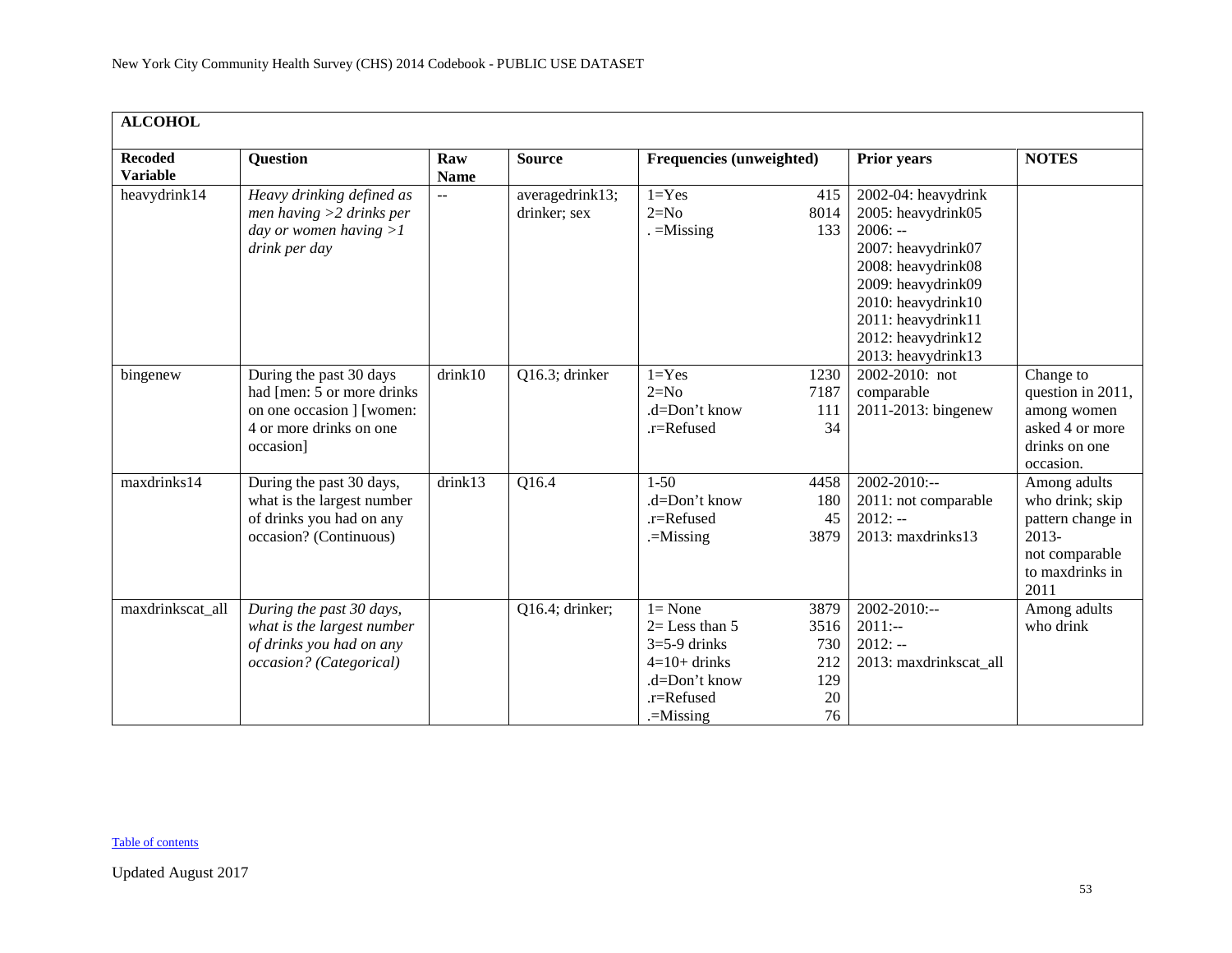<span id="page-53-0"></span>

| HOUSING, ENVIRONMENT, AND NOISE |                                                                                                                       |                    |               |                                                                                                   |                                           |                                                                                                                                  |                                                                                                                                                              |  |  |  |  |
|---------------------------------|-----------------------------------------------------------------------------------------------------------------------|--------------------|---------------|---------------------------------------------------------------------------------------------------|-------------------------------------------|----------------------------------------------------------------------------------------------------------------------------------|--------------------------------------------------------------------------------------------------------------------------------------------------------------|--|--|--|--|
| <b>Recoded Variable</b>         | <b>Question</b>                                                                                                       | Raw<br><b>Name</b> | <b>Source</b> | <b>Frequency (unweighted)</b>                                                                     |                                           | <b>Prior years</b>                                                                                                               | <b>NOTES</b>                                                                                                                                                 |  |  |  |  |
| homeownership14                 | Is this home or apartment<br>rented or owned?                                                                         | housing32          | Q6.1a         | $1 =$ Owned<br>$2=$ Rented<br>3=[VOL] Occupied<br>with no rent<br>.d=Don't know<br>$.r =$ Refused | 2767<br>5676<br>48<br>24<br>47            | $2002 - 2004$ :--<br>2005: housing3<br>2006-2008:--<br>2009:<br>homeownership09<br>$2010 - 2012$ :--<br>2013:<br>homeownership13 | Question wording and<br>response options changed<br>over time<br>Available with a Data Use<br>Agreement. Please<br>contact EpiDataRequest@he<br>alth.nyc.gov |  |  |  |  |
| housingunits                    | How many living units<br>or apartments are in your<br>building?                                                       | housing4           | Q6.1          | $1 = 1 - 2$<br>$2=3-9$<br>$3=10-49$<br>$4=50$ or more<br>.d=Don't know<br>.r=Refused              | 2561<br>1520<br>1691<br>2381<br>384<br>25 | $2002 - 2004$ :--<br>2005: housing 4<br>2006-2008:--<br>2009: housingunits<br>$2010 - 2012$ :--<br>2013: housingunits            | Available with a Data Use<br>Agreement. Please<br>contact EpiDataRequest@he<br>alth.nyc.gov                                                                  |  |  |  |  |
| bedbugs                         | During the past 12<br>months, have you had a<br>problem with bed bugs in<br>your home that required<br>extermination? | housing19          | Q6.2          | $1 = Yes$<br>$2=N0$<br>.d=Don't know<br>$.r =$ Refused                                            | 469<br>8077<br>14<br>$\overline{2}$       | $2002 - 2008$ : --<br>2009: bedbugs<br>$2010 - 2013$ :--                                                                         |                                                                                                                                                              |  |  |  |  |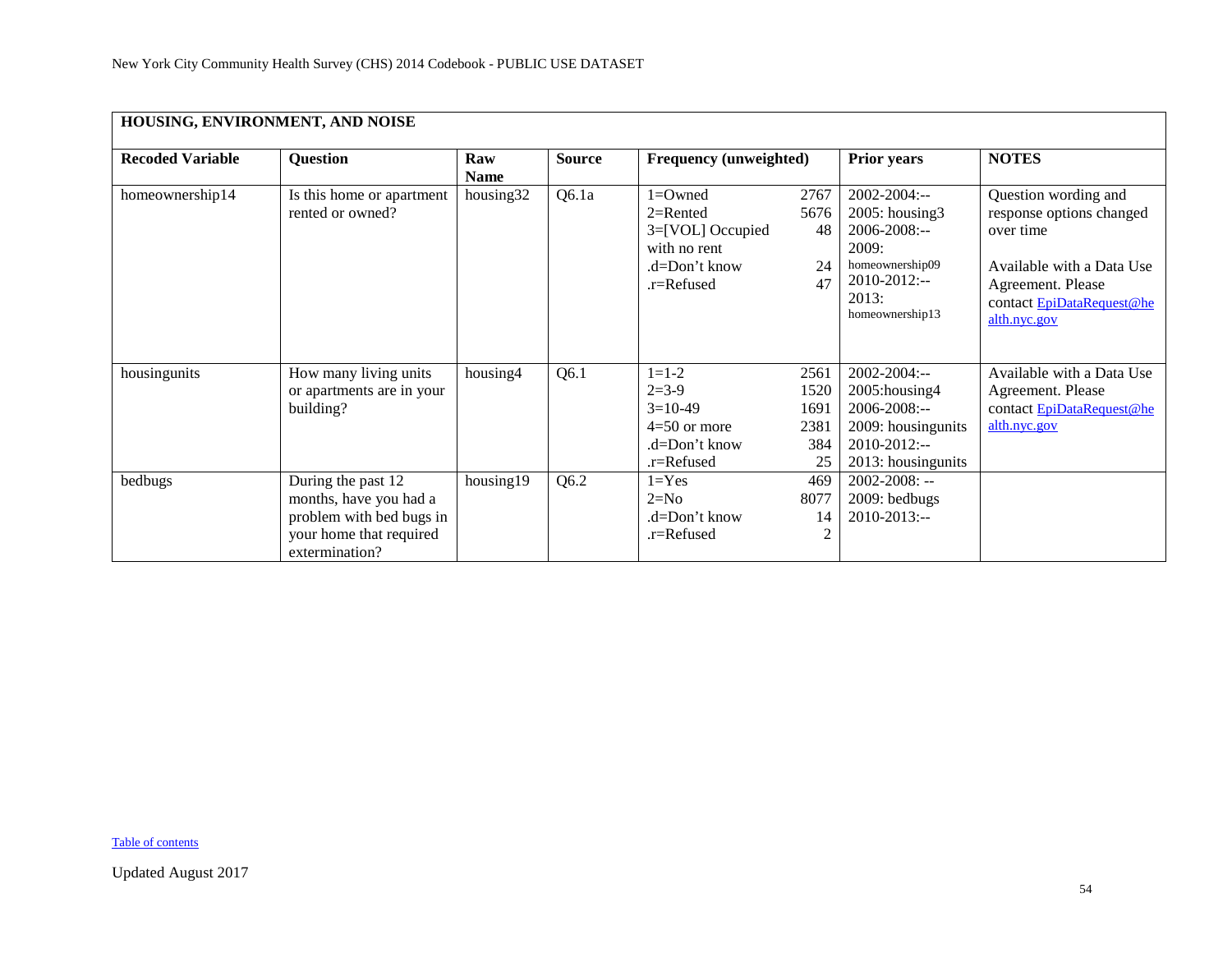<span id="page-54-0"></span>

| PIERCING AND INDOOR TANNING |                                  |             |               |                                 |      |                    |                  |  |  |  |  |
|-----------------------------|----------------------------------|-------------|---------------|---------------------------------|------|--------------------|------------------|--|--|--|--|
| <b>Recoded Variable</b>     | <b>Ouestion</b>                  | Raw         | <b>Source</b> | <b>Frequencies (unweighted)</b> |      | <b>Prior years</b> | <b>NOTES</b>     |  |  |  |  |
|                             |                                  | <b>Name</b> |               |                                 |      |                    |                  |  |  |  |  |
| bodypiercing                | Piercing in hard cartilage of    | $- -$       | pierce2,      | $1 = Yes$                       | 1020 | $2002 - 2013$ :--  | New in $2014$    |  |  |  |  |
|                             | upper ear or other part of body  |             | pierce3       | $2=N0$                          | 7503 |                    |                  |  |  |  |  |
|                             |                                  |             |               | $=$ missing                     | 39   |                    |                  |  |  |  |  |
| bpierceagecat               | Age at most recent body piercing | pierce4     | Q11.6         | $l =$ Under 15                  | 93   | $2002 - 2013$ :--  | New in 2014      |  |  |  |  |
|                             | (categorical)                    |             |               | $2 = 15$ to 17                  | 189  |                    |                  |  |  |  |  |
|                             |                                  |             |               | $3 = 18 - 21$                   | 344  |                    | Among those with |  |  |  |  |
|                             |                                  |             |               | $4=22$ and over                 | 367  |                    | a body piercing  |  |  |  |  |
|                             |                                  |             |               | $d=Don't know$                  | 25   |                    |                  |  |  |  |  |
|                             |                                  |             |               | $r =$ Refused                   |      |                    |                  |  |  |  |  |
|                             |                                  |             |               | $=$ Missing/not asked           | 7542 |                    |                  |  |  |  |  |
| indoortan                   | How many times in the past 12    | tanning1    | Q11.7         | $l = 0$ times                   | 8329 | $2002 - 2013$ :--  | New in 2014      |  |  |  |  |
|                             | months did you use a sunlamp,    |             |               | $2=1$ to 9 times                | 147  |                    |                  |  |  |  |  |
|                             | sunbed, or tanning booth in a    |             |               | $3=10$ or more times            | 39   |                    |                  |  |  |  |  |
|                             | commercial facility?             |             |               | $d = Don't know$                | 40   |                    |                  |  |  |  |  |
|                             |                                  |             |               | .r=Refused                      |      |                    |                  |  |  |  |  |